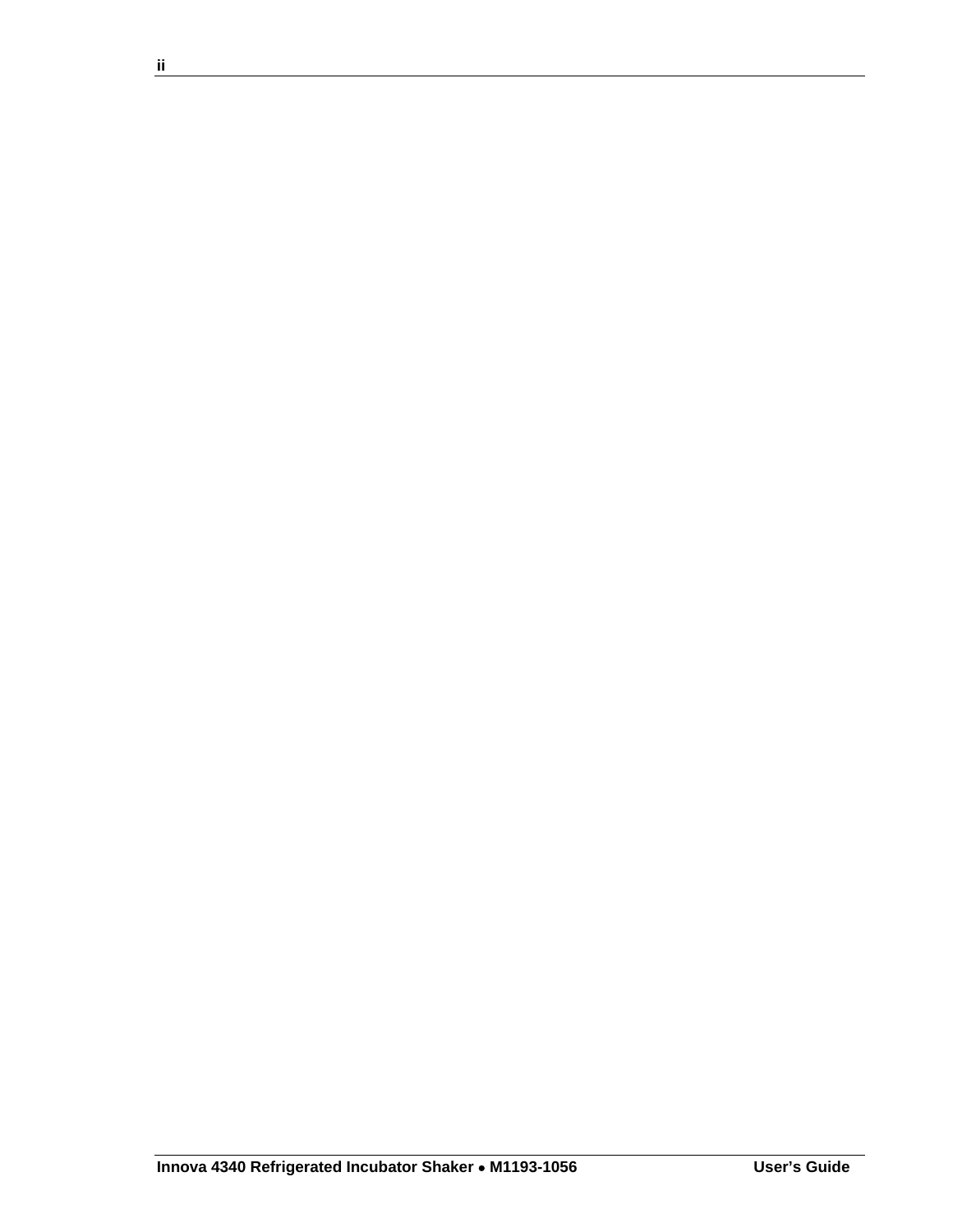### **INTERNATIONAL OFFICES:**

#### **THE NETHERLANDS**

New Brunswick Scientific BV Kerkenbos 1101, 6546 BC Nijmegen P.O Box 6826, 6503 GH Nijmegen Holland Tel: 31 (0)24 3717 600 Fax: 31 (0)24 3717 640 E-mail: sales@nbsbv.nl

#### **FRANCE**

New Brunswick Scientific SARL 3, rue des Deux-Boules 75001 Paris France Tel: 33 (0)1 4026 2246 Fax: 33 (0)1 4026 5423 E-mail: sales@nbssarl.fr

#### **UNITED KINGDOM**

New Brunswick Scientific (UK) Ltd. Edison House, 163 Dixons Hill Road North Mymms, Hatfield, Herts. AL9 7JE United Kingdom Tel: 44 (0)1707 275733 Fax: 44 (0)1707 267859 E-mail: bioinfo@nbsuk.co.uk

#### **BELGIUM**

New Brunswick Scientific NV/SA 't Veldeke 1 B-1970 Wezembeek-Oppem België/Belgique Tel: 32 (0)2 731 6787 Fax: 32 (0)2 731 8130 E-mail: sales@nbsnv-sa.be

#### **GERMANY**

New Brunswick Scientific GmbH In Der Au 14 D-72622 Nürtingen Deutschland Tel: 49 (0)7022 932490 Fax: 49 (0)7022 32486 E-mail: sales@nbsgmbh.de

#### **CHINA**

New Brunswick Scientific Co., Inc. 9A. AiBang Building 585 LingLing Road Shanghai 200030, P.R. China Tel: 86 21 6481 2658 Fax: 86 21 6481 2665 E-mail: nbschc@online.sh.cn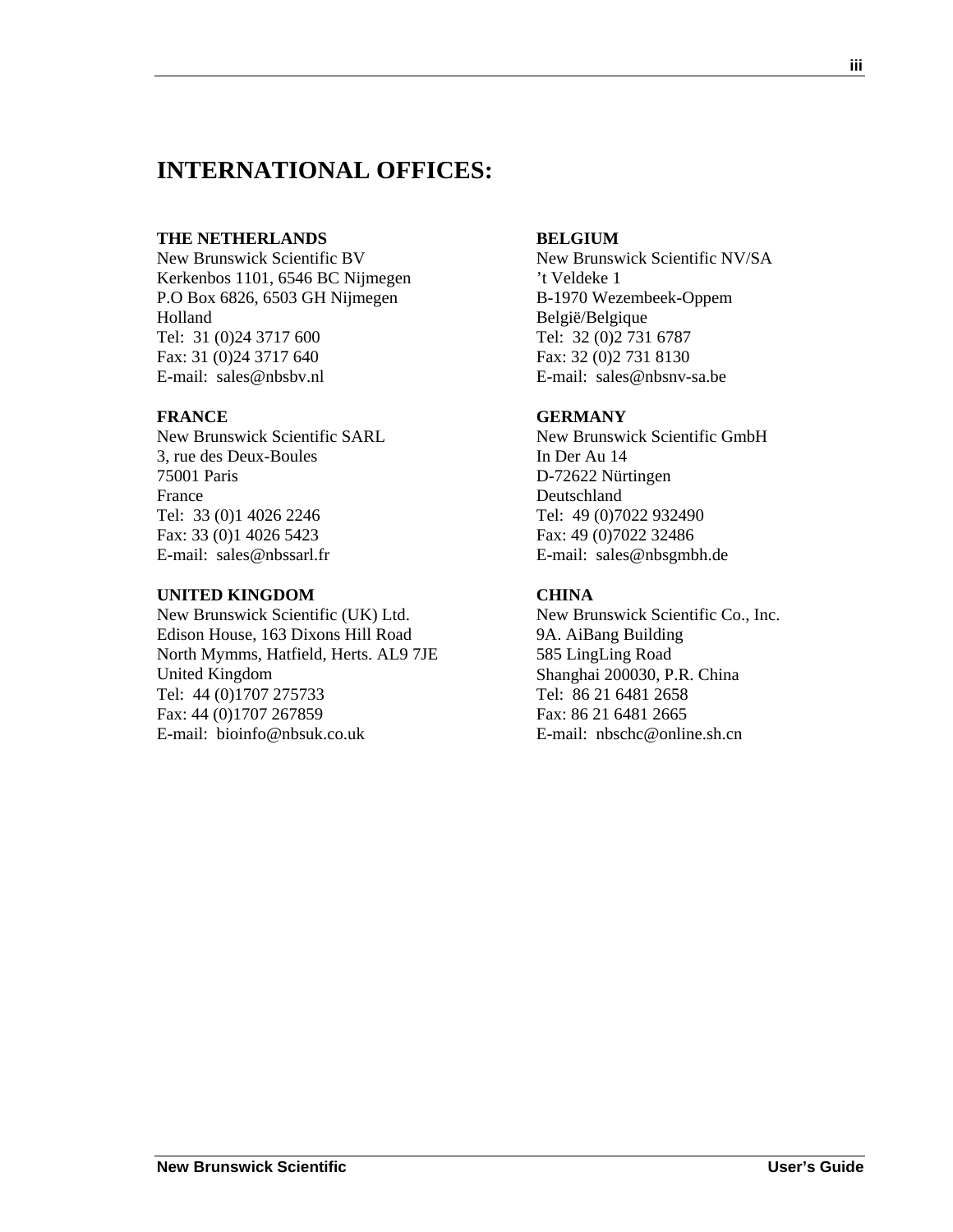### **THIS PAGE INTENTIONALLY BLANK**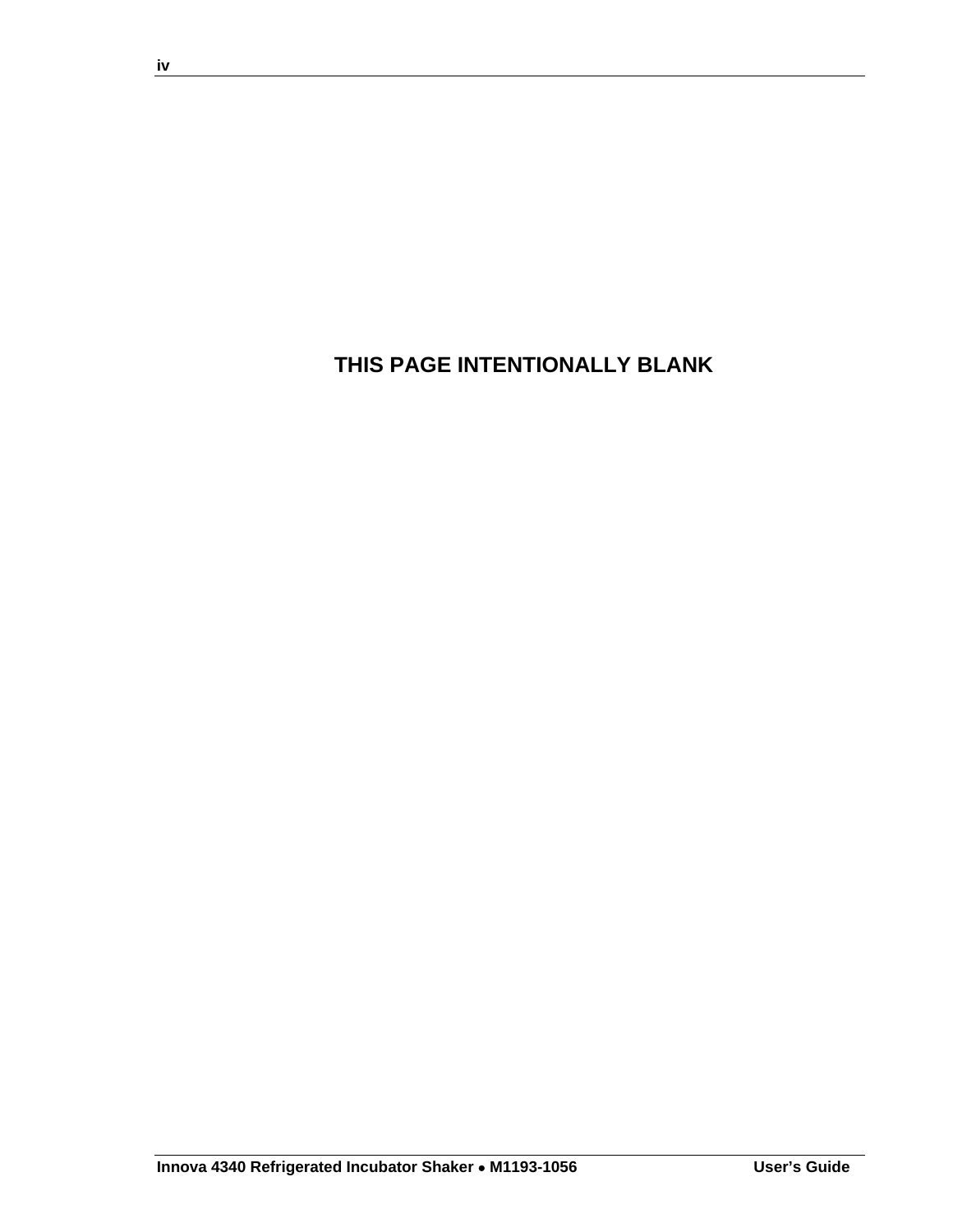

### *CAUTION!*

**This equipment** *must* **be operated as described in this manual. If operational guidelines are not followed, equipment damage and personal injury** *can* **occur. Please read the entire User's Guide before attempting to use this unit.**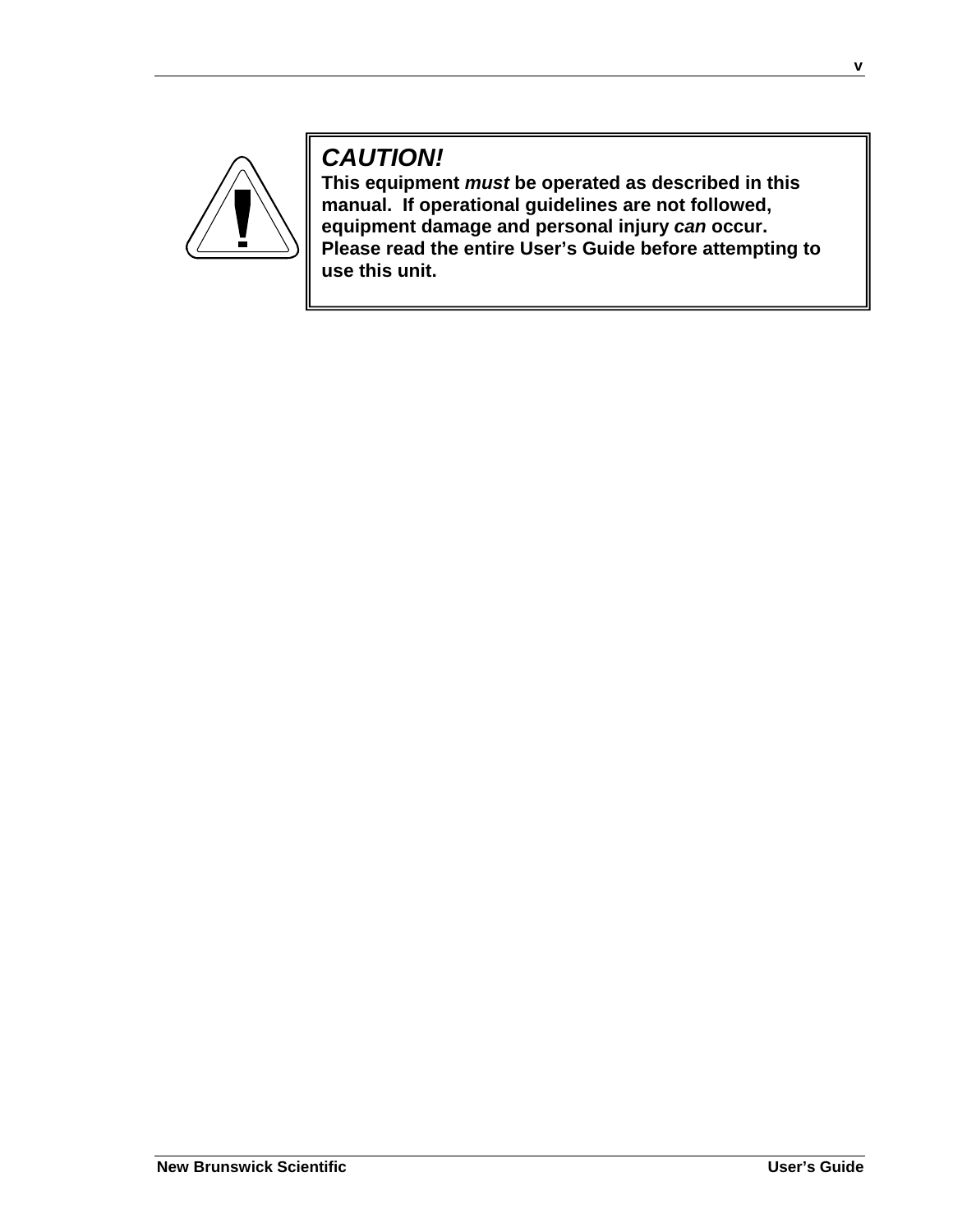### **THIS PAGE INTENTIONALLY BLANK**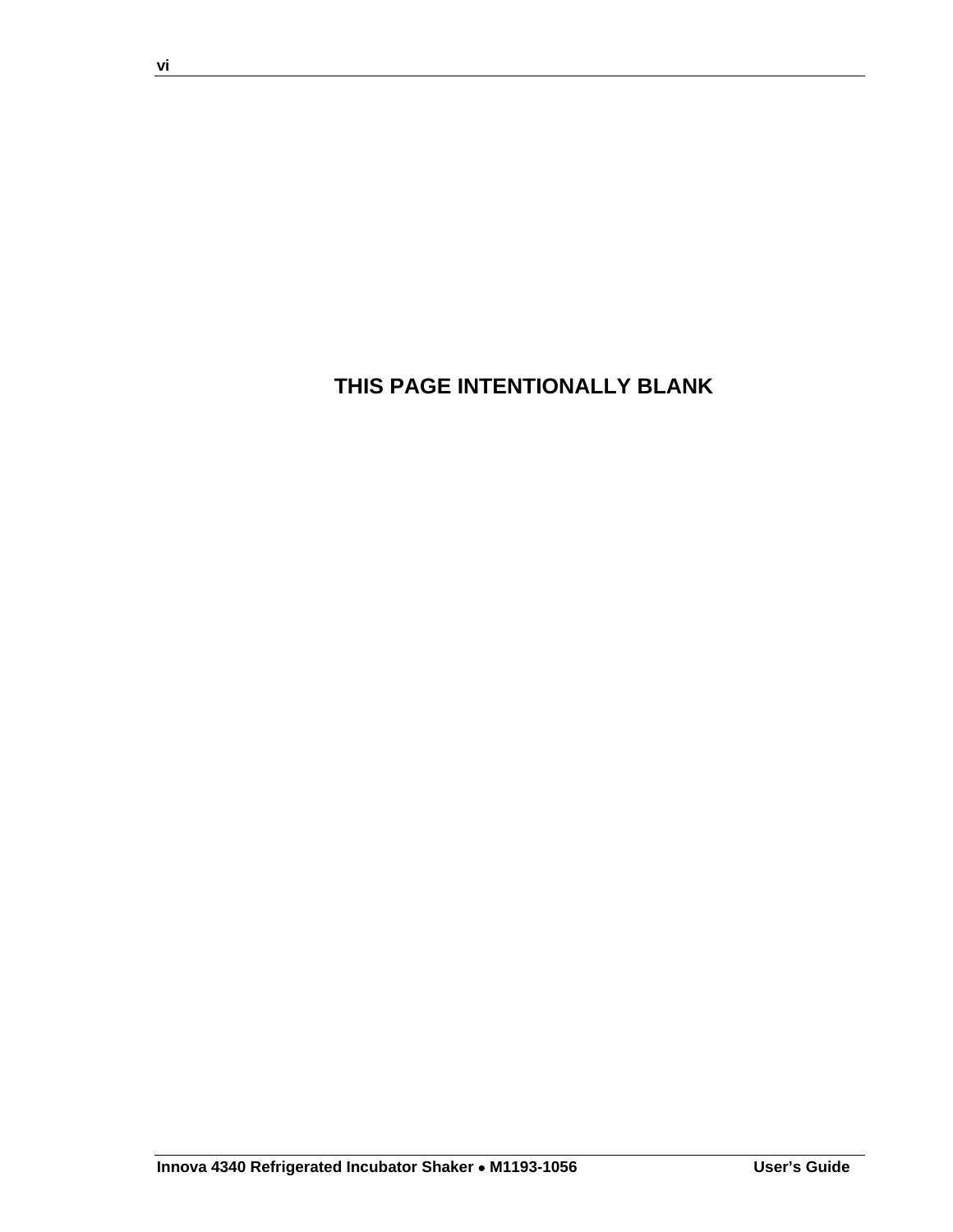### **Copyright Notice**

New Brunswick Scientific Company, Inc. Box 4005 44 Talmadge Road Edison, New Jersey 08818-4005

© Copyright 2002 New Brunswick Scientific Co., Inc.

All Rights Reserved.

Reproduction, adaptation, or translation without prior written permission from

New Brunswick Scientific is prohibited.

### **Disclaimer Notice**

New Brunswick Scientific Co., Inc. reserves the right to change information in this document without notice. Updates to information in this document reflect our commitment to continuing product development and improvement.

### **Manual Conventions**



**Notes contain essential information that deserves special attention.** 



*Caution* **messages appear before procedures which, if caution is not observed, could result in damage to the equipment.** 



*Warning* **messages alert you to specific procedures or practices which, if not followed correctly, could result in serious personal injury.** 

**Bold Text in bold face type emphasizes key words or phrases.**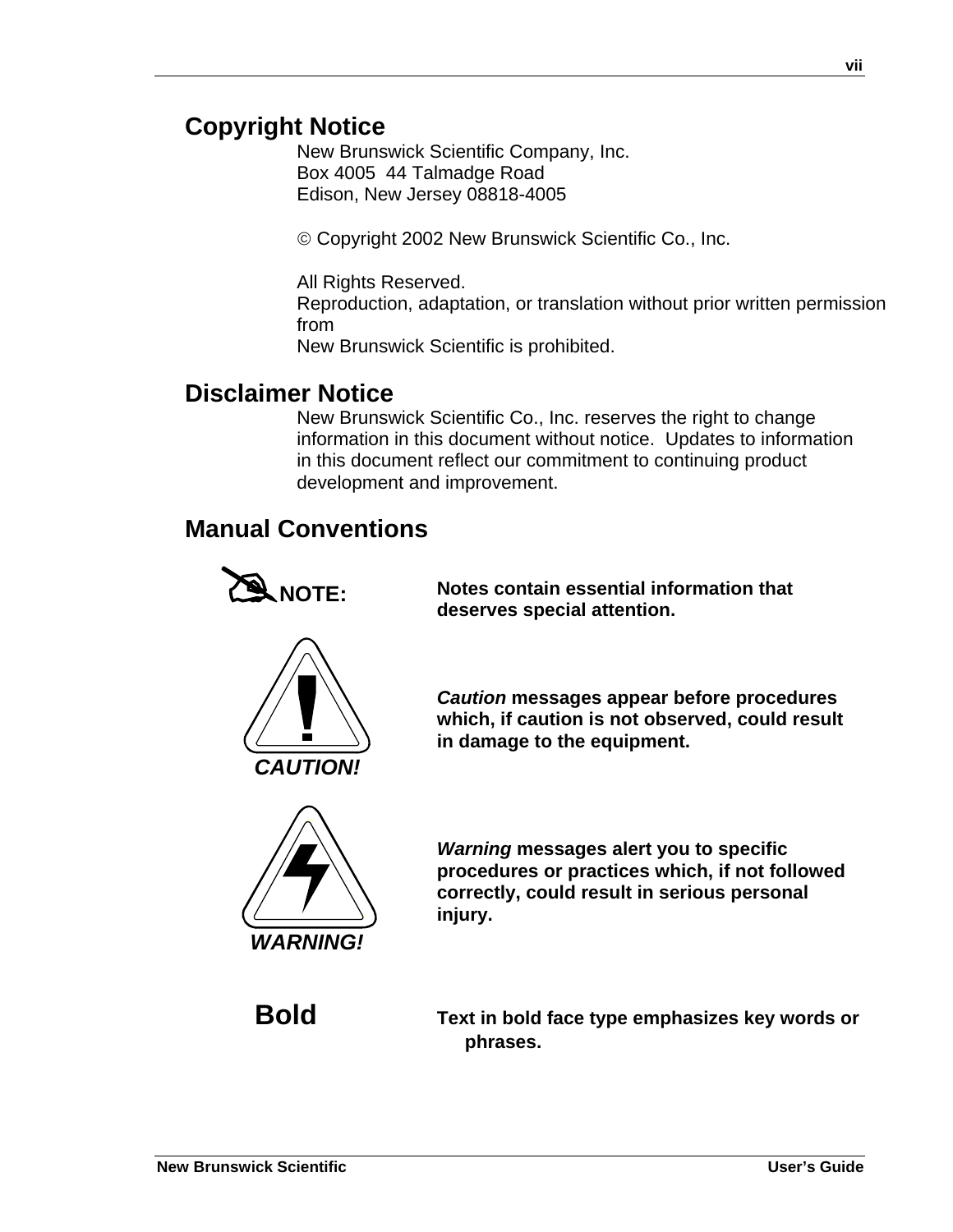**viii** 

### **THIS PAGE INTENTIONALLY BLANK**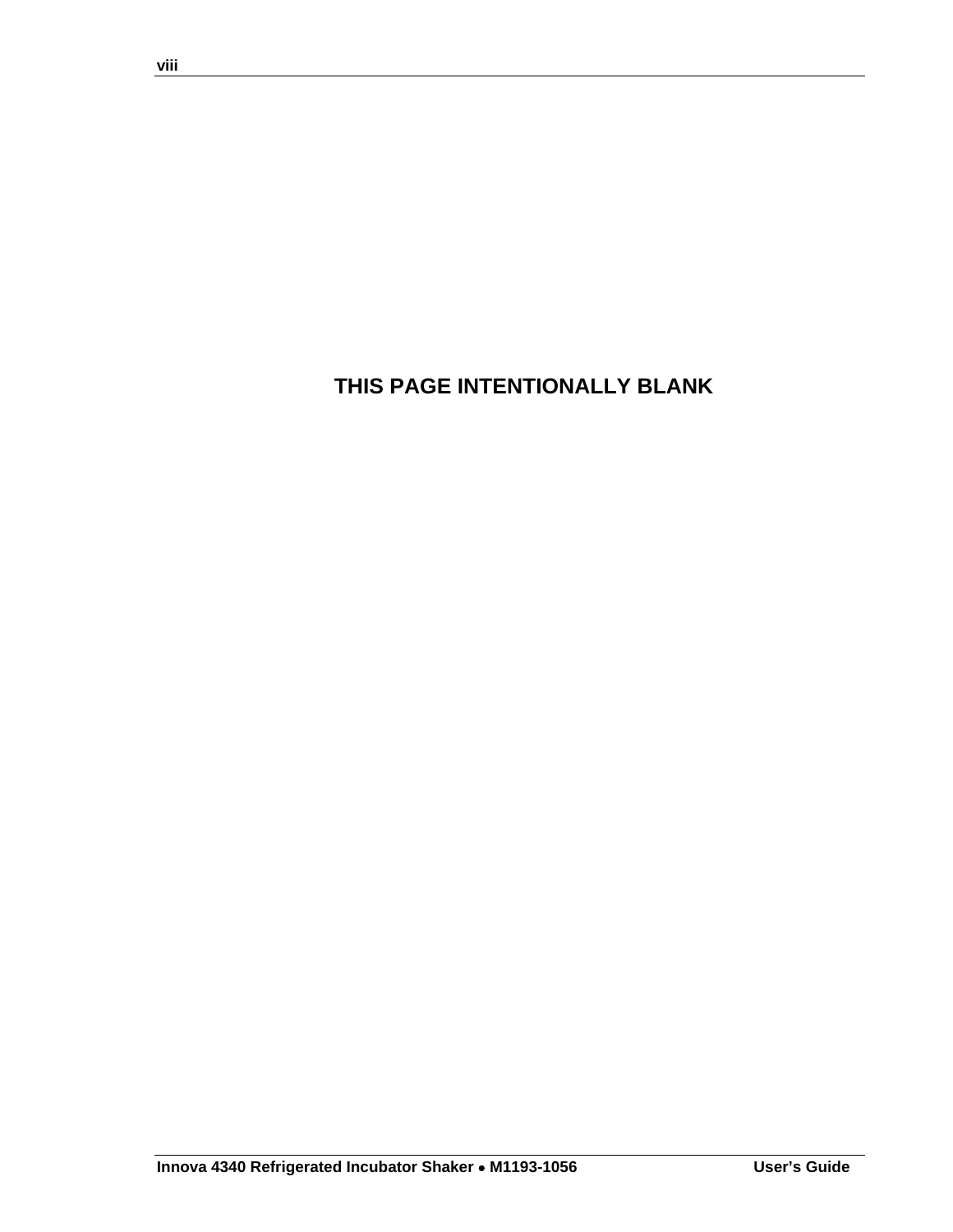# *W A R R A N T Y*

Innova Shakers are warranted by New Brunswick Scientific Co., Inc. for two years or 10,000 hours of actual shaker use, whichever comes later. This warranty covers parts and labor for the entire machine, with the exception of glassware and its contents. This warranty covers faulty components and assembly, and our obligation under this warranty is limited to repairing or replacing the shaker or part thereof which shall, within two years after date of shipment or 10,000 hours of operating time, prove to be defective after examination. This warranty does not cover any loss of time, materials, biological or biochemical byproducts caused by any work interruption resulting from shaker failure, nor does it extend to any Innova Shaker which has been subjected to misuse, neglect, accident or improper installation or application. In addition, the warranty does not apply to any Innova Shaker that has been repaired or altered outside the NBS factory without prior authorization from New Brunswick Scientific. For a period of two years (or more) after the shipment date, the Innova warranty will be in effect as long as the shaker has not been in operation for a total of 10,000 hours. After the 10,000 hours of operating time have elapsed, the Innova warranty may still be in effect, as long as the two-year minimum warranty period has not been reached. Operating time is based on actual usage of the shaker, as determined by the shaker's internal electronic clock. Any tampering or alteration of the clock will void the 10,000-hour warranty.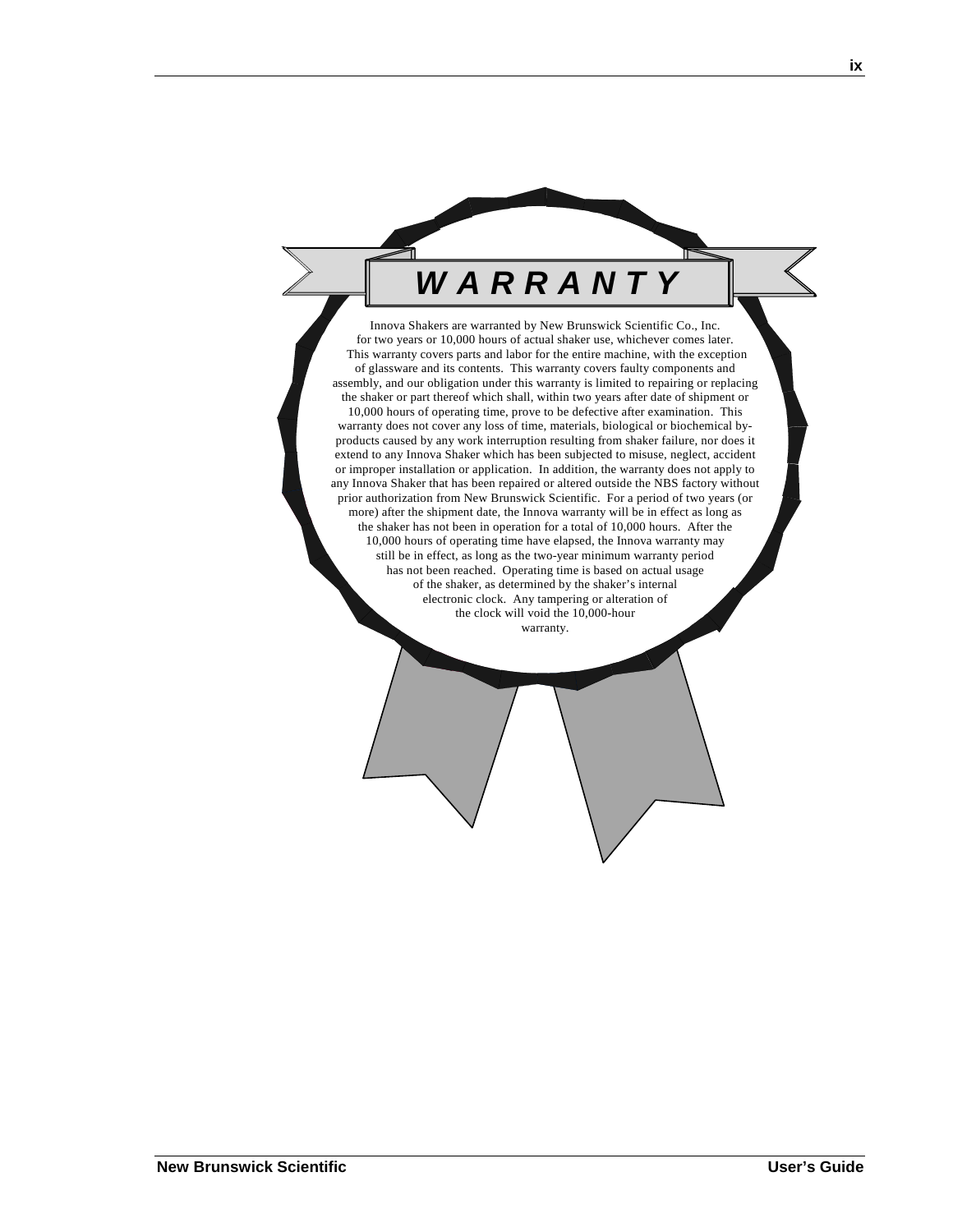**THIS PAGE INTENTIONALLY BLANK** 

**x**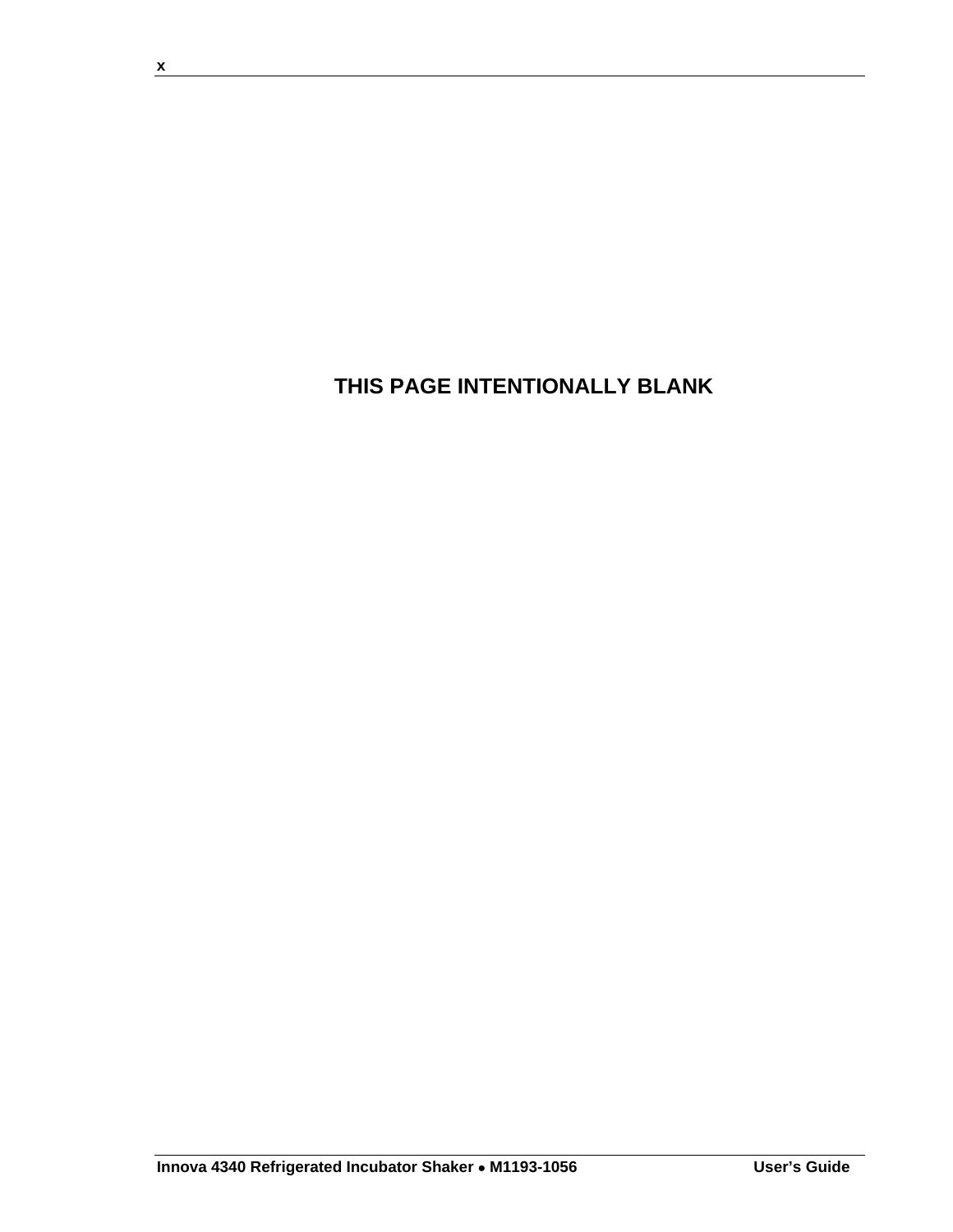### **TABLE OF CONTENTS**

| $\mathbf{1}$   |             |                                |    |  |
|----------------|-------------|--------------------------------|----|--|
|                | 1.1         |                                |    |  |
| $\overline{2}$ |             |                                |    |  |
|                | 2.1         |                                |    |  |
|                | 2.2         |                                |    |  |
|                | 2.3         |                                |    |  |
|                | 2.4         |                                |    |  |
|                | 2.5         |                                |    |  |
|                | 2.6         |                                |    |  |
|                | 2.7         |                                |    |  |
|                | 2.8         |                                |    |  |
|                | 2.9         |                                |    |  |
| 3              |             |                                |    |  |
|                | 3.1         |                                |    |  |
|                | 3.2         |                                |    |  |
|                | 3.3         |                                |    |  |
|                | 3.4         |                                |    |  |
|                | 3.5         |                                |    |  |
|                | 3.6         |                                |    |  |
| 4              |             |                                |    |  |
|                | 4.1         |                                |    |  |
|                | 4.2         |                                |    |  |
|                | 4.3         |                                |    |  |
|                | 4.4         |                                |    |  |
|                | 4.5         |                                |    |  |
|                | 4.6         |                                |    |  |
|                | 4.7         |                                |    |  |
|                | 4.8         |                                |    |  |
|                | 4.9<br>4.10 |                                |    |  |
|                | 4.11        |                                |    |  |
|                | 4.12        |                                |    |  |
|                |             |                                |    |  |
| 5              |             |                                |    |  |
|                |             | 5.1 CHANGING DAY/TIME SETTINGS | 27 |  |
|                | 5.2         |                                |    |  |
|                | 5.3         |                                |    |  |
|                | 5.4         |                                |    |  |
|                | 5.5         |                                |    |  |
|                | 5.6<br>5.7  |                                |    |  |
|                |             |                                |    |  |
| 6              |             |                                |    |  |
|                | 6.1         |                                |    |  |
|                | 6.2         |                                |    |  |
| $\overline{7}$ |             |                                |    |  |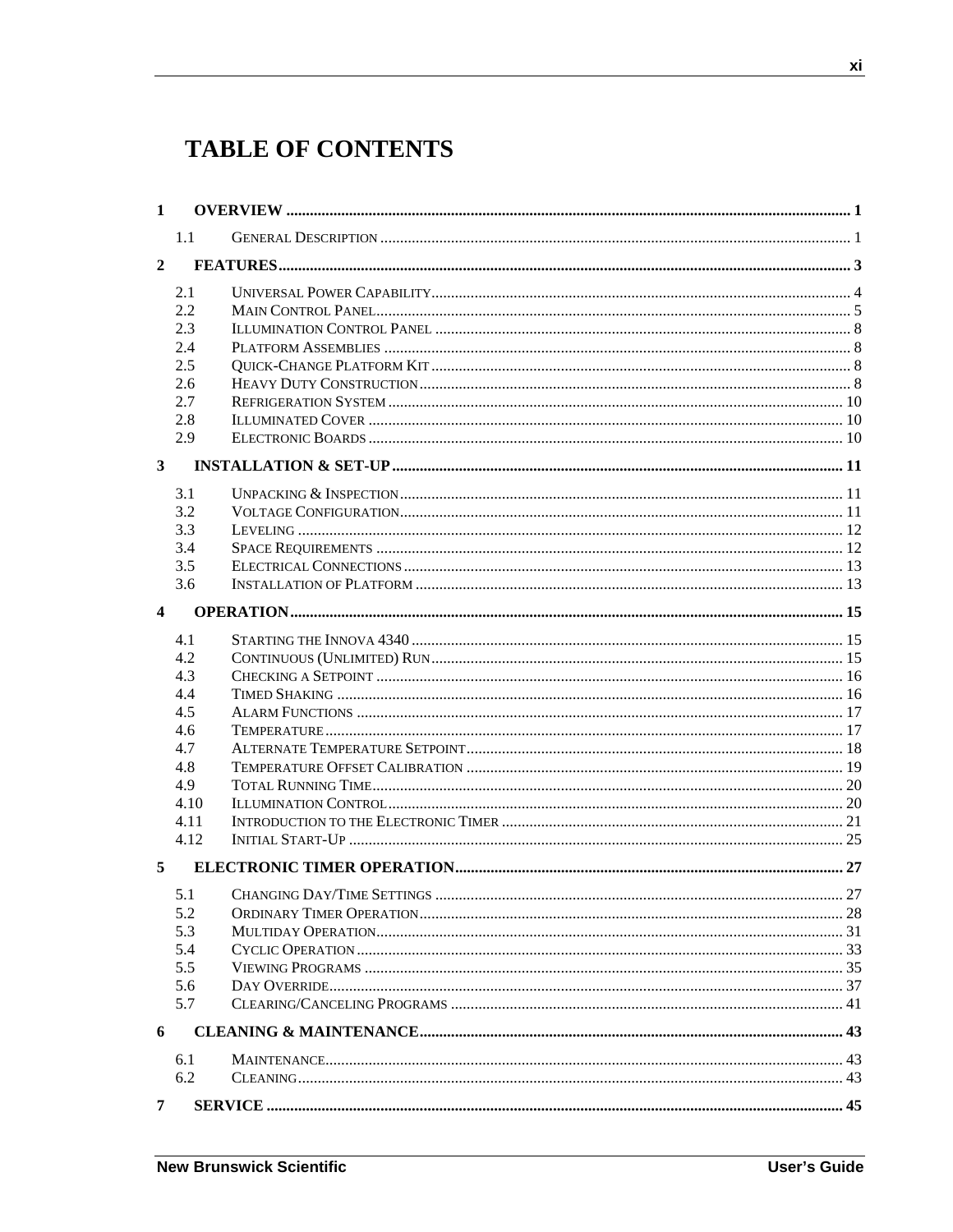| 7.1  |  |
|------|--|
| 7.2  |  |
| 7.3  |  |
| 7.4  |  |
| 7.5  |  |
| 7.6  |  |
| 7.7  |  |
| 7.8  |  |
| 7.9  |  |
| 7.10 |  |
| 7.11 |  |
| 7.12 |  |
| 7.13 |  |
| 8    |  |
| 9    |  |
| 9.1  |  |
| 9.2  |  |
| 9.3  |  |
| 9.4  |  |
|      |  |
| 9.5  |  |
| 9.6  |  |
| 10   |  |
| 10.1 |  |
| 10.2 |  |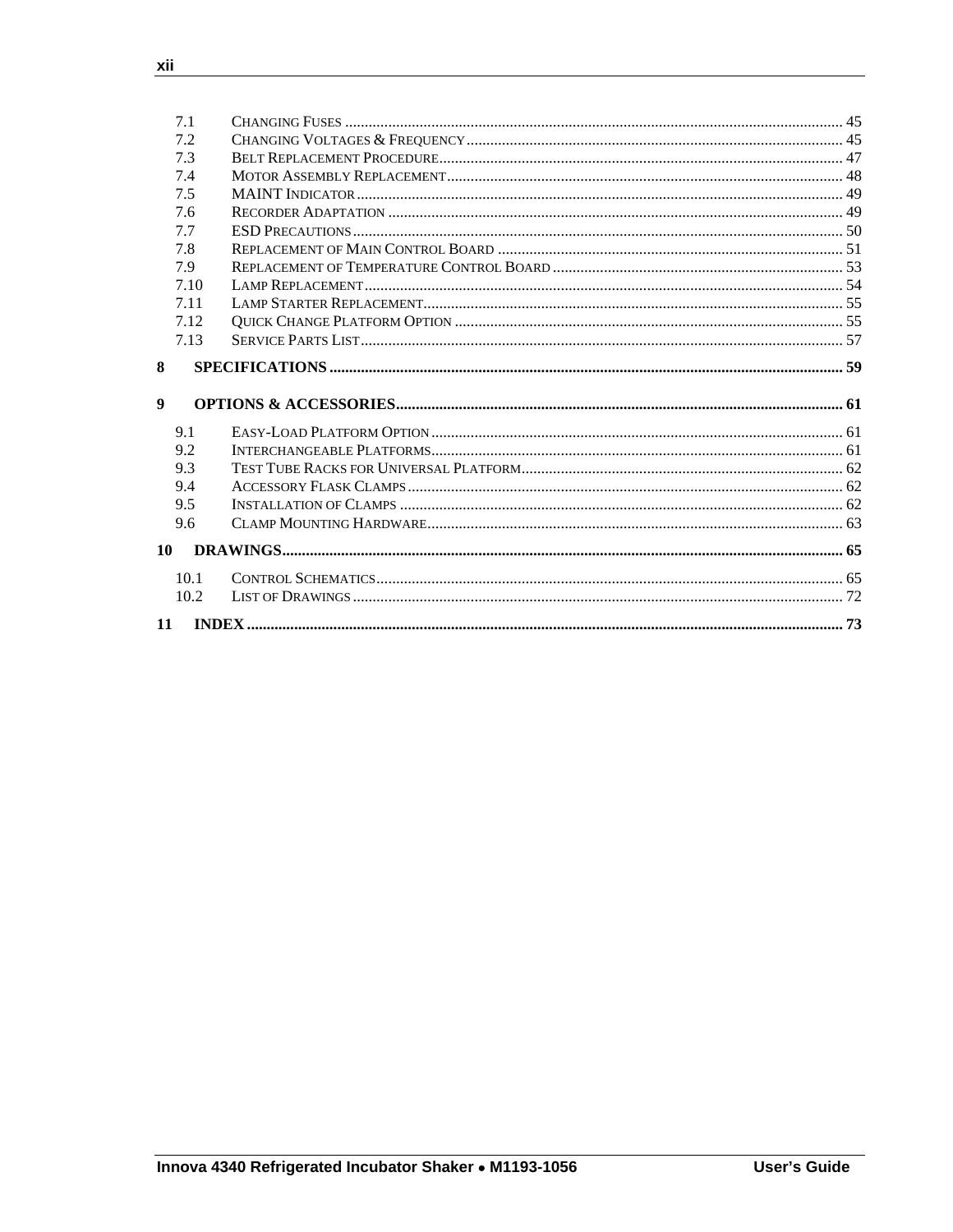# 1 OVERVIEW

#### <span id="page-12-0"></span>*1.1 General Description*

The Innova 4340 Digital Illuminated Refrigerated Incubator Shaker will provide you with reliable and maintenance-free operation which is characteristic of all NBS shakers. The Innova 4340 is among the newest generation of NBS shakers. It incorporates a variety of state-of-the-art components and features to permit the precision operation necessary for your exacting scientific experiments.

The Innova 4340 shaker has a triple eccentric counterbalanced drive to provide horizontal plane rotary motion in a 1 inch (25.4 mm) circular orbit. A Proportional/Integral (PI) Microprocessor controller with instantaneous digital feedback controls the speed over a range of 25-500 rpm. It also provides temperature control over a range of  $4^{\circ}C$  to  $60^{\circ}C$  (at  $20^{\circ}C$  ambient). The internal chamber is 34 ¾ inches (88.3 cm) wide, 22¼ inches (56.6 cm) deep, 19¼ inches (48.9 cm) above the platform and will accept flasks up to 4 liters. It is equipped with a foot pedal lid lift assist.

The Innova 4340 has an illuminated cover that allows up to six grow lamps to be operated manually or by a programmable electronic timer. An auxiliary channel of the electronic timer may be used to program the temperature controller to switch to an alternate setpoint at desired times.

The shaker may be operated either continuously or in a timed mode for shaking periods of 0.1 to 99.9 hours via the main control microprocessor.

The Innova 4340 is equipped with audible and visible alarms that are activated when an alarm condition exists as follows:

- The end of a timed run
- Deviations of shaking speed or temperature outside of tolerance limits

A wide variety of platforms can be used with the Innova 4340. Dedicated platforms are available for a variety of flask sizes. A Universal platform and test tube racks are available *(see Section 9 for Accessories)*.

Additionally, the Innova 4340 has analog outputs for a chart recorder that will record speed and/or temperature. (*See Section 7, Service, for Recorder Adaptation.)*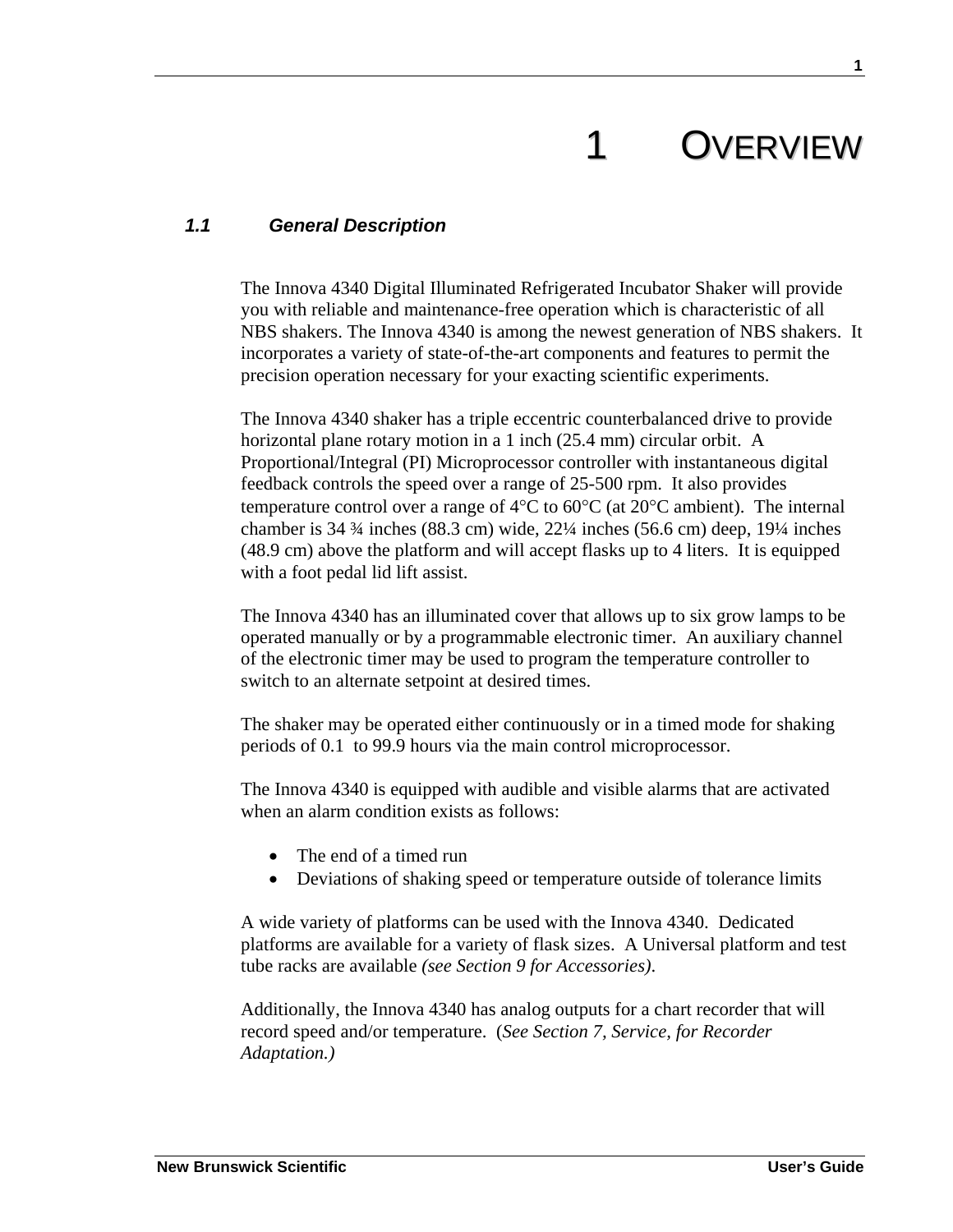**THIS PAGE INTENTIONALLY BLANK**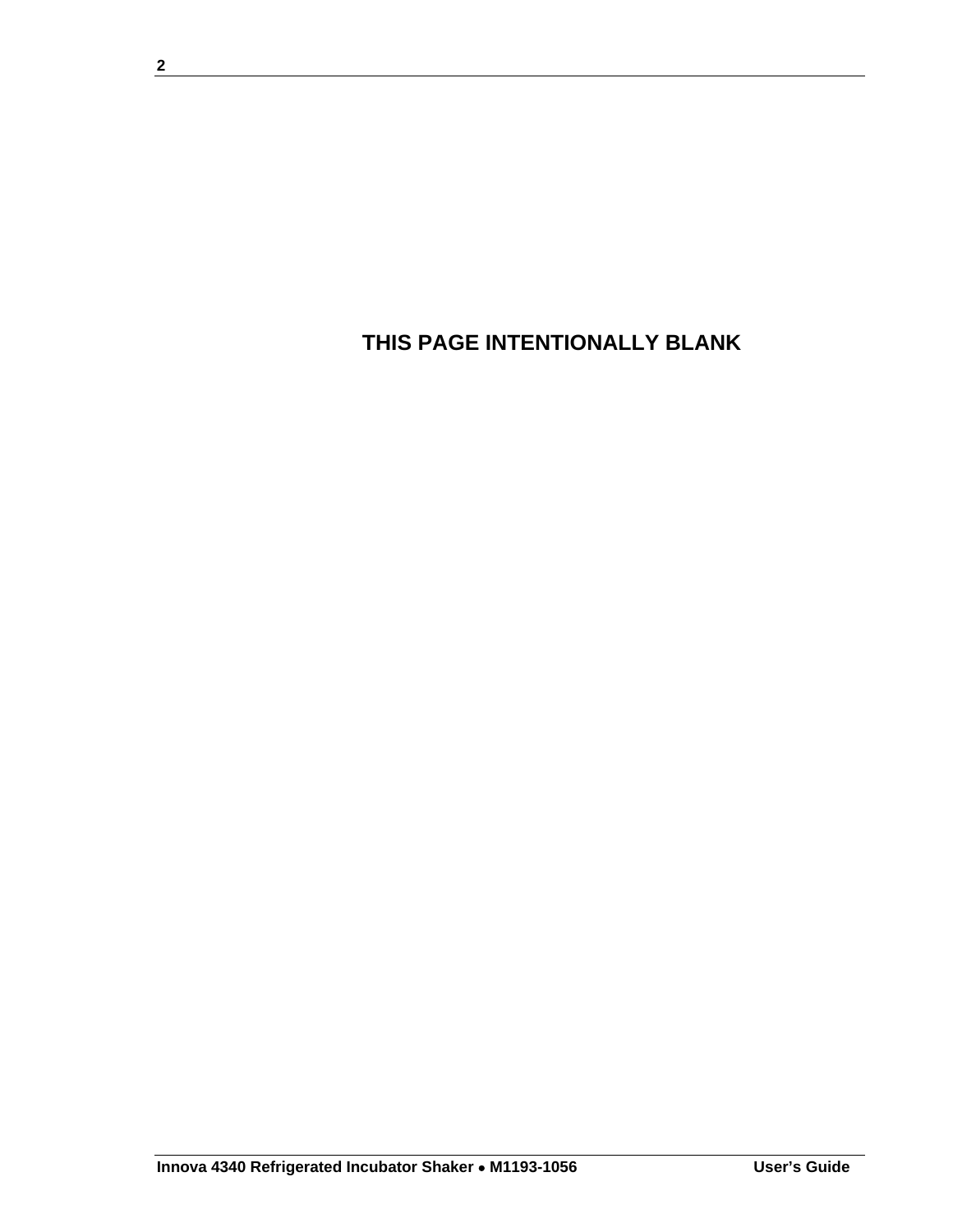# 2 FEATURES

**3** 



<span id="page-14-0"></span>

**Figure 2: Rear View** 

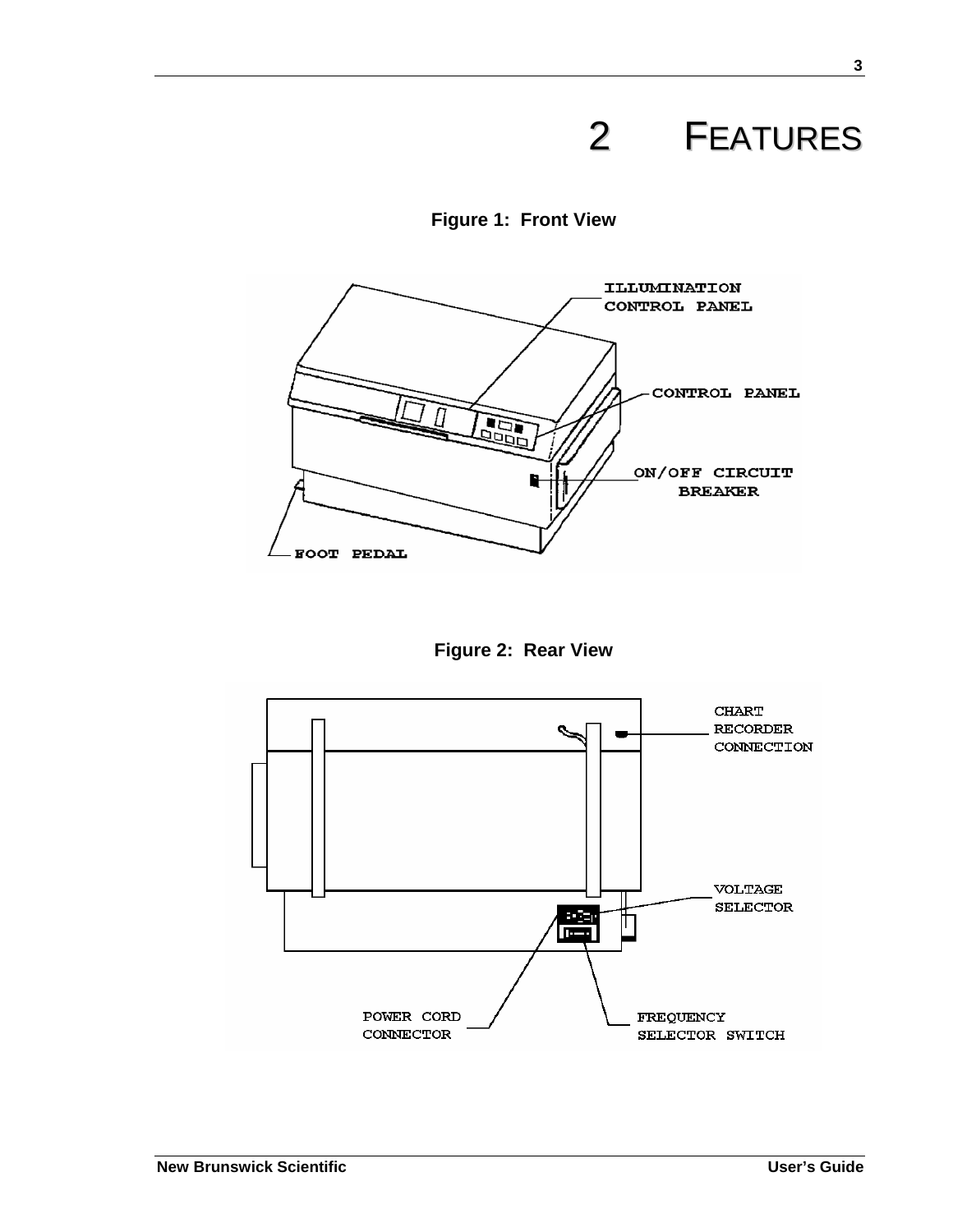

#### *2.1 Universal Power Capability*

<span id="page-15-0"></span>**4** 

A voltage selector incorporated in the power entry module and a frequency selector switch are used to select the appropriate voltage and frequency. This universal system adapts to worldwide power requirements.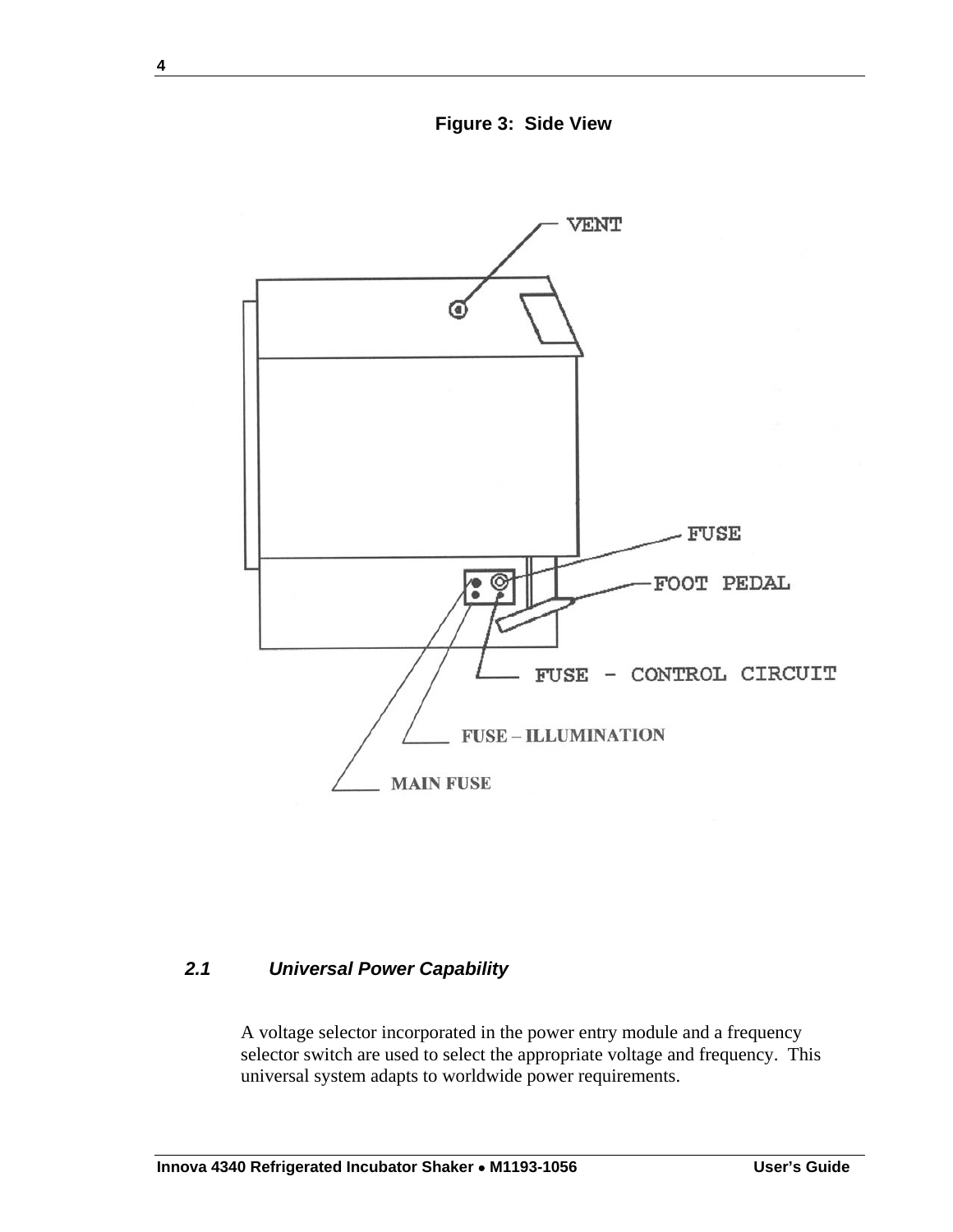<span id="page-16-0"></span>Innova shakers are available in 100V, 120V, 220V and 240V, and accommodate both 50 and 60 Hz frequencies. Voltage and frequency have been set prior to shipment.

### *WARNING!*



**It is CRITICAL to check the voltage and frequency settings before you plug the unit into a power source.** 

- **Confirm that the voltage setting is correct by checking the voltage selection on the Power Entry Module (***see Figure 2***) and the caution label located over the power cord connection.**
- **Confirm that the frequency setting is correct by checking the position of the Frequency Selection Switch (***see Figure 2***).**

**If either setting needs to be changed, refer to Section 7.2 regarding Changing Voltages & Frequency.** 

#### *2.2 Main Control Panel*

The main control panel (*see Figure 4 below*) is located on the front of the instrument. It serves as the operator interface.

The keypad has four keys: Start/Stop,  $\Delta$ ,  $\nabla$  and Select. A three-digit LED display provides numeric values as well as some letter codes. There are also four **function indicator lights** and four **status indicator lights** on the control panel. A general description of the display, user interface keys and indicator lights is provided below. For operation of the control panel, *see Section 4, Operation.*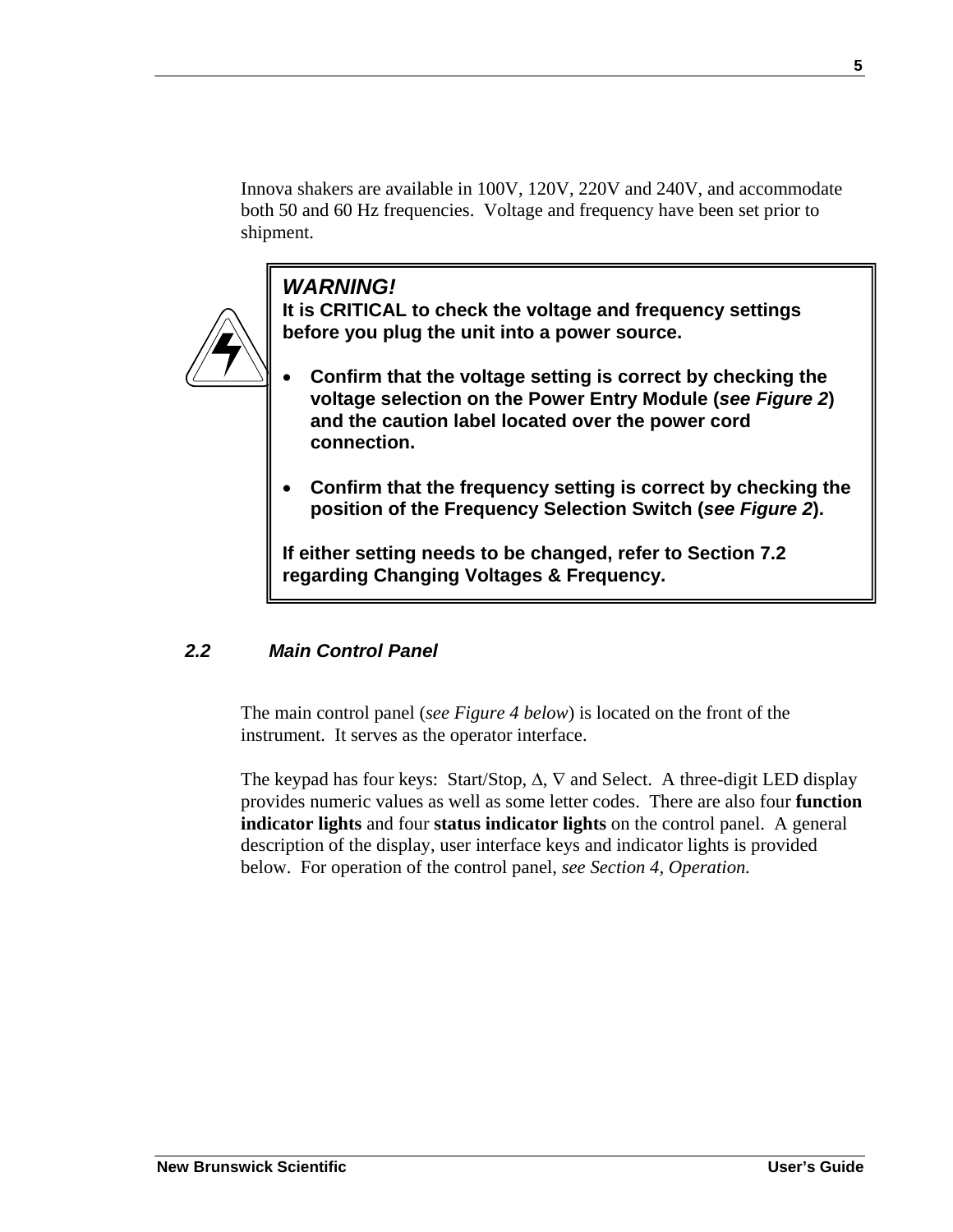



#### **2.2.1 LED Display**

The display on the Innova control panel is a 3-digit LED display. During normal shaker operation, the display will indicate:

- Shaker status (on/off)
- Shaking speed
- Setpoints
- Hours remaining (timed run)
- Measured temperature
- Lid (cover open-shaker operation stops)

#### **2.2.2 User Interface Keys**

#### • START/STOP

This key is used to start or stop the shaking motion. It will also activate or stop the timer when a timed run is desired.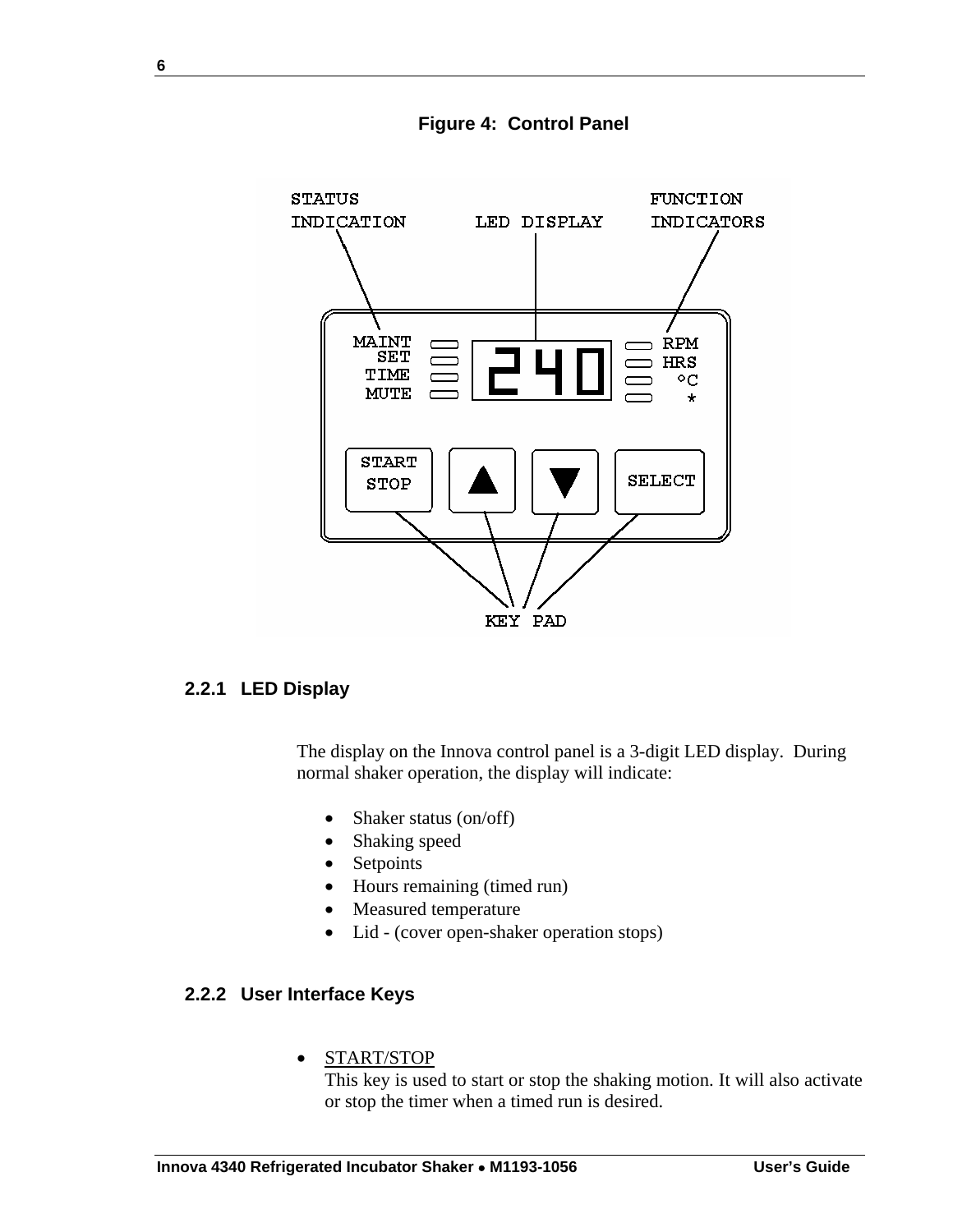$\bullet$   $\Delta$ ,  $\nabla$ 

• SELECT

These keys are used to adjust the setpoint of a displayed parameter up or down. They also allow the user to enter the SET mode for setpoint changes.

This key is used to change the displayed parameter.

#### **2.2.3 Indicator Lights**

#### *Status Indicators*

Four status indicator lights are located to the left of the LED display. They are:

- MAINT Lights to indicate that 10,000 hours have elapsed since the unit was last serviced.
- SET

Indicates that the shaker is in the SET mode, and setpoints are being displayed. Setpoints can be altered in this mode.

• TIME

Indicates that the timer is in operation. Innova shakers can be programmed to run for a preset time from 0.1 to 99.9 hours without stopping an ongoing run. The timer can be disengaged or reset.

• MUTE

Indicates the status of the audible alarm. When the MUTE indicator is illuminated, the audible alarm device is disabled.

#### *Function Indicators*

Four function indicator lights are located to the right of the LED display. They indicate the current parameter being displayed:

- RPM: revolutions per minute
- Hours: time remaining
- $°C:$  temperature
- \* alternate temperature setpoint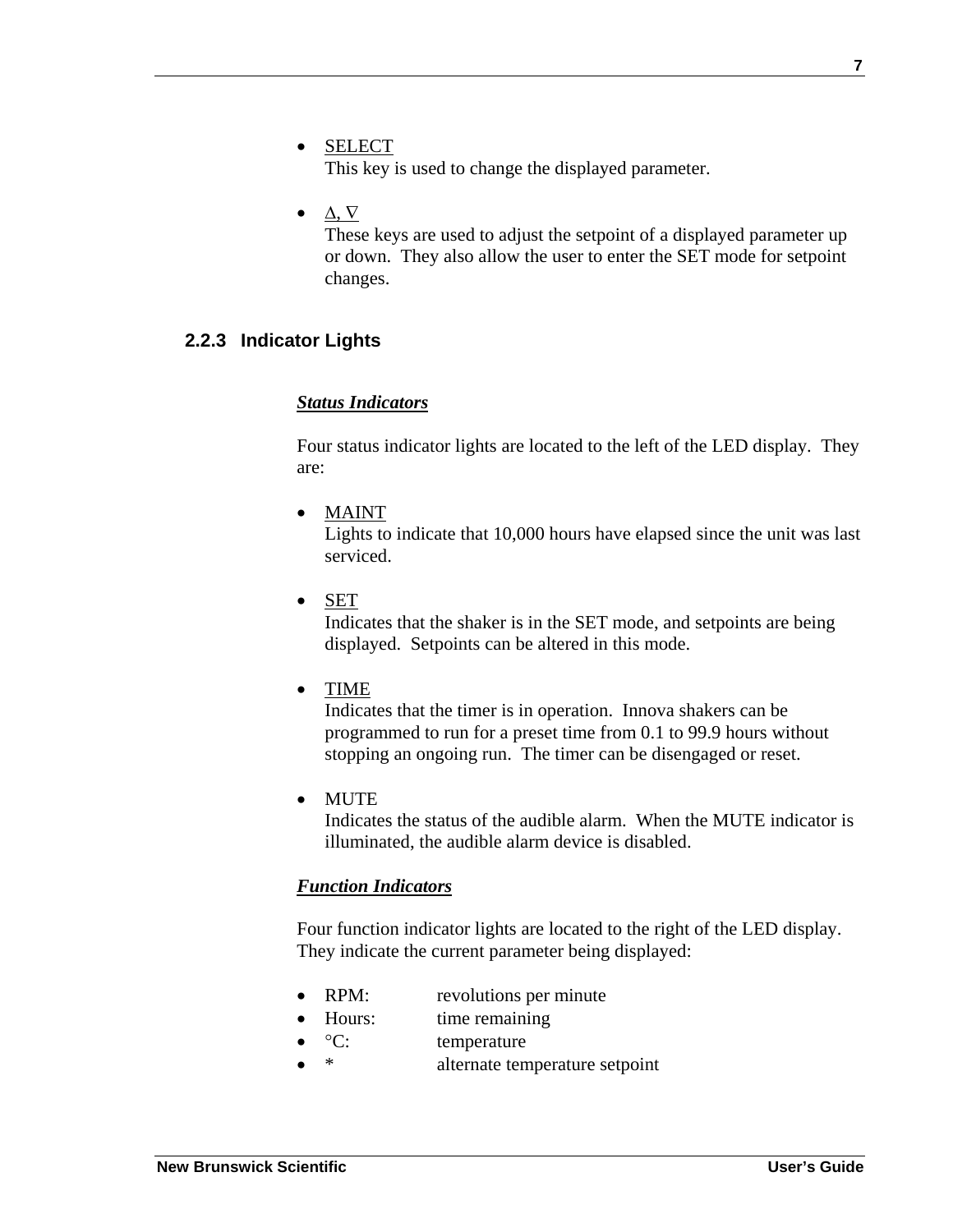#### <span id="page-19-0"></span>*2.3 Illumination Control Panel*

The illumination control panel (*see Figure 7*) is located on the front of the instrument. It controls the cover illumination. Three switches allow selection of the illumination pattern. The programmable electronic timer allows the operator to program illumination periods on a daily or weekly basis with up to 16 steps of memory or continuous cycles. In addition, the timer may be used to activate or deactivate the alternate temperature setpoint for the incubator. Illumination and alternate temperature are controlled by separate channels and are independent of one another. Each channel has a manual override switch that allows the channel to be overridden, on or off. The timer tracks the time of day and the day of week even when the Innova 4340 is turned off.

*Detailed information for programming and operating the timer is available in Section 4, Operation.* 

#### *2.4 Platform Assemblies*

The Innova 4340 can be used with a wide variety of NBS 18 inch x 30 inch (46 cm x 76 cm) platforms, which will accept a variety of clamps for flasks and test tubes *(see Section 9 for Accessories)*.

#### *2.5 Quick-Change Platform Kit*

This easy-load accessory enables the user to snap in platforms without tools or hardware (M1193-9931). Recommended for speeds up to 400 rpm.

#### *2.6 Heavy Duty Construction*

#### **2.6.1 Triple Eccentric Drive**

The Triple Eccentric Drive *(See Figure 5 below)* used in the Innova Shakers employs the same proven technology that has driven New Brunswick Scientific's shakers for over 30 years. This drive mechanism utilizes a counterweight system to stabilize the rotary motion produced during operation. When the workload moves in one direction, opposing forces are generated to stabilize the shaker. This action will help eliminate the problem of "walking" which may occur with less precisely balanced instruments. Vibration is minimized and the life of the unit is extended.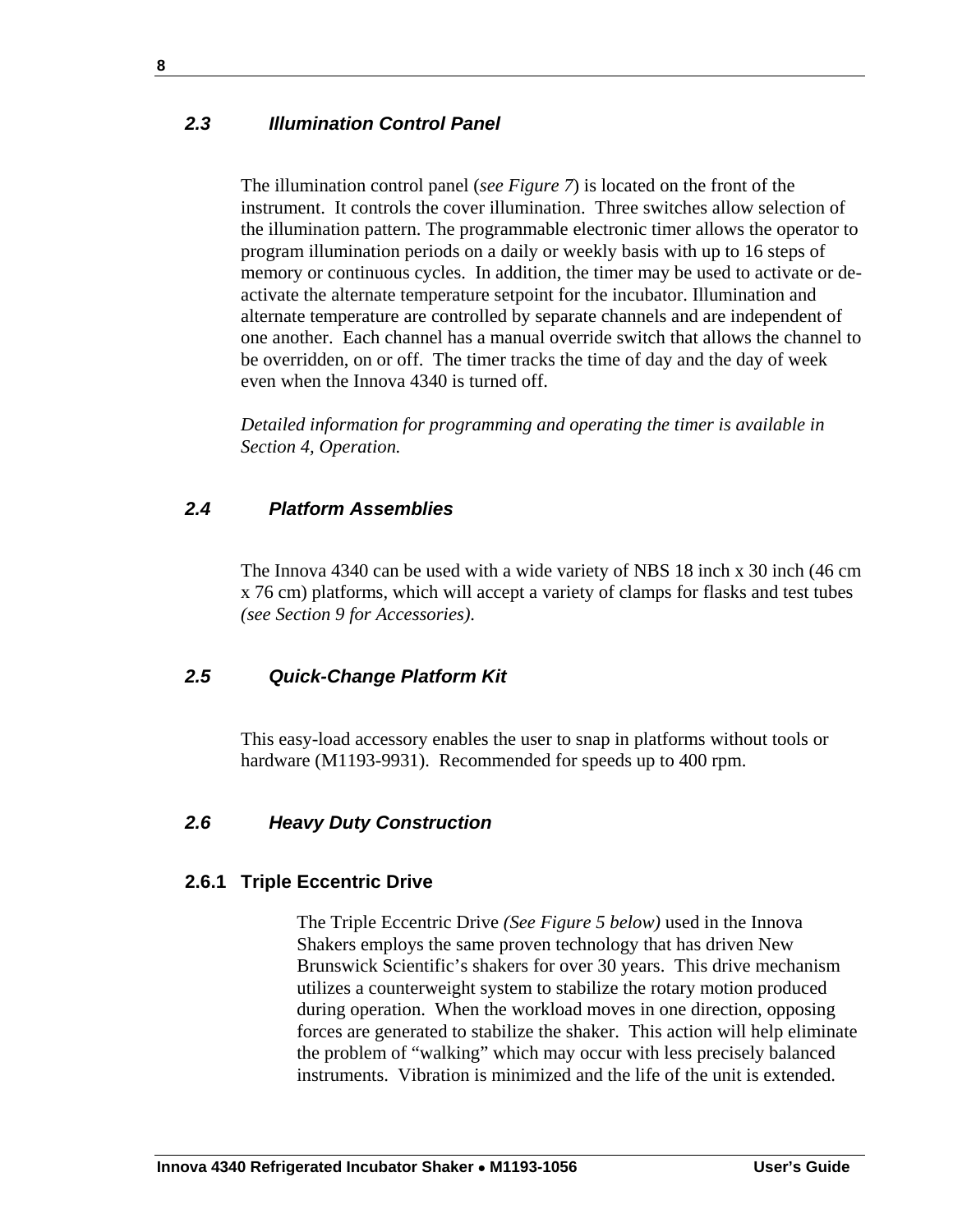**Figure 5: Counterbalanced Drive Mechanism** 



#### **2.6.2 Bearings**

Innova shakers employ shielded lubricated ball bearings of the highest quality. Shielded bearings minimize the generation of airborne particulates, which may be disadvantageous in clean rooms or controlled environment areas. These bearings require no maintenance.

#### **2.6.3 Motor**

The Innova 4340 Shaker uses a 3-phase brushless ball bearing DC motor. This low profile motor provides high torque along with quiet, efficient operation and low maintenance. It has a rating of 1/8 horsepower.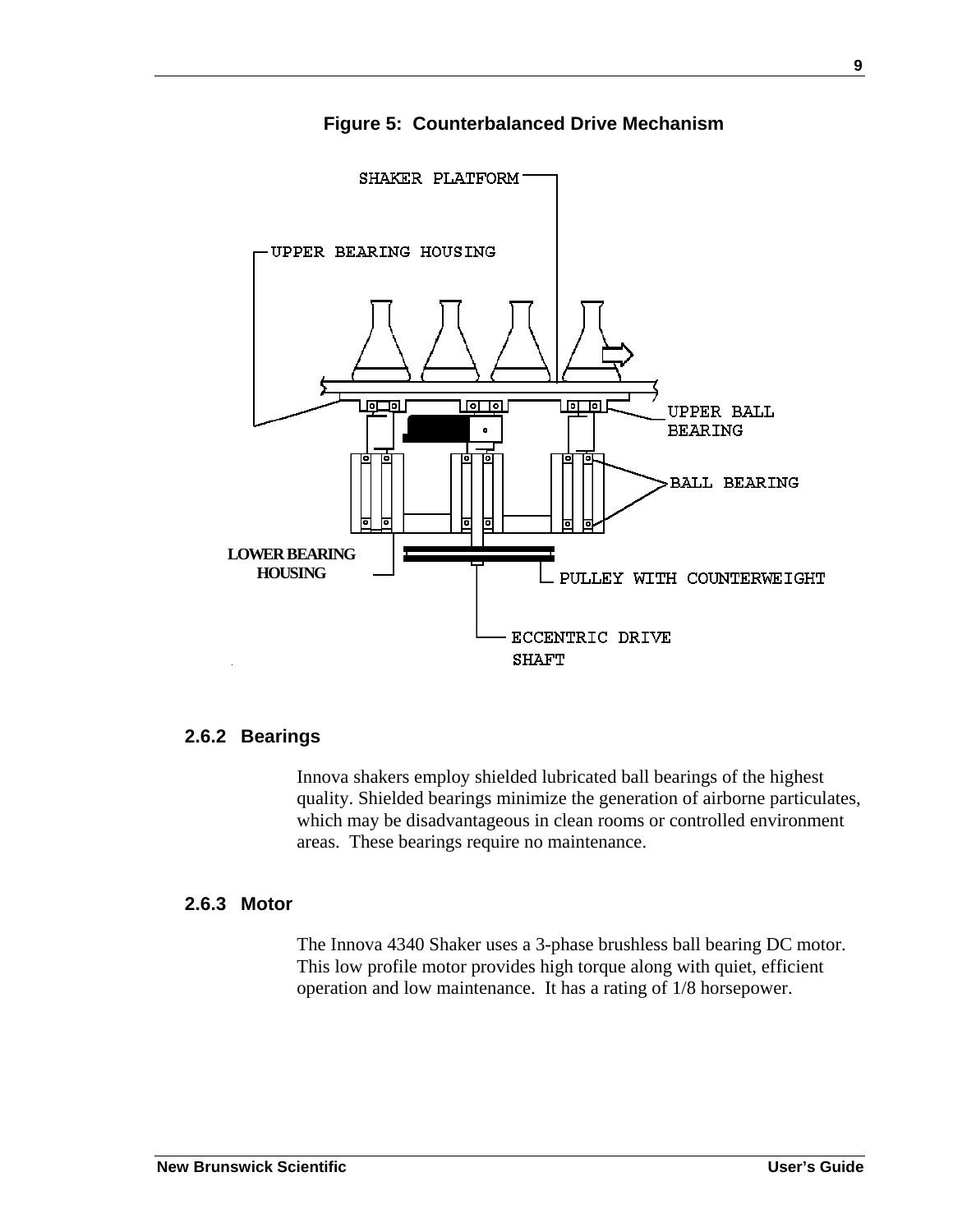#### <span id="page-21-0"></span>*2.7 Refrigeration System*

The Innova 4340 Shaker is equipped with a 1/5 HP refrigeration system. The condensing unit is hermetically sealed and the evaporating temperature is closely regulated to prevent coil icing. The refrigeration system is automatically started and stopped by the digital control system, based on the temperature setpoint and ambient temperature conditions.

#### *2.8 Illuminated Cover*

The Innova 4340 is equipped with an illuminated cover. It contains six 30-watt fluorescent "grow-spectrum" lamps designed specifically for photosynthetic investigations. The lamps can be selectively operated in pairs and controlled via the programmable electronic timer. This allows two, four or six lamps to be lit at the operator's option.

#### *2.9 Electronic Boards*

The Main Control board for the Innova shaker has the following functions:

- Non-volatile memory for storage of key parameters during power interruption;
- Speed sensing, electronic commutation, and power control for the brushless DC drive motor:
- Maintains an elapsed running time clock;
- Contains firmware for shaker control as well as recognition of an expansion connector for option modules;
- Provides an operator interface via displays, audible alarm, and connection to the keypad module (keypad buttons and display graphics).

The Temperature Control module for the Innova Shaker has the following functions:

- Control of analog power supplies;
- Rectification and regulation for analog power supplies;
- Provides signal conditioning circuitry and A/D conversion for the RTD-based temperature measurement;
- Provides remote monitoring capabilities by supplying analog output for speed and temperature which are compatible with chart recorders and analog data acquisition system;
- Controls the heater:
- Controls the refrigeration system.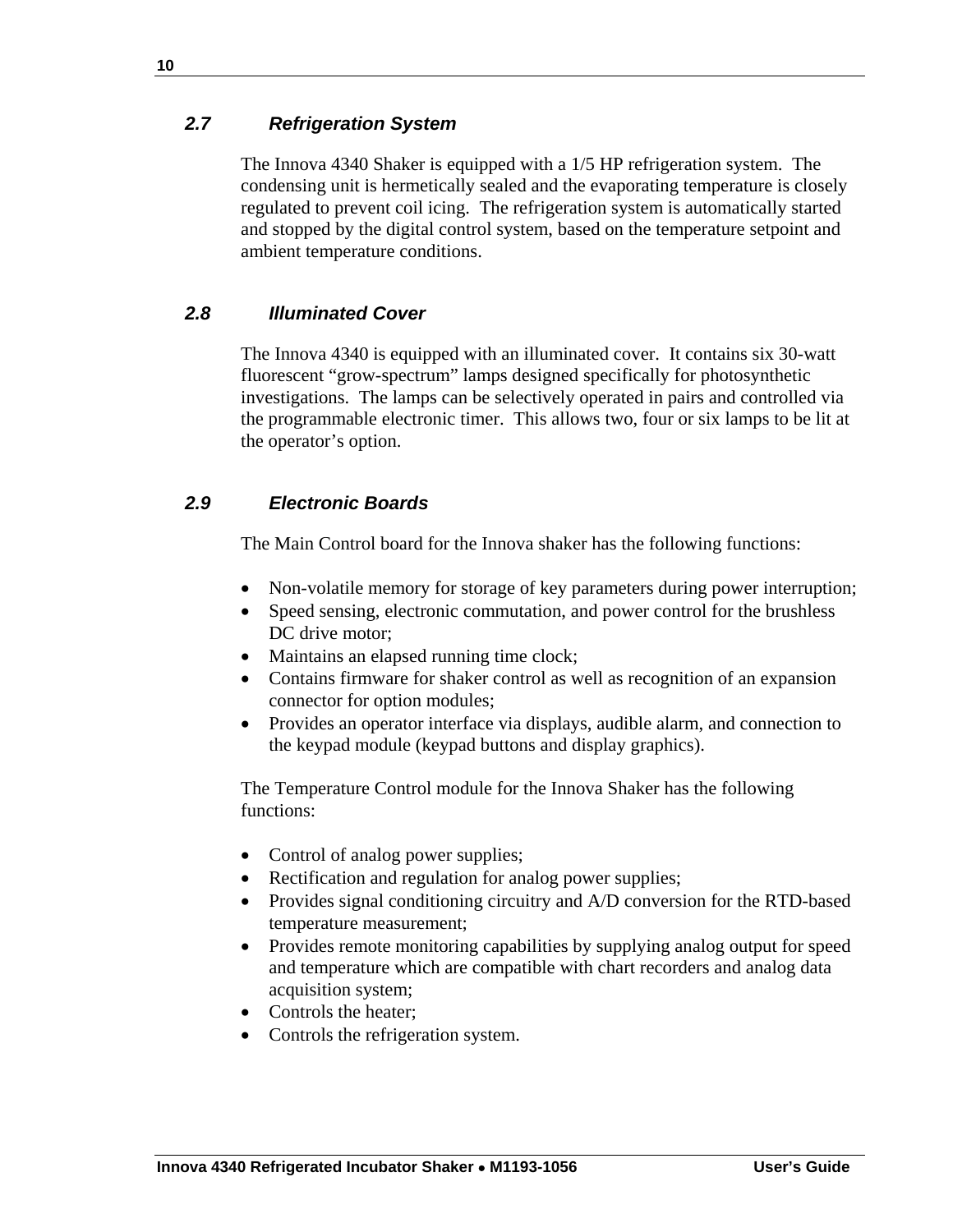# <span id="page-22-0"></span>3 INSTALLATION & SET-UP

*The Innova 4340 is a versatile instrument that can be operated in a continuous fashion or set for a timed run. The following section describes set up and installation procedures.* 

### *3.1 Unpacking & Inspection*

Upon unpacking the unit, inspect it carefully for any apparent damage which may have occurred during transit. Report any damage to the carrier and to the New Brunswick Scientific Co., Inc. Service Department (in the USA, call 1-800-631- 5417) or to your NBS Service Representative. **Do not discard the crate or packing material.**

### *3.2 Voltage Configuration*

Determine the voltage and frequency of your unit by checking the voltage selector, frequency switch and label on the rear of the unit.

### *WARNING!*

**It is CRITICAL to check the voltage and frequency settings before you plug the unit into a power source.** 

- **Confirm that the voltage setting is correct by checking the voltage selection on the Power Entry Module (***see Figure 2***) and the caution label located over the power cord connection.**
- **Confirm that the frequency setting is correct by checking the position of the Frequency Selection Switch (***see Figure 2***).**

**If either setting needs to be changed, refer to Section 7.2, regarding Changing Voltages & Frequency.** 

Confirm that the correct electrical service package is included with the unit by comparing the part number on the electrical service package to the following table:

#### **Voltage Configuration Table**

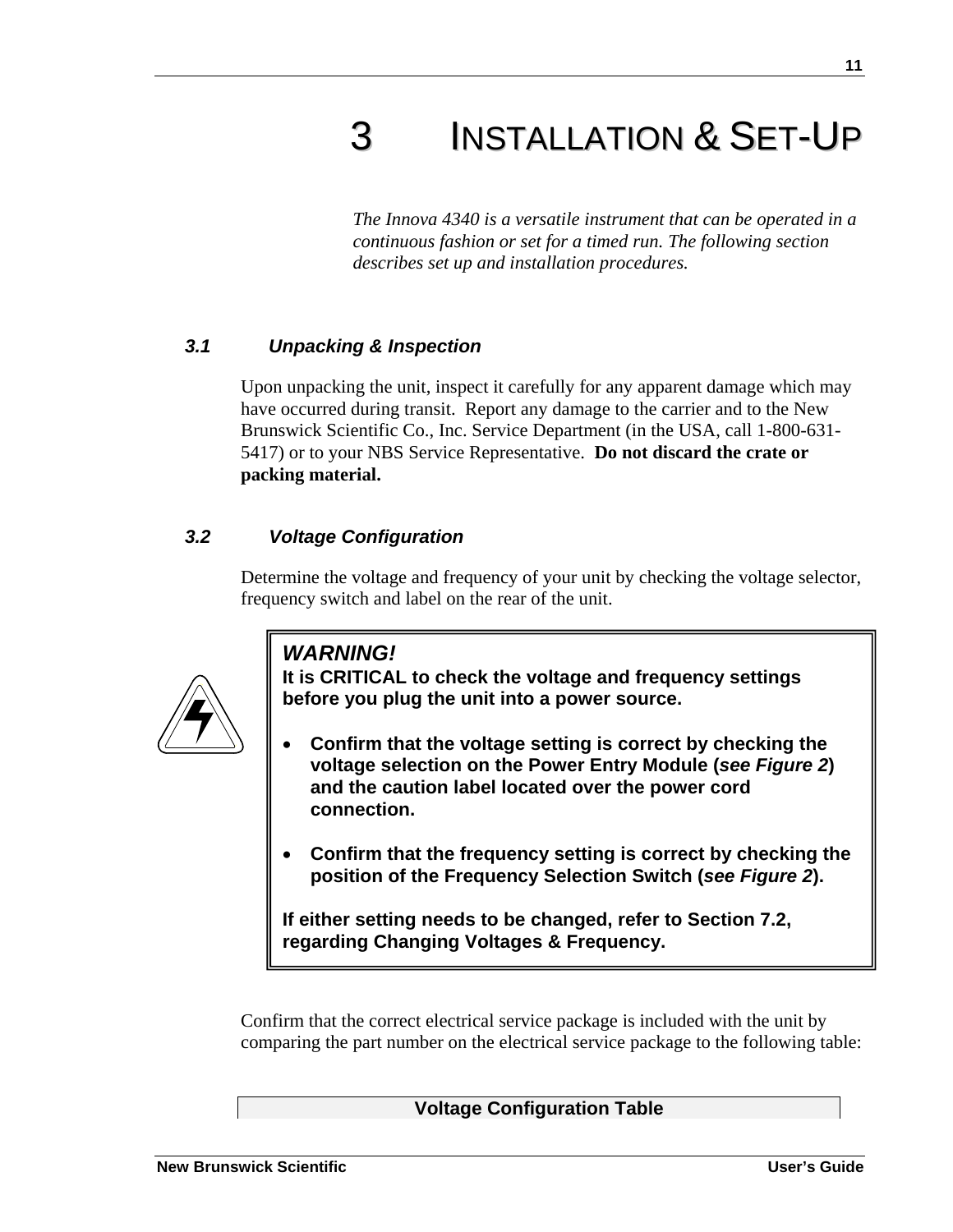<span id="page-23-0"></span>

| Innova 4340<br><b>Catalog Number</b> | Voltage   | <b>Electrical Service</b><br>Package |
|--------------------------------------|-----------|--------------------------------------|
| M1193-1021                           | 100V 50Hz | M1193-0072                           |
| M1193-1020                           | 120V 60Hz | M1193-0072                           |
| M1193-1022                           | 220V 50Hz | M1193-0073                           |
| M1193-1023                           | 240V 50Hz | M1193-0073                           |

#### *3.3 Leveling*

The Innova 4340 should be installed on an even surface. The eight feet can be adjusted for leveling, if necessary. Adjust the feet by loosening the locking nuts on the threaded studs attached to the feet, then retightening when the unit is level.

# $\mathbf{A}$  NOTE:

**Use of the Innova shakers requires a platform, which is a separate item. Please see Section 9, Accessories, for a listing of available platforms.** 

#### *3.4 Space Requirements*

It is essential that the instrument be situated in an area where there is sufficient space for the shaker and service lines (*see Figure 6 below*).

#### **Figure 6: Space Requirements**

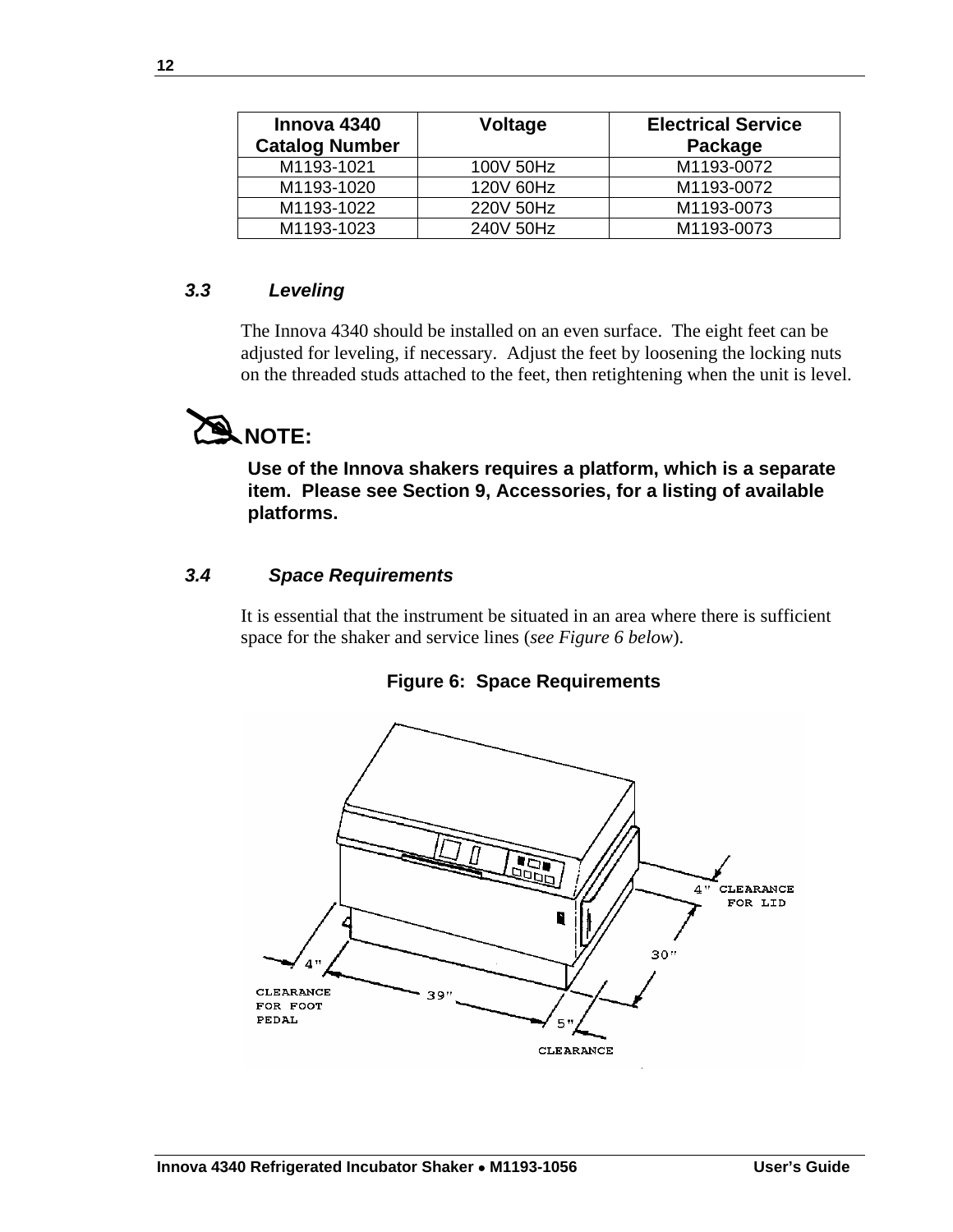<span id="page-24-0"></span>The outside dimensions of the Innova 4340 are:

| <b>OUTSIDE DIMENSIONS</b> | <b>Inches</b> | <b>Centimeters</b> |
|---------------------------|---------------|--------------------|
| Width                     | 45            | 114                |
| <b>Depth</b>              |               |                    |
| <b>Height</b>             |               | 94                 |

The effective surface area required for operation is:

| <b>REQUIRED SURFACE AREA</b> | <b>Inches</b> | <b>Centimeters</b> |
|------------------------------|---------------|--------------------|
| Width                        |               | 122                |
| Depth                        | 30            | 76.                |

#### *3.5 Electrical Connections*



*CAUTION!*  **Be sure to use the following checklist BEFORE making electrical connections.** 

- 1. If you have not already done, so, check the voltage and frequency selector switches on the rear of the unit to ensure that it is set to the appropriate voltage and frequency.
- 2. Remove the caution label from the rear of the unit.
- 3. Set the circuit breaker on the front side of the unit to the OFF position.

#### **ONLY THEN:**

4. Connect the power cord to the power cord connection and to a grounded electrical outlet.



### *CAUTION!*

**A grounded electrical outlet is necessary for the safe operation of this instrument.** 

### *3.6 Installation of Platform*

A platform must be installed on the unit prior to use. To install the platform:

- 1. Set the power switch to the OFF position. Open the cover.
- 2. The unit is shipped with the four platform screws installed in the subplatform of the bearing housing. These screws must be removed before a platform can be installed. Using the 7/32" hex wrench provided, loosen and remove the platform screws from the bearing housing.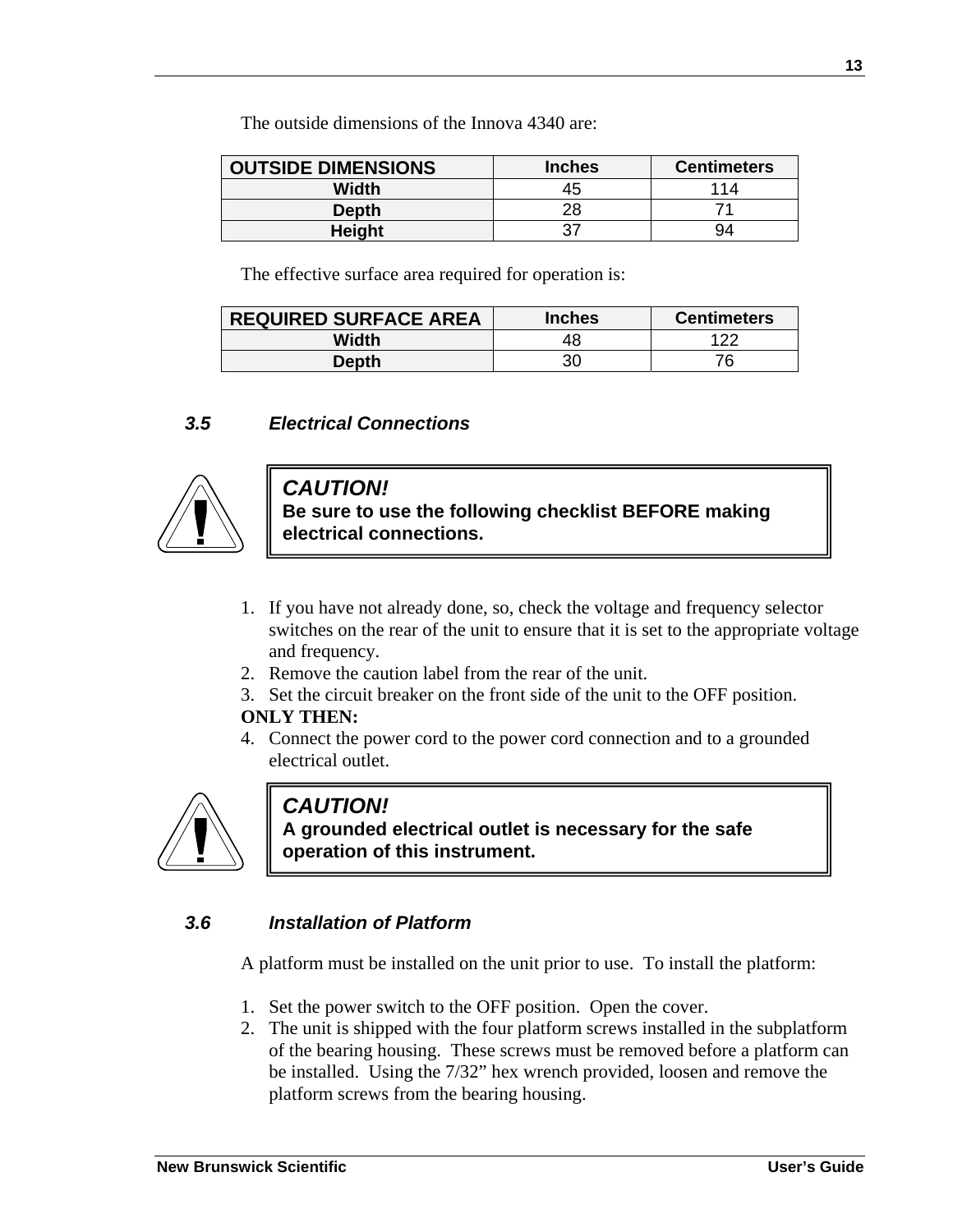- 3. Place the platform on the subplatform of the bearing housing.
- 4. Reinstall and secure the four Allen head platform screws with the 7/32" hex wrench provided to secure the platform.

If the Quick Change Option is installed:

- 1. Slip the platform between the side guides and push the platform to the rear retainer.
- 2. Press down on the front edge of the platform. The platform should snap down into place and be retained by the springs. Check that the rear edge of the platform is engaged under the bend of the rear clip.

### #**NOTE:**

**With the Quick Change platform, maximum speed should not exceed 400 rpm.**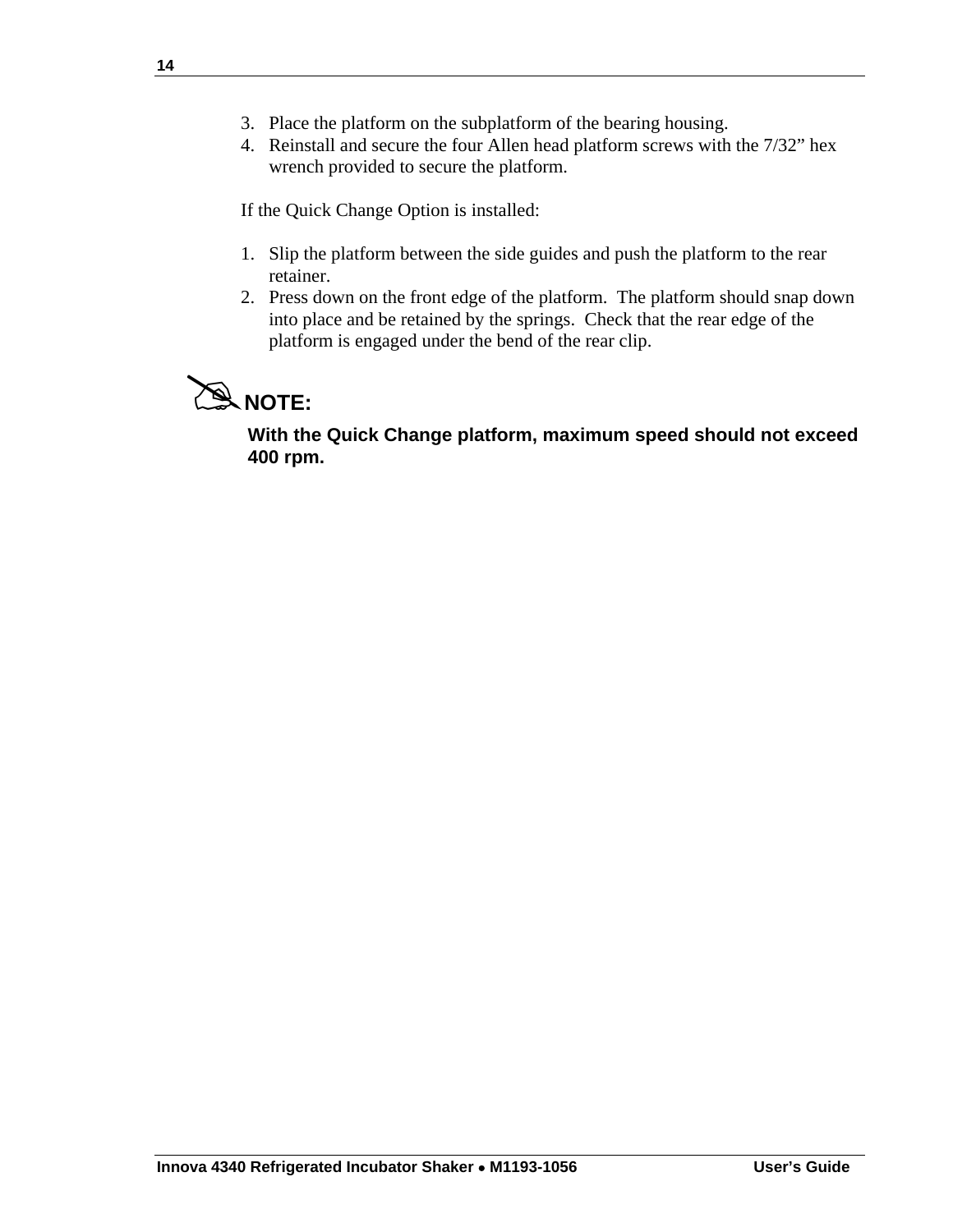# 4 OPERATION

#### <span id="page-26-0"></span>*4.1 Starting the Innova 4340*

To initially start the instrument, push the ON/OFF switch (located on the right side of the shaker) to the ON position.

# $\mathscr{A}$  NOTE:

#### **The LED display will flash to indicate that the shaker has been off or the power to the shaker has been interrupted. To stop the flashing display, press any key.**

Press the **SELECT** key until the RPM indicator lights. If the shaker is running, the LED display will track the speed as it accelerates to the last entered setpoint.

The shaking action may be stopped or started by pressing the **START/STOP** key.

The shaker motor stops when the cover is opened. While the cover is open and the display mode is RPM, the display will read "Lid".

At higher speed ranges, it is recommended that the platform have a 30 percent minimum load to maintain a good balance condition.

#### *4.2 Continuous (Unlimited) Run*

To set up a continuous run:

- 1. If the LED displays "OFF" press the **START/STOP** key.
- 2. Press **SELECT** until RPM is lit.
- 3. Press either  $\Delta$  or  $\nabla$  to enter SET mode (SET indicator will light).
- 4. Set the speed by using the  $\Delta$  or  $\nabla$  key until the desired setpoint is displayed.

# #**NOTE:**

#### **Holding the** Δ **or** ∇ **key down will cause the setting to change more rapidly.**

The setpoint may be changed during a run without stopping the shaker by following steps 2-4 above. During speed changes, the alarm will flash until the speed returns to within 5 rpm of the setpoint; do not be concerned.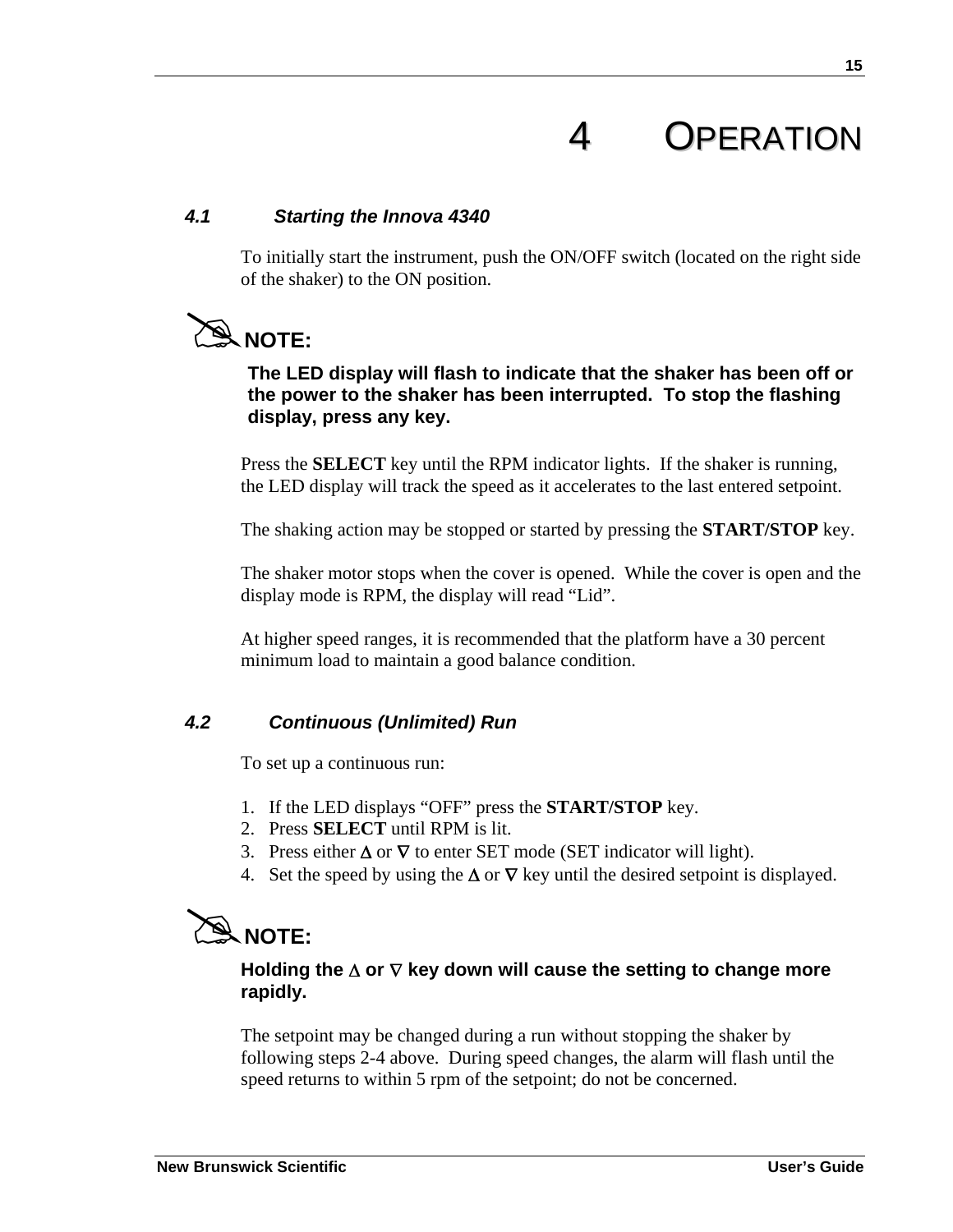#### <span id="page-27-0"></span>*4.3 Checking a Setpoint*

To check any setpoint:

- 1. Press **SELECT** until the desired indicator is lit.
- 2. Press either  $\Delta$  or  $\nabla$  to enter the SET mode, which will display the current setpoint.

# $\triangle$  NOTE:

**Holding the** Δ **or** ∇ **key down for more than 0.5 second will cause the speed, time or temperature setpoint to change. Should this occur, resetting will be necessary.** 

#### *4.4 Timed Shaking*

The shaker may be programmed to automatically stop after a preset time period of 0.1 to 99.9 hours. There must be power to the shaker in order to set the timer. However, a timed run can be initiated while the unit is either shaking or stopped.

#### **4.4.1 Setting the Timer**

To set the timer:

- 1. Press the **SELECT** key to light HRS.
- 2. Set the time by pressing  $\Delta$  or  $\nabla$  key until the desired setpoint is displayed (0.1 - 99.9 hours).
- 3. To start the timer operation, press the  $\Delta$  or  $\nabla$  key once. The SET indicator should light. While the SET indicator is on, press the **START/STOP** key. The time indicator will light and remain lit for the duration of the run. At the end of the timed run, the display will read "OFF", the time indicator will flash, and the audible alarm will sound (if it is enabled).
- 4. The setpoint may be changed during a run without stopping the shaker by following steps 1 and 2 above.
- 5. To stop the alarm, press the **SELECT** key and change to any other function.

#### **4.4.2 Cancelling the Timer**

To cancel the timer WITHOUT stopping the shaker:

1. Press the **SELECT** key to light HRS.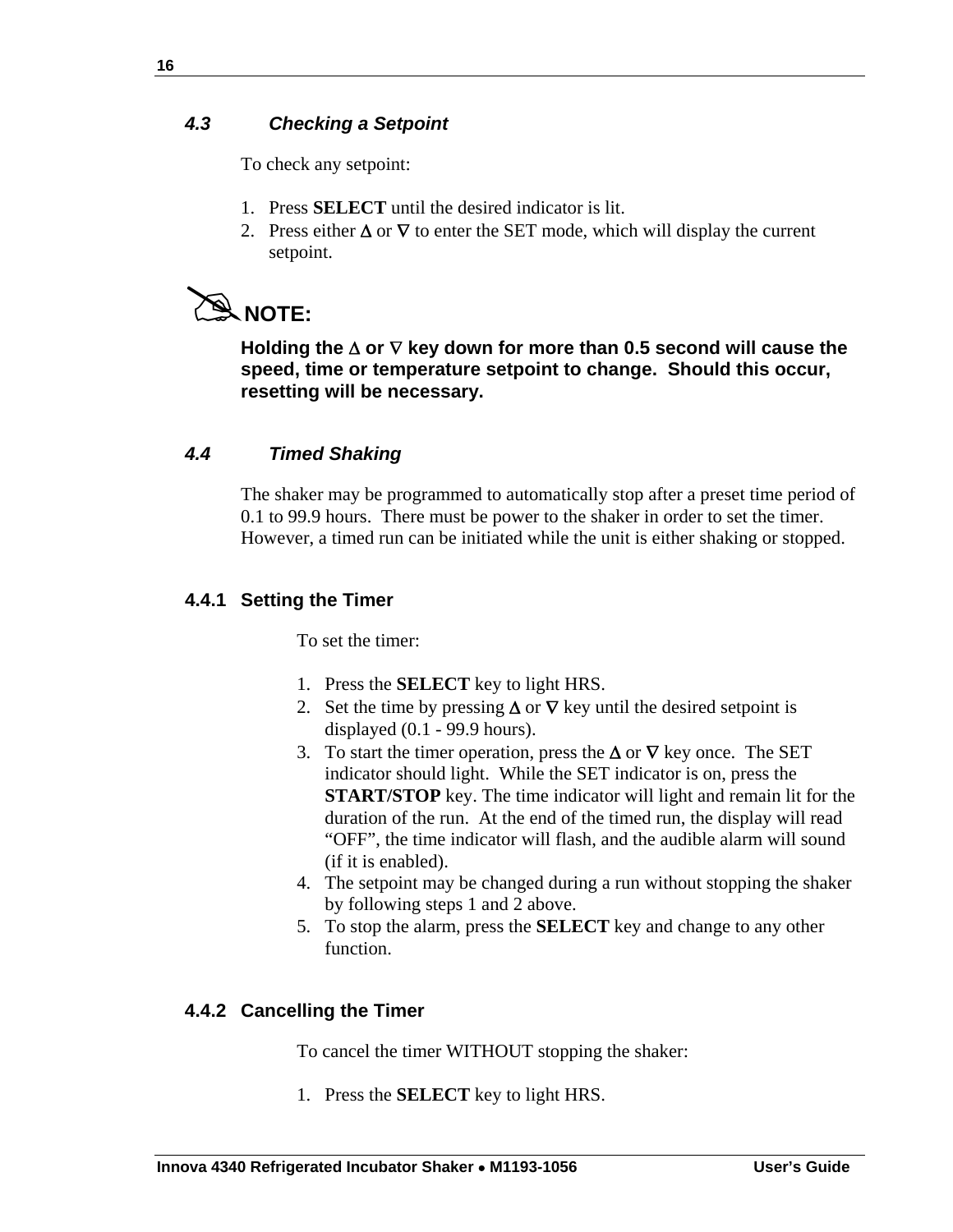- 2. Set the time by pressing  $\Delta$  or  $\nabla$  key until the desired setpoint is displayed (0.1 - 99.9 hours).
- 3. While the SET LED is lit, press the **START/STOP** key. The TIME indicator will go out and the display will read "OFF".

#### <span id="page-28-0"></span>*4.5 Alarm Functions*

Innova shakers have an audible alarm which is activated at predetermined times. It may be deactivated in the following way:

- 1. Press **SELECT** to light HRS.
- 2. **Simultaneously** press the  $\Delta$  and  $\nabla$  keys. The SET and MAINT indicators will flash.
- 3. While the SET and MAINT indicators are flashing, press the **START/STOP** key. The MUTE indicator will light to advise that the audible alarm is deactivated.

To reactivate the alarm, repeat steps 1-3. The MUTE indicator will be extinguished when the alarm has been reactivated.

#### *4.6 Temperature*

This control consists of an internal electrical interface, an RTD temperature probe, and an analog output for chart recorder or computer.

#### **4.6.1 Setting the Temperature**

To set the temperature setpoint:

- 1. Press the **SELECT** key until the function indicator lights on the °C mode. The temperature can be set from the  $4.0^{\circ}$ C to  $60.0^{\circ}$ C.  $4.0^{\circ}$ C is the minimum when the ambient temperature is 15°C.
- 2. Increase or decrease the setpoint by pressing the  $\Delta$  or  $\nabla$  key.

The temperature alarms, both audible and flashing light, are activated if the temperature is more than 1.0°C higher or lower than the temperature setpoint. The alarm will automatically deactivate as the unit achieves the set temperature.

#### **4.6.2 Deactivating Temperature Control**

If desired, the temperature control system may be shut off during set-up or for special investigations.

To deactivate the temperature control system: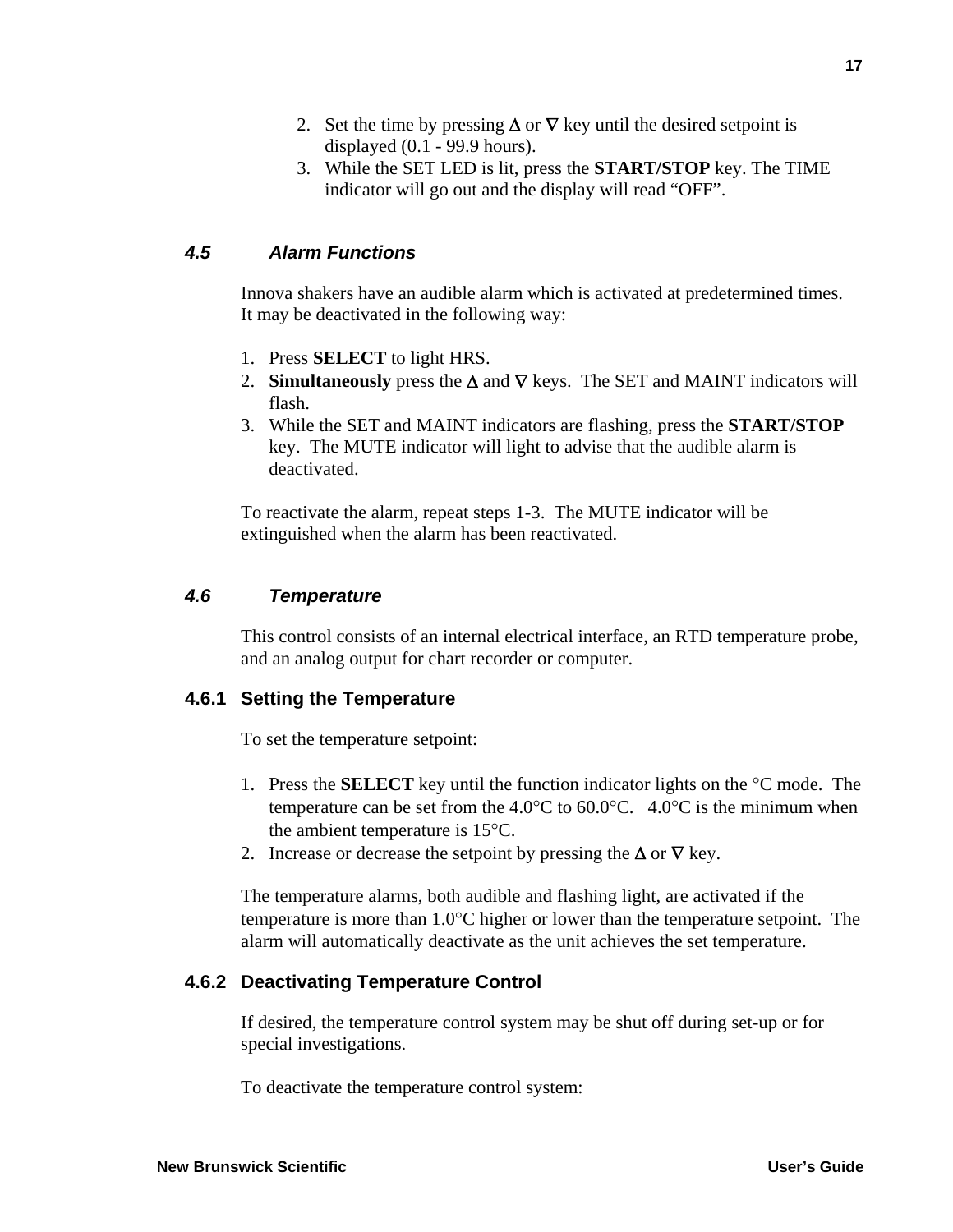- <span id="page-29-0"></span>1. Press and hold the  $\nabla$  key until the setpoint is 4.0°C.
- 2. While holding the ∇ key, simultaneously press the **START/STOP** key. The temperature setpoint display shows "OFF" and both the heater and the refrigeration system will be deactivated.

To reactivate the temperature control:

• Press the  $\Delta$  key until the desired temperature setpoint is displayed.

#### *4.7 Alternate Temperature Setpoint*

The Innova 4340 allows a secondary or alternate temperature setpoint to be entered.

To set an alternature temperature setpoint:

- 1. Press the SELECT key until the **\*** function indicator lights. The display shows the current incubator temperature.
- 2. Press the  $\Delta$  or  $\nabla$  key to display the alternate temperature setpoint. Use the  $\Delta$  or ∇ key while the SET indicator is lit to adjust the alternate temperature setpoint to the desired value.

# $\mathbb{R}$  NOTE:

**PROGRAM #1 of the programmable electronic timer determines whether the Innova 4340 operates on the primary or alternate temperature setpoint. When the electronic timer display shows PROGRAM #1, the alternate setpoint is active. See the Section 5, Electronic Timer Operation, for detailed instructions on use of the programmable timer.** 

# $\mathscr{L}$  NOTE:

**The shaker may be started or stopped by pressing the START/STOP key. When starting, the unit will automatically return to the last function and setting. The alarms will be activated until the speed is within 5 rpm or the temperature is within 1.0**°**C of the setpoint. The alarm will NOT sound when the shaker is accelerating or the temperature is changing to satisfy a new setpoint.**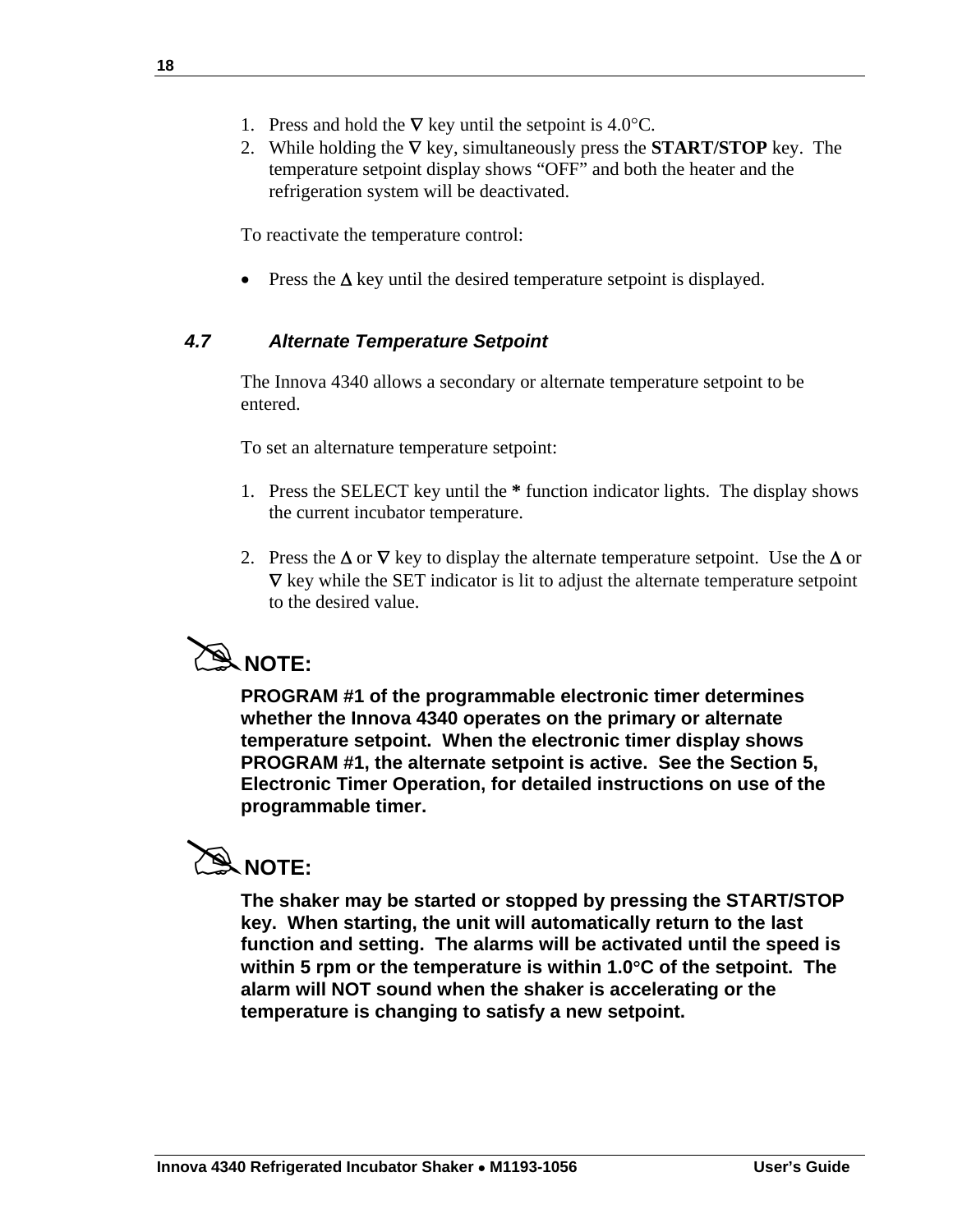#### <span id="page-30-0"></span>*4.8 Temperature Offset Calibration*

The temperature probe and the temperature controller are calibrated together at the factory. The temperature probe measures the temperature of the air at the probe's location, near the heat exchanger return vent. The controller uses the probe input to adjust air temperature, up or down, to match the temperature setpoint.

Depending on various conditions within the chamber, such as flask placement and size, the heat produced by growing organisms, heat losses due to liquid evaporation from flasks, etc., the display temperature may differ from temperatures within the flasks themselves.

If you wish to have the temperature display ("Indicated Temperature") match the temperature at a given point, or match the average of a series of points within the chamber ("Actual Temperature"), proceed as follows:

- 1. Let the unit equilibrate at or near the desired temperature. Record the Indicated Temperature.
- 2. Record the Actual Temperature.
- 3. Calculate the temperature correction value: Actual Temperature Indicated Temperature = Temperature Correction Value.
- 4. Press the **SELECT** key until the °C function indicator illuminates.
- 5. Simultaneously press the  $\Delta$  and  $\nabla$  keys. The SET and MAINT indicators will light.
- 6. While the SET and MAINT indicators are illuminated, use the  $\Delta$  or  $\nabla$  key to set the display to the calculated Temperature Correction Value.

# $\mathcal{R}$  note:

**The °C light will pulse rapidly for a short duration to indicate it is not operating in the factory default mode. It will pulse for a longer duration and less rapidly (with a frequency of approximately one second) to indicate temperature is more than one degree above or below setpoint.** 

To return to the factory calibration:

- 1. Press the **SELECT** key until the °C function indicator illuminates.
- 2. Simultaneously press the  $\Delta$  and  $\nabla$  keys. The SET and MAINT indicators will light.
- 3. While the SET and MAINT indicators are illuminated, press the **START/STOP** key.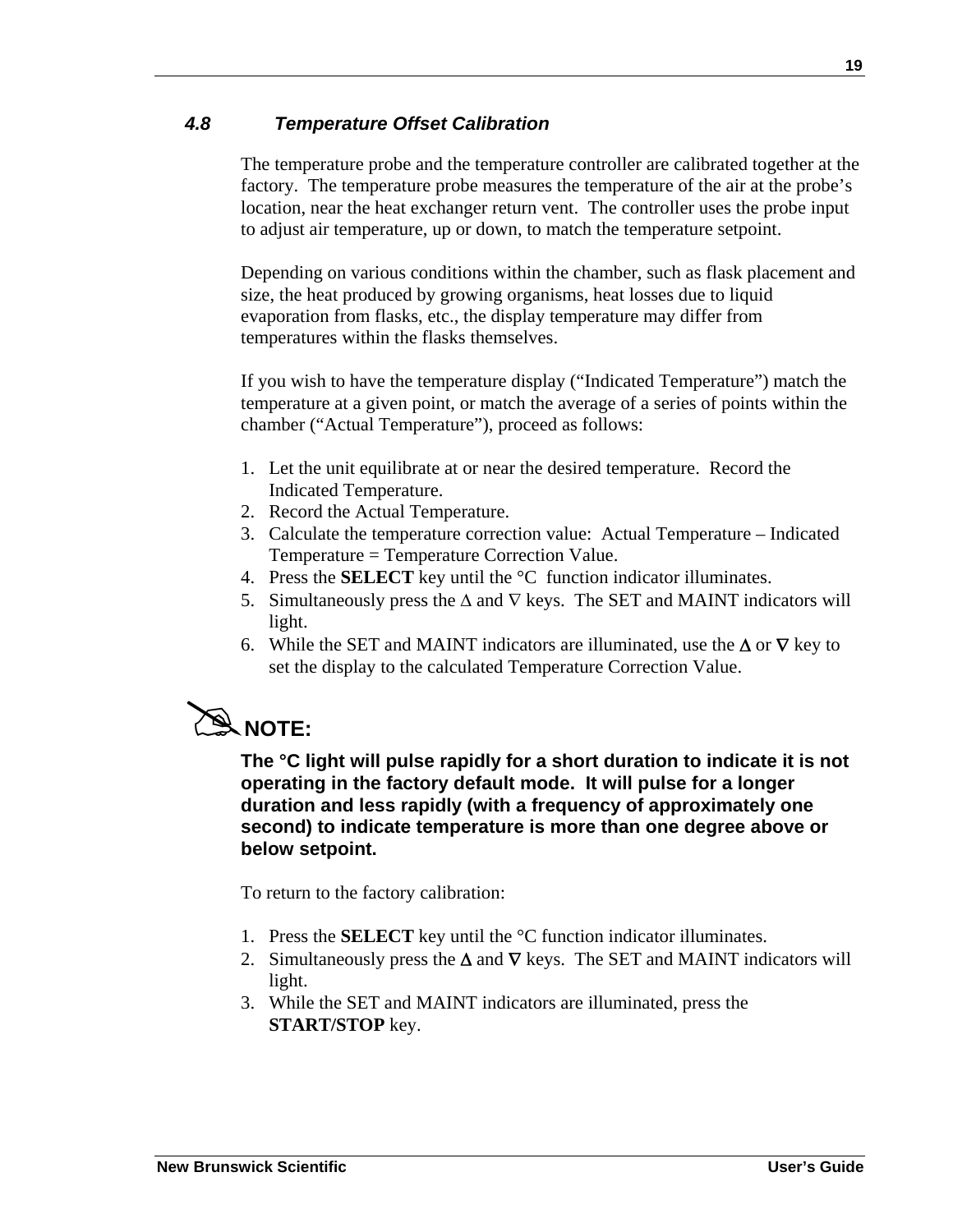#### <span id="page-31-0"></span>*4.9 Total Running Time*

The control module of the Innova 4340 totals the time the shaker has been "ON" to track hours of usage. To display the accumulated running time:

- 1. Select HRS using the **SELECT** key.
- 2. **Simultaneously** press the  $\Delta$  and  $\nabla$  keys.

The SET and MAINT indicators will flash and the accumulated running time will be displayed in hundreds of hours (i.e., "02" equals 200 hours; "102" equals 10,200 hours). This display will continue for 10 seconds and then default to the previous mode readout.

After 10,000 hours of operation, the MAINT indicator will light. Preventive maintenance is recommended at this point. Only NBS Service Personnel may deactivate the light. Alteration of the internal clock by unauthorized personnel will void the warranty.

#### *4.10 Illumination Control*



#### **Figure 7: Illumination Control Panel**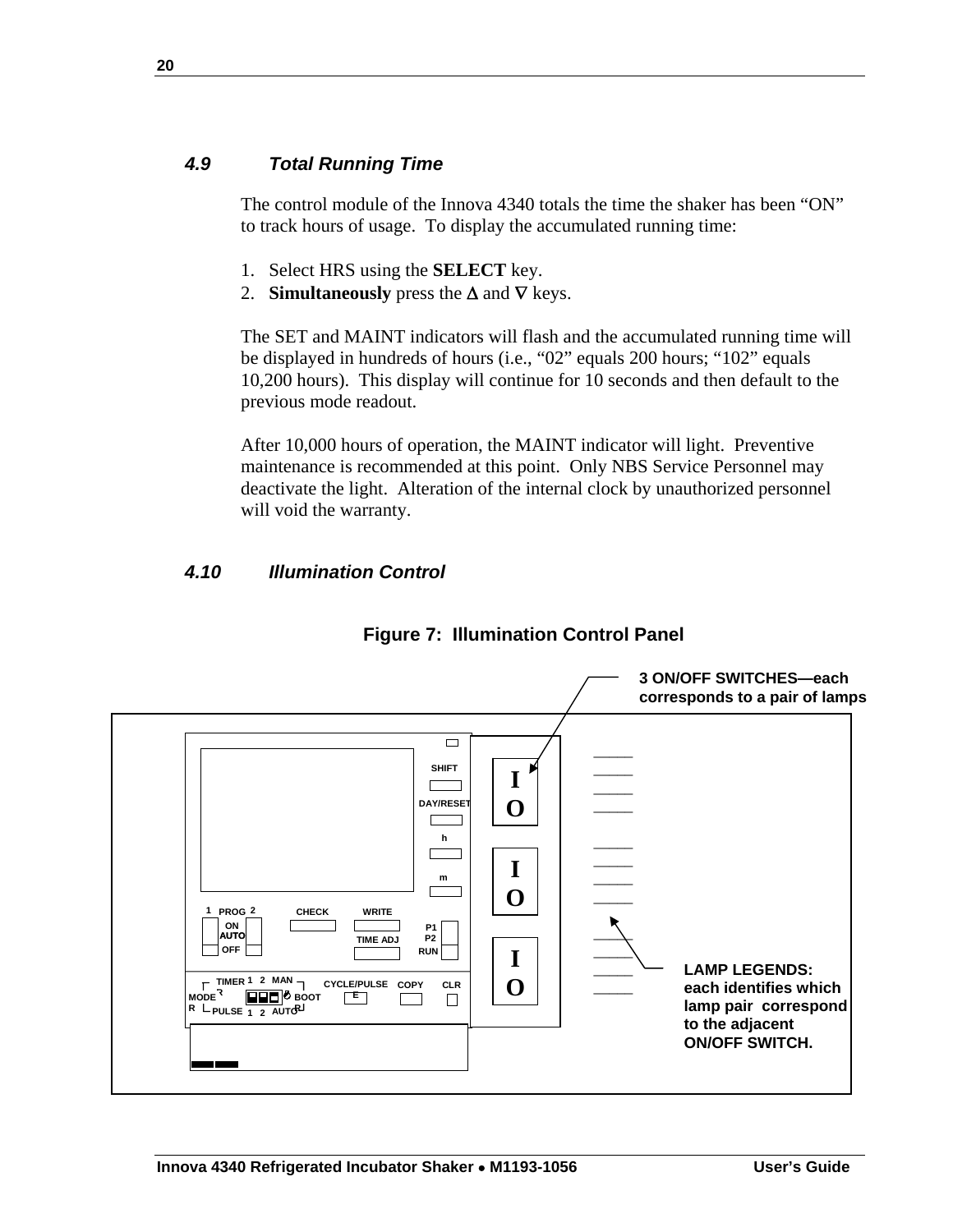#### <span id="page-32-0"></span>**4.10.1 Manual Operation**

To turn on lamps manually:

- 1. Set the PROGRAM #2 switch (*see Figure 8 below*) on the electronic timer to the OFF position.
- 2. Activate the light switch(s) for the desired pair(s) of lamps. The lamp legend identifies which two lamps are activated by each switch.

#### **4.10.2 Programmed Operation**

To set up programmed operation of lamps:

- 1. Activate the light switch(s) for the desired pair(s) of lamps. The lamp legend identifies which two lamps are activated by each switch.
- 2. Set the PROGRAM #2 switch to the AUTO position.

# #**NOTE:**

#### **It is necessary to program the timer prior to use in the programmed mode. See the programming instructions in the following section.**

#### *4.11 Introduction to the Electronic Timer*

The electronic timer is used to set programmed times to control the operation of the shaker. **PROG1** enables the unit to alternate between primary (lower, °C setting on the keypad) and secondary (higher, \*) temperature setpoints at preset intervals (cycles) or at specific times. **PROG2** controls the operation of the light bank.

*See Figure 8 below for a detailed look at the Electronic Timer's control panel, and Figure 8a (which follows) for a detailed look at the Electronic Timer's display.* 

**Detailed instructions for setting the timer, complete with sample programs, are provided in Section 5.**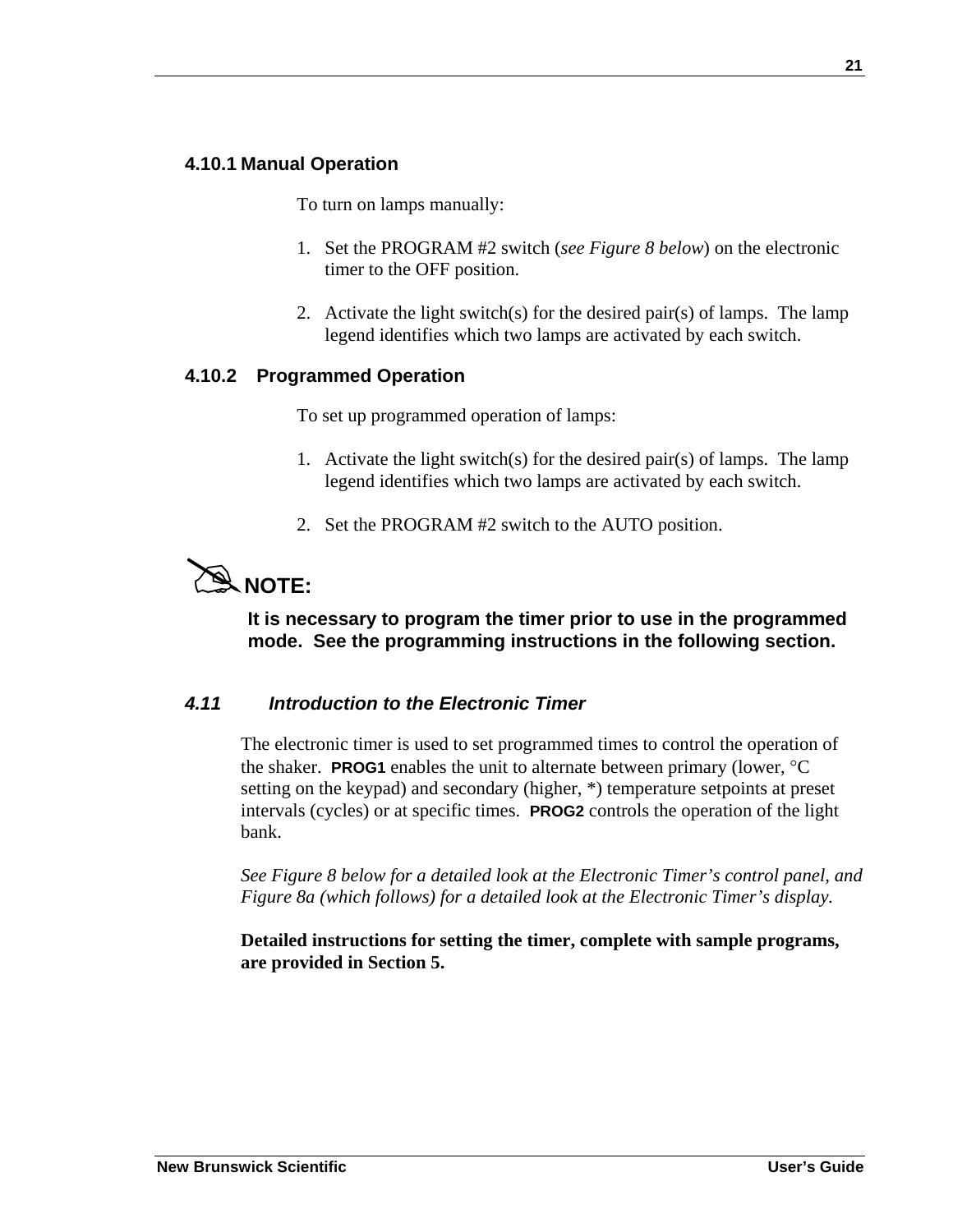

**Figure 8: Electronic Timer Detail** 

The following is a brief description of the electronic timer's features and functions:

| <b>Component</b>           | <b>Function</b>                                         |
|----------------------------|---------------------------------------------------------|
| <b>AUTOMATIC OPERATION</b> | Illuminates during automatic operation                  |
| <b>INDICATOR</b>           |                                                         |
| <b>CHECK KEY</b>           | Allows the user to view the programmed timing           |
|                            | operations in sequence.                                 |
| <b>CLR KEY</b>             | Clears the parameters set for each program and override |
|                            | day operation.                                          |
| <b>COPY KEY</b>            | Specifies a override day.                               |
| <b>CYCLE/PULSE KEY</b>     | Specifies a cyclic operation.                           |
| h KEY                      | Sets hours.                                             |
| m KEY                      | Sets minutes.                                           |

| Component | Function |
|-----------|----------|
|           |          |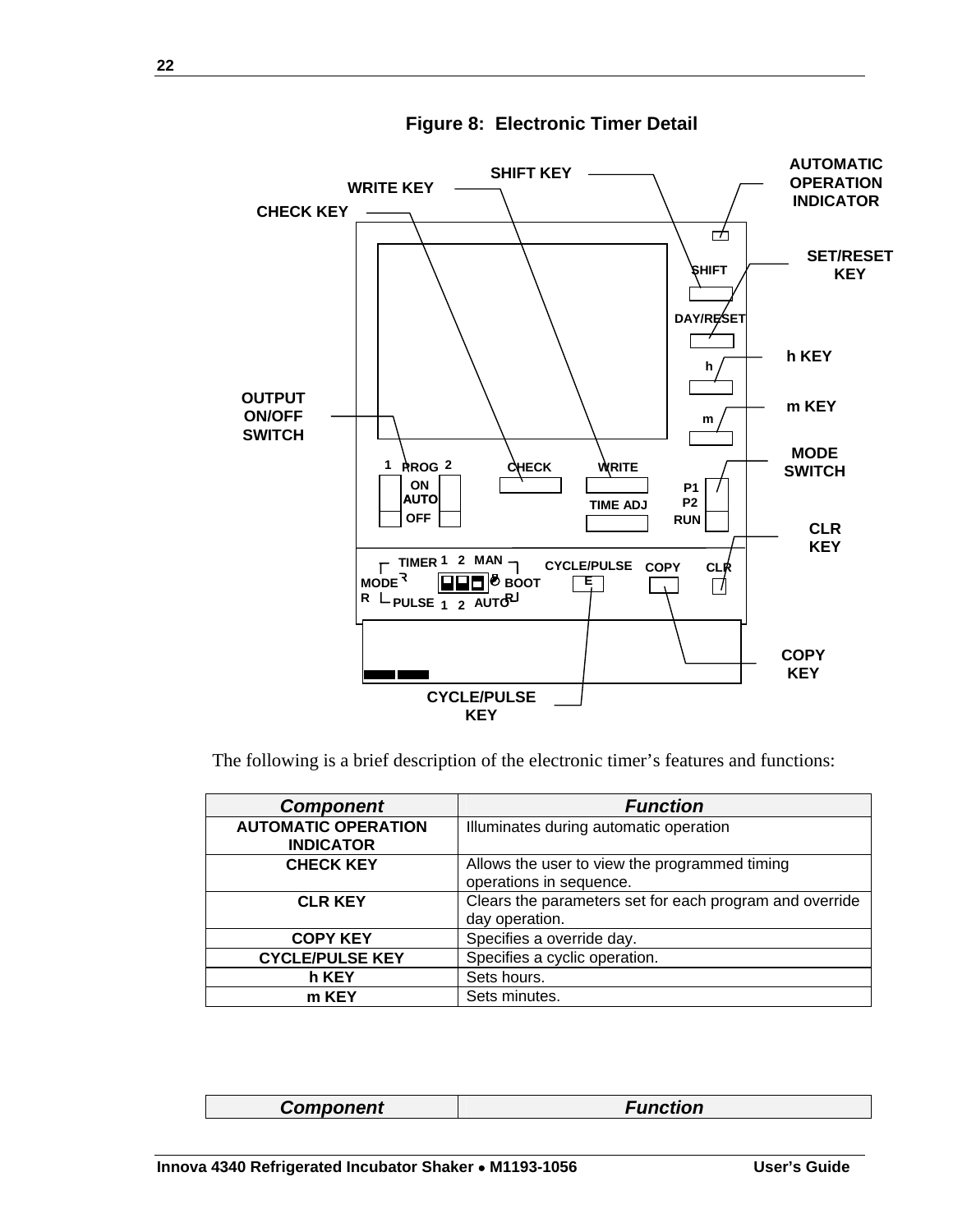| <b>MODE SWITCH</b>                    | Sets the operating mode of the timer                                                                                                                                                                                                                                            |
|---------------------------------------|---------------------------------------------------------------------------------------------------------------------------------------------------------------------------------------------------------------------------------------------------------------------------------|
|                                       | P1: PROG1 SET MODE, allows the user to set timing<br>operations in PROG1.                                                                                                                                                                                                       |
|                                       | P2: PROG2 SET MODE, allows the user to set timing<br>operations in PROG2.                                                                                                                                                                                                       |
|                                       | RUN: RUN MODE, normal operating mode of the timer.                                                                                                                                                                                                                              |
|                                       | Allows the user to operate PROG1 and PROG2<br>separately:                                                                                                                                                                                                                       |
| <b>OUTPUT</b><br><b>ON/OFF SWITCH</b> | ON: The switch contact on the specified program is<br>closed. This position will cause the shaker to stop for<br><b>PROG2</b> and cause the unit to operate at the alternate<br>(higher, *) temperature setpoint for PROG1.                                                     |
|                                       | <b>OFF:</b> The switch contact on the specified program is<br>open. This position will allow manual operation of the<br>illumination timer. It will also allow operation of PROG2<br>and cause the unit operate at the primary (lower, $\mathrm{C}$ )<br>temperature for PROG1. |
|                                       | AUTO: Each program will operate at its specified timed<br>settings. The AUTOMATIC OPERATION INDICATOR<br>will illuminate when either switch is in this position.                                                                                                                |
| <b>SET/RESET</b>                      | Selects or cancels the day selected by the SHIFT KEY.                                                                                                                                                                                                                           |
| <b>KEY</b>                            |                                                                                                                                                                                                                                                                                 |
| <b>SHIFT KEY</b>                      | Moves the cursor () to specify a day.                                                                                                                                                                                                                                           |
| <b>TIME ADJ</b>                       | Allows the user to adjust the time.                                                                                                                                                                                                                                             |
| <b>WRITE</b>                          | Sets in the specific time in RUN MODE or                                                                                                                                                                                                                                        |
| <b>KEY</b>                            | <b>PROGRAMMING MODE.</b>                                                                                                                                                                                                                                                        |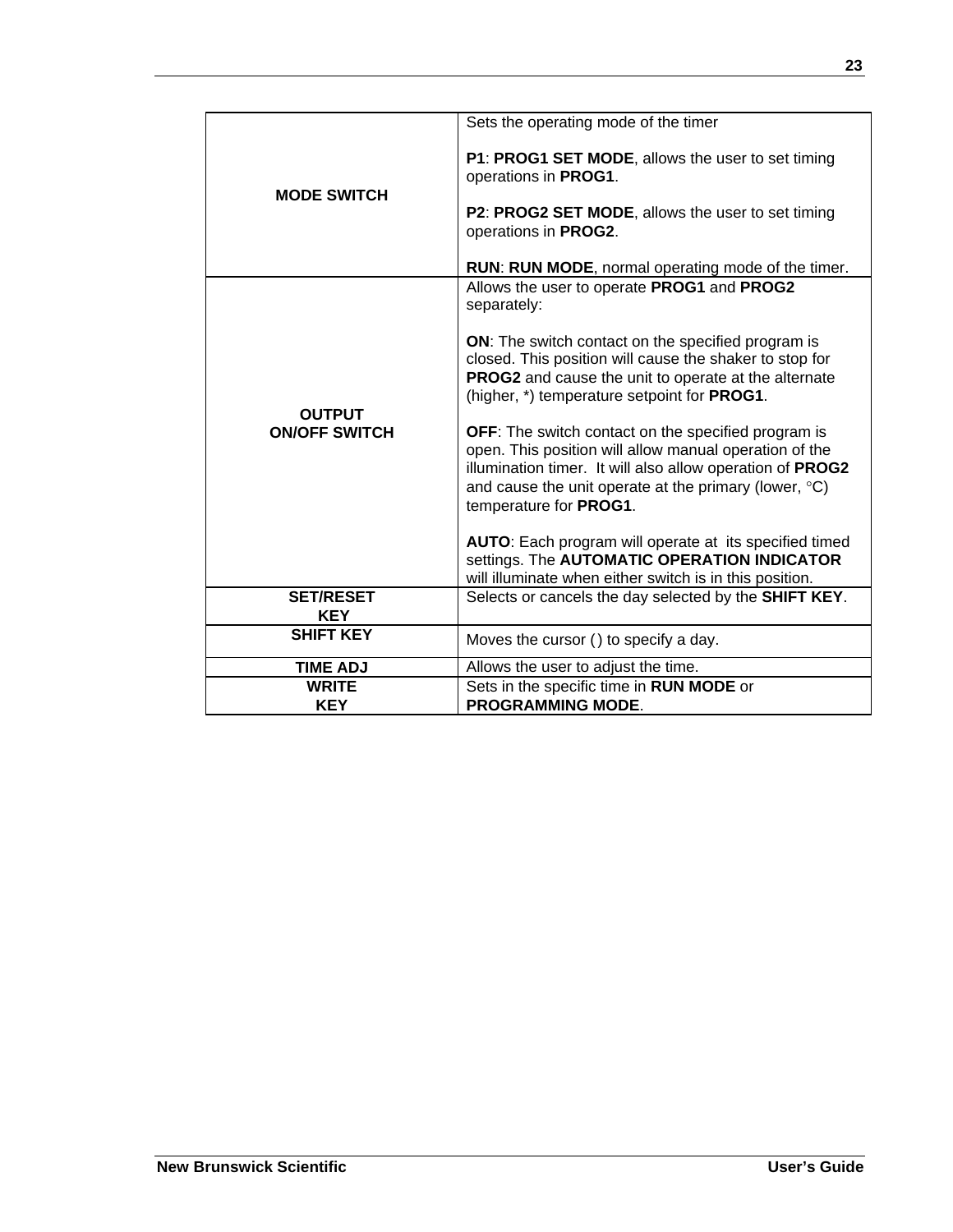

#### **Figure 8a: Electronic Timer Display Detail**

| <b>Component</b>                 | <b>Function</b>                                                                  |
|----------------------------------|----------------------------------------------------------------------------------|
|                                  | Displays current set time when the <b>MODE SWITCH</b> is in<br>the RUN position. |
| <b>Current Time/Operation</b>    |                                                                                  |
|                                  | Displays programmed time, and/or time width when the                             |
|                                  | MODE SWITCH is in the P1 or P2 position.                                         |
|                                  | Indicates that the timer is TIME ADJUST MODE when                                |
| <b>Time Adjustment Indicator</b> | the TIME ADJUST KEY is pressed.                                                  |
| Output                           | When present on display, it indicates that the output is                         |
| <b>Indicators</b>                | being produced by PROG1 or PROG2.                                                |
|                                  | When the MODE SWITCH is in the RUN position, this                                |
|                                  | indicates the current day and displays program operation                         |
| <b>Current Day/Operation Day</b> | when output is being produced                                                    |
| <b>Indicators</b>                |                                                                                  |
|                                  | When the MODE SWITCH is in the P1 or P2 position, it                             |
|                                  | displays the days of operation for each program.                                 |
|                                  | Displays the remaining number of available                                       |
| <b>Step Display</b>              | programmable steps in the timer. The total number of                             |
|                                  | programmable steps available is 24.                                              |
|                                  | When the MODE SWITCH is in the RUN position, this                                |
|                                  | displays the time at which the next operation will be                            |
| <b>Timing Chart Display</b>      | performed.                                                                       |
|                                  |                                                                                  |
|                                  | When the MODE SWITCH is in the P1 or P2 position, it                             |
|                                  | displays the set time and time width.                                            |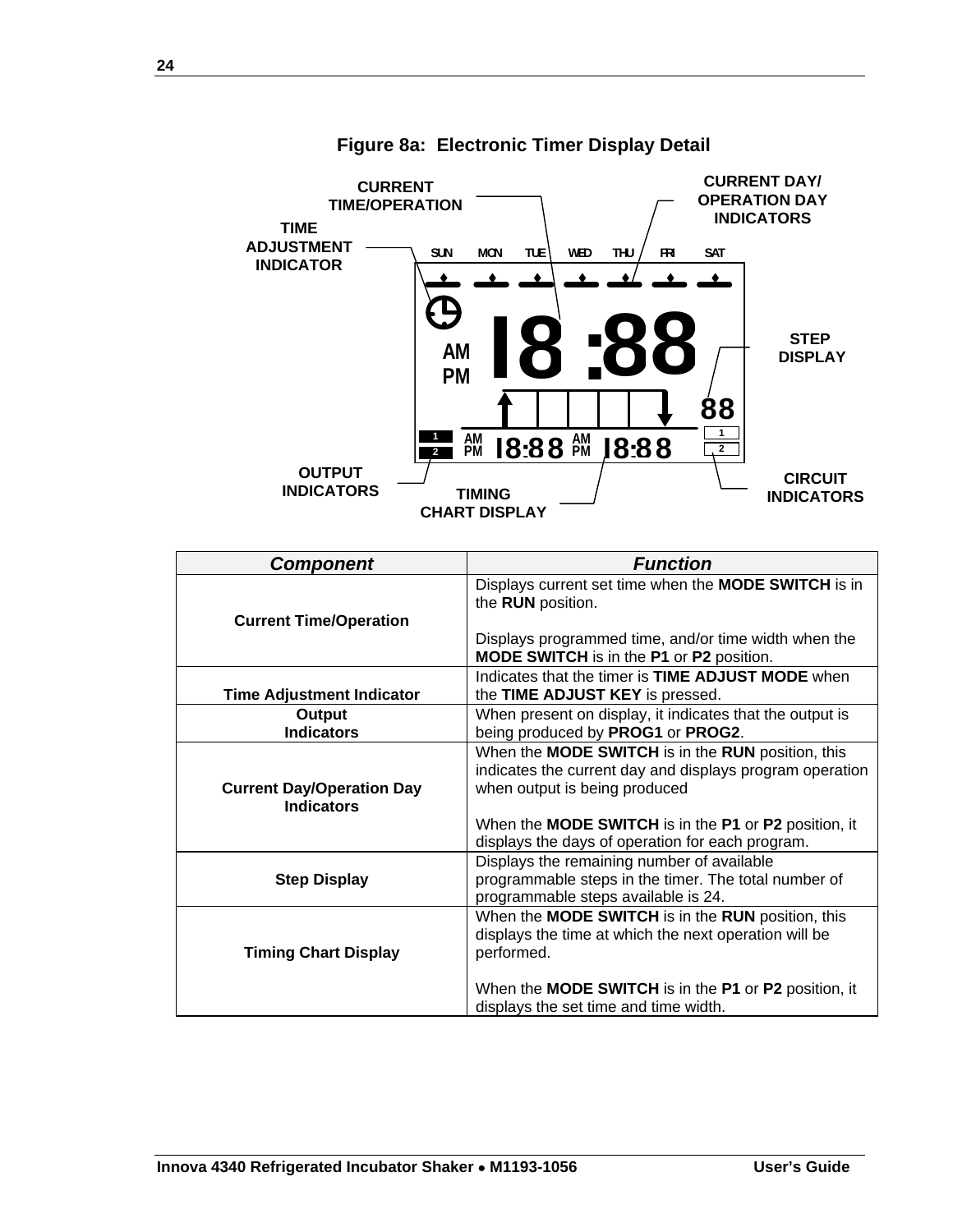| <b>Component</b>          | <b>Function</b>                                                                                                                          |
|---------------------------|------------------------------------------------------------------------------------------------------------------------------------------|
| <b>Circuit Indicators</b> | When the <b>MODE SWITCH</b> is in the <b>RUN</b> position, this<br>indicates that there are programmed operations for PROG1<br>or PROG2. |
|                           | Indicates the position of the MODE SWITCH when it is in<br>the P1 or P2 position.                                                        |

# *4.12 Initial Start-Up*

Before initially turning on the unit, run through the following checklist:

- 1. Be sure that the lid is in the closed position.
- 2. Set the **OUTPUT ON/OFF SWITCH** for **PROG1** to the **OFF** position and the switch for **PROG2** to the **ON** position.



**PROGRAM #1: TEMP / PROGRAM #2: LIGHTS**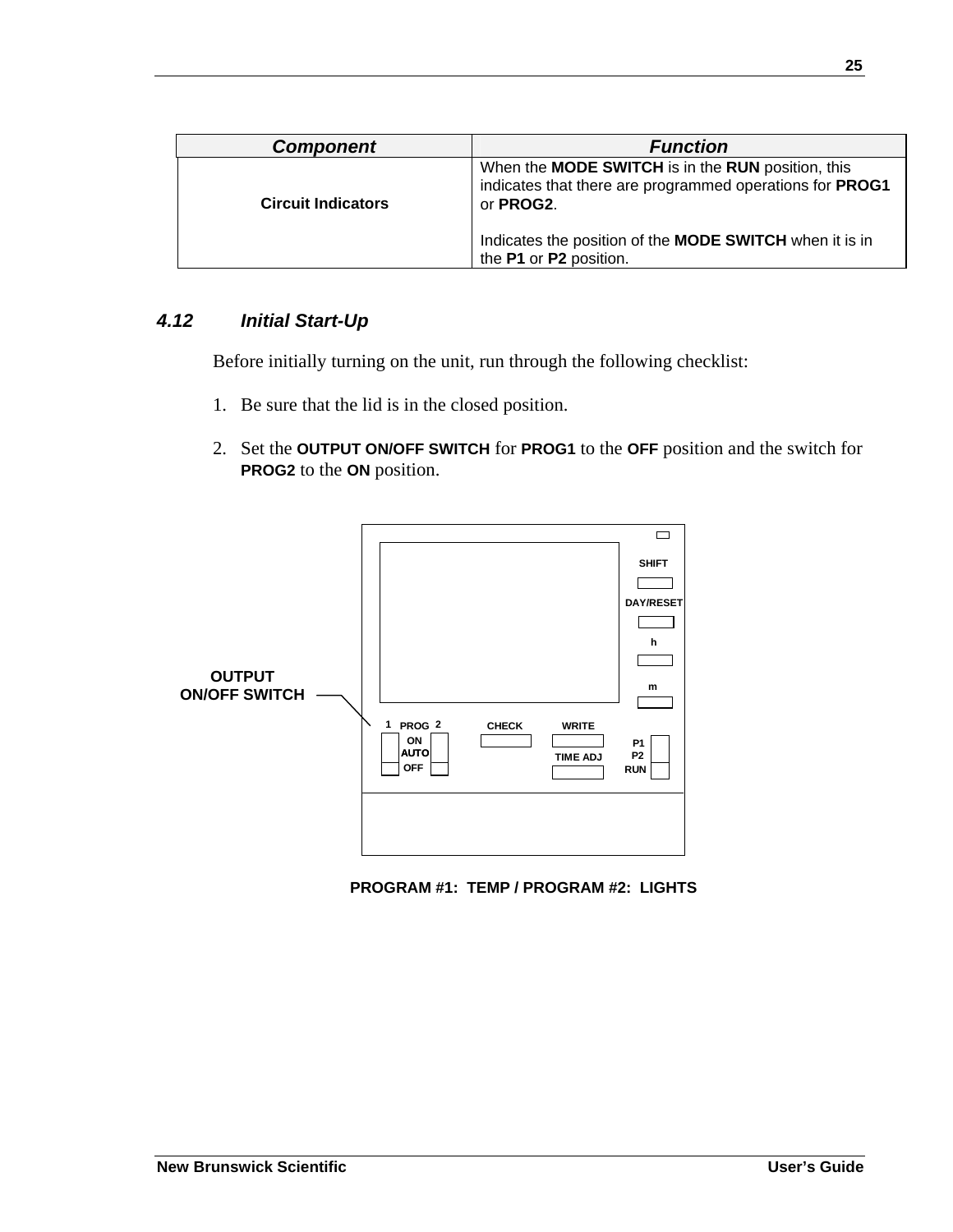- 3. Turn on the unit by pushing the **ON/OFF SWITCH** on the front of the shaker to the **ON** position.
- 4. Using the **KEYPAD**, verify that the shaker is **OFF** by pressing the **SELECT KEY** until **RPM** is lit. If the word **OFF** appears in the display, the shaker is **OFF**.
- 5. If a numeric value appears in the display, press the **START/STOP KEY** to stop the shaker.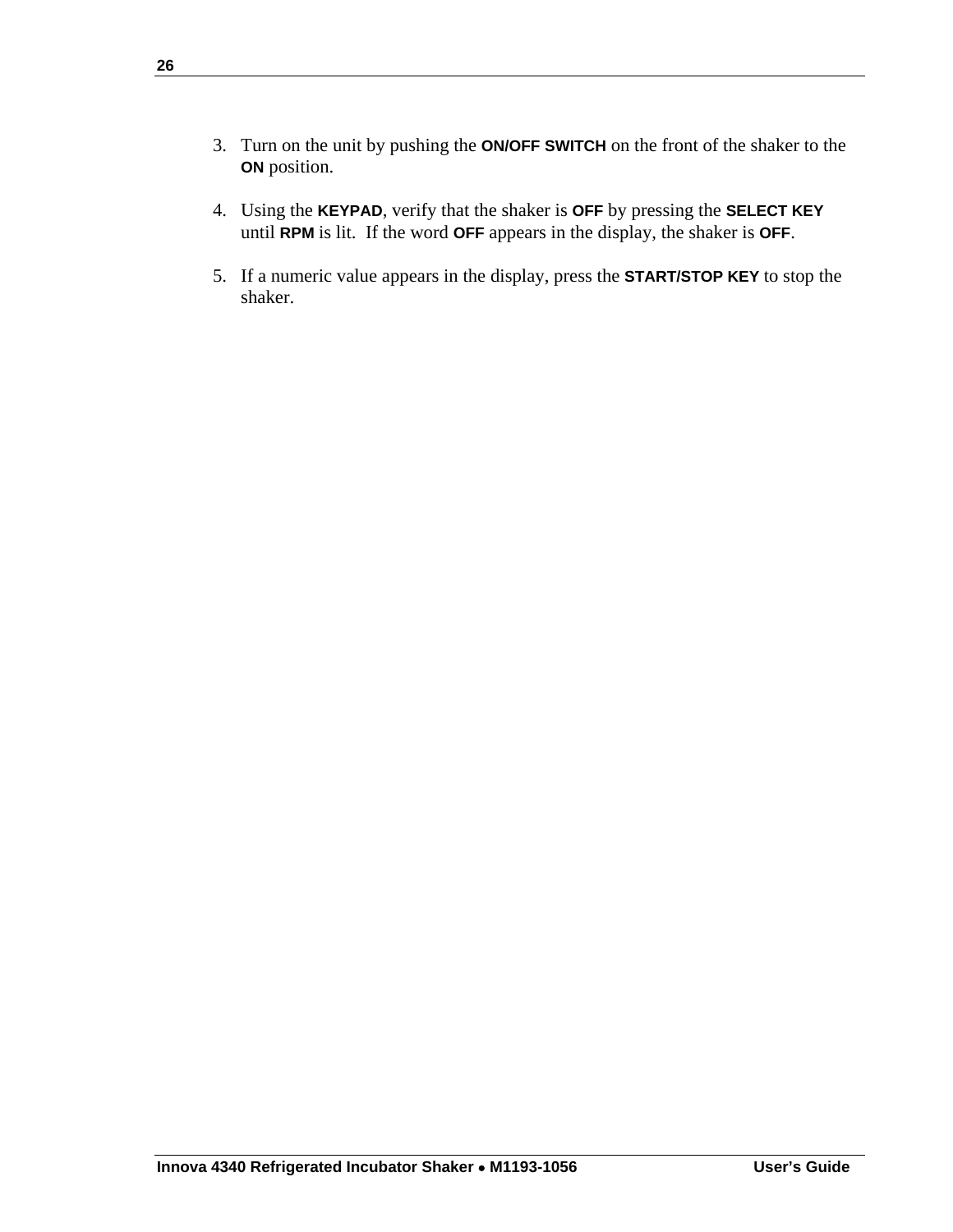# 5 ELECTRONIC TIMER OPERATION

Before operation, verify that the **ELECTRONIC TIMER** is displaying the current day of the week and time. If it is not, the timer must be set to the current day/time in the order of "DAY" **OF THE WEEK**", "**HOUR**", and "**MINUTE**". If the day/time settings are correct, proceed to the next section to view the program settings.

Once the timer is set, it does not have to be continually reset. It should, however, be periodically checked to verify that the timer is functioning properly. The **ELECTRONIC TIMER** is equipped with a built-in battery that stores the day/time settings in memory when the Innova 4340 is turned **OFF**.

# *5.1 Changing Day/Time Settings*

To change the day/time settings of the **ELECTRONIC TIMER**:

1. Verify that the Innova 4340 is in the "initial start-up" condition as described in the previous section.



2. Hold down the **TIME ADJ KEY** for one second or more. An arrow and a flashing clock will appear under the word **SUN** in the display to signify that the timer is in **TIME ADJUST MODE** (*see sample screen below*). The timer will stay in this mode for approximately one minute if no adjustments are made.

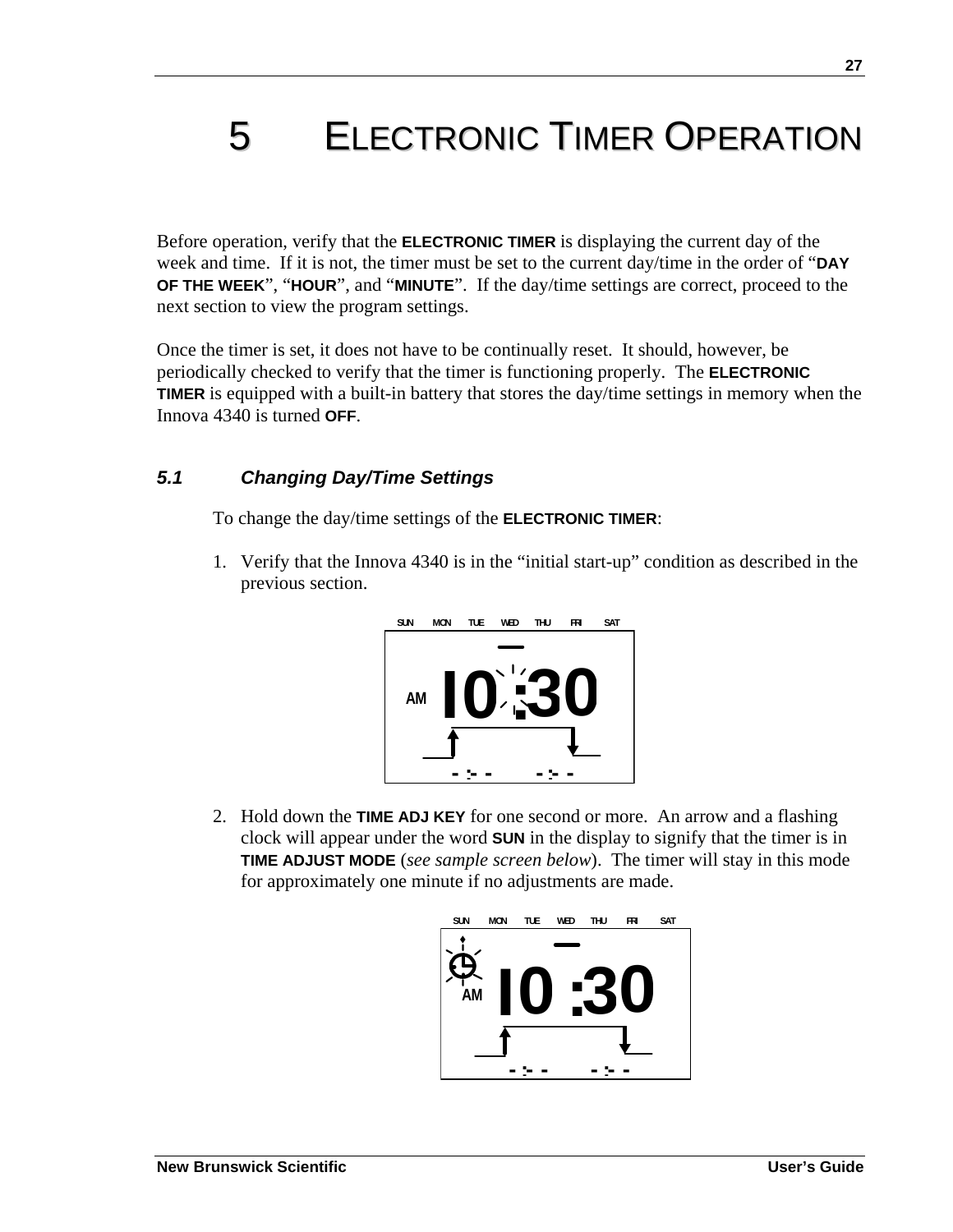3. Select the current day of the week by pressing the **SHIFT** and **SET** keys. The **SHIFT KEY** allows you to move the cursor () through the days of the week (from **SUN** to

**SAT**). Holding down this key rapidly advances the cursor. The **SET** key turns the day of the week on by placing a bar in the display.

- 4. **SET** the hour of the day (**0-11 AM** and **0-11 PM**) by pressing the **h KEY**. Holding down this key rapidly advances the hour.
- 5. Select the minute of the hour (**00** through **59**) by pressing the **m KEY**. Holding down this key rapidly advances the minute.



6. Verify that the settings entered are correct, and press the **WRITE KEY** to set the day and time. When the **WRITE KEY** is pressed, the arrow and flashing clock disappear from the display, and the timer is set to the displayed time at 0 seconds.



## *5.2 Ordinary Timer Operation*

In the following example, **PROG1** will operate at 8:30 am and stop at 5:15 pm from Monday through Friday. To accomplish this:

1. Enter the set **PROG1 SET MODE** by setting the **MODE SWITCH** in the **P1** position. The initial **PROG1** display will appear: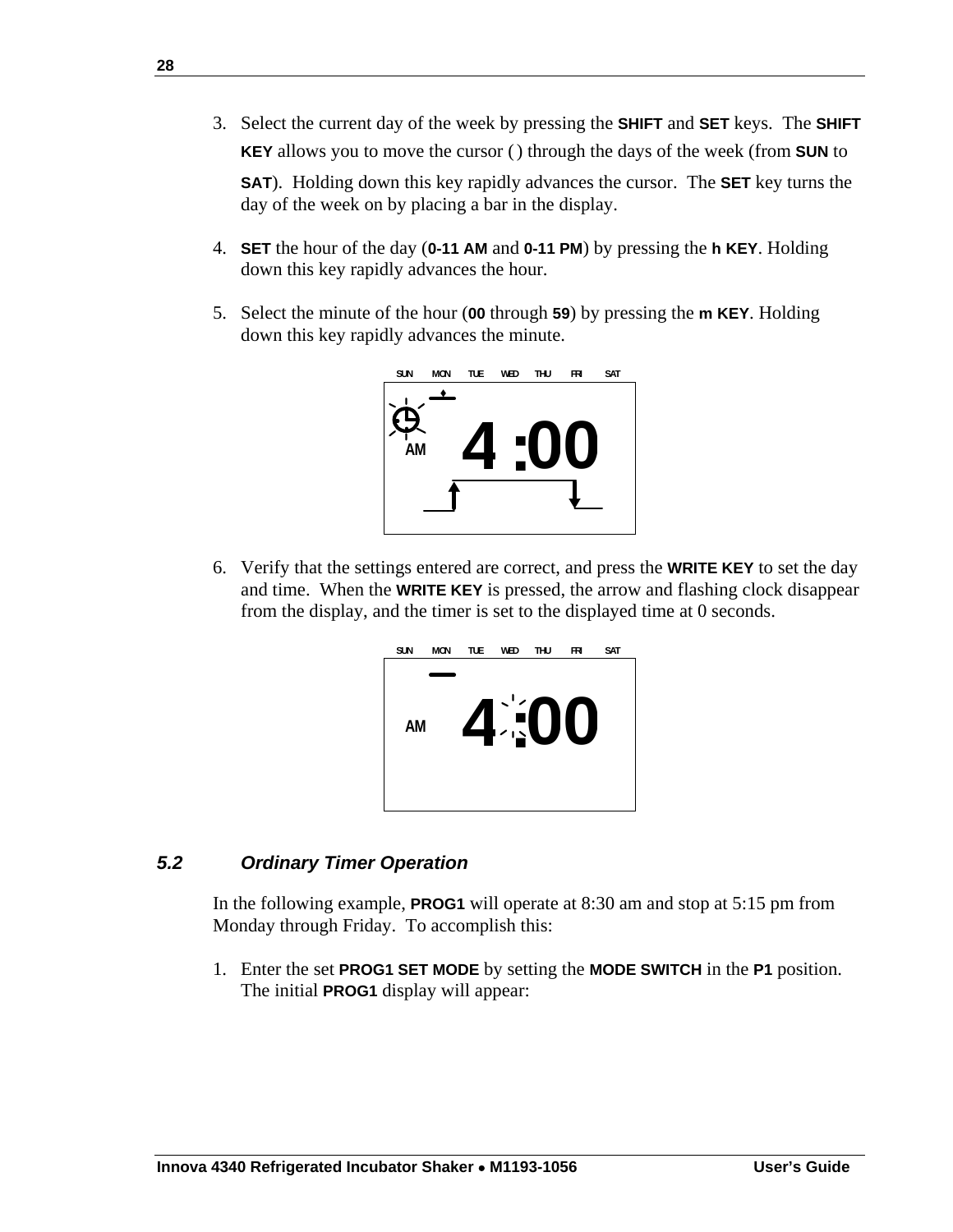

2. Using the **SHIFT** and **SET** keys, select Monday through Friday. All bars at the positions of Monday through Friday indicate that they are turned on.



3. Using the **h** and **m KEYS**, set the time the program will begin to operate to 8:30 am.



4. Press the **WRITE KEY** to enter this setting into memory. If the day, hour, or minute have not been set, the specified time and day will not be entered into memory when the **WRITE KEY** is pressed. Once the **WRITE KEY** is pressed, the timer will display the next available setting in **PROG1**. In this case, the timer will display the time the operation will stop.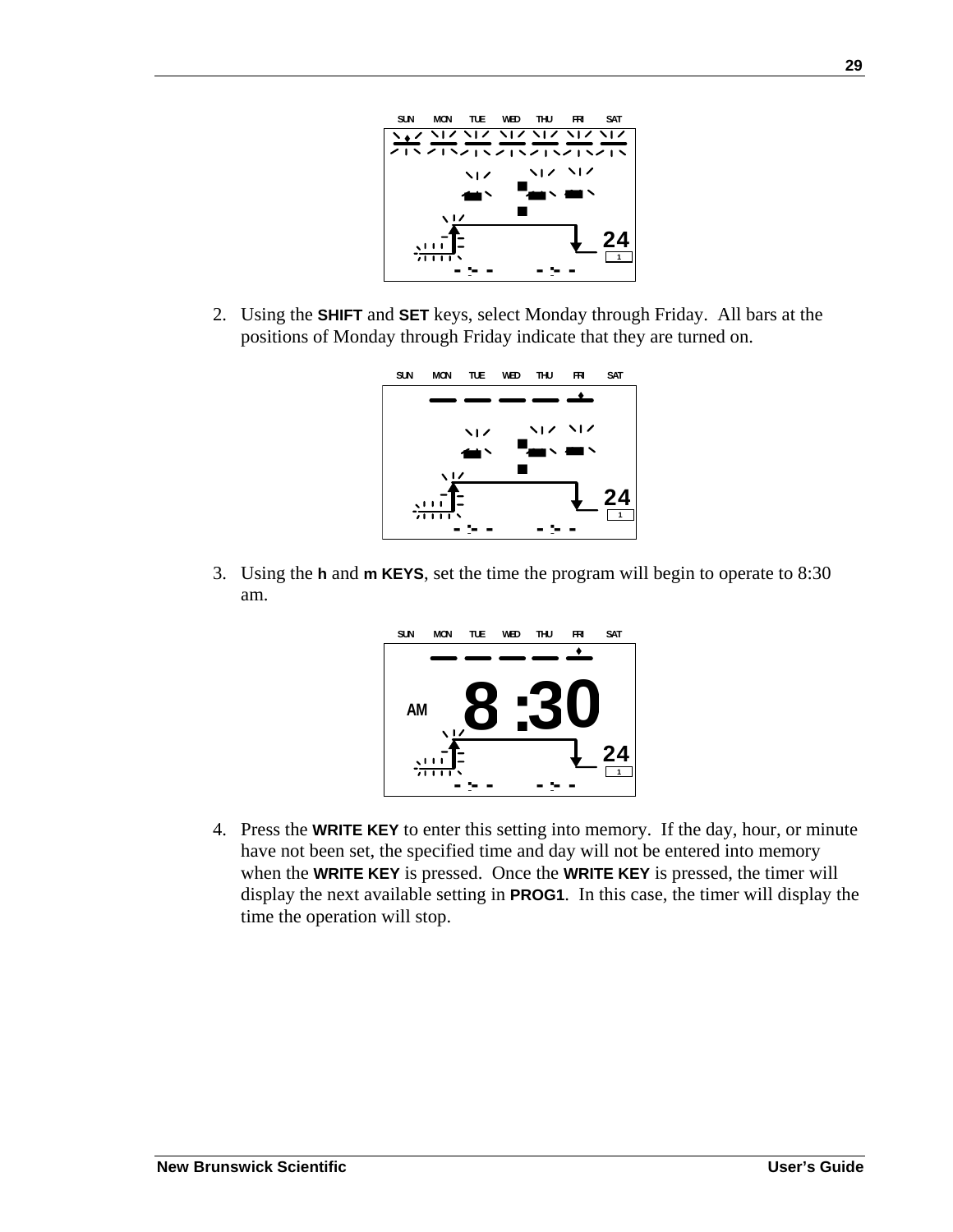

5. In **PROG1** or **PROG2 SET MODE**, when either the **h** or **m KEY** is pressed after setting a time, the previously set time will be displayed first. Using the **h** and **m KEYS**, set the time (5:15 pm) you want the program to stop. Press the **WRITE KEY** to enter this time into memory. Once the **WRITE KEY** is pressed, the complete operation will be displayed for one second. After which the display will return to the initial **PROG1 SET MODE DISPLAY**, with the number of programmable operation steps remaining displayed in the lower right hand corner.



# #**NOTE:**

**The above procedure is identical for PROG2. To perform this procedure for PROG2, set the MODE SWITCH in the P2 position.** 

# #**NOTE:**

**When the MODE SWITCH is set to the P1 or P2 position, the timer does not operate automatically and the output of the timer turns off.**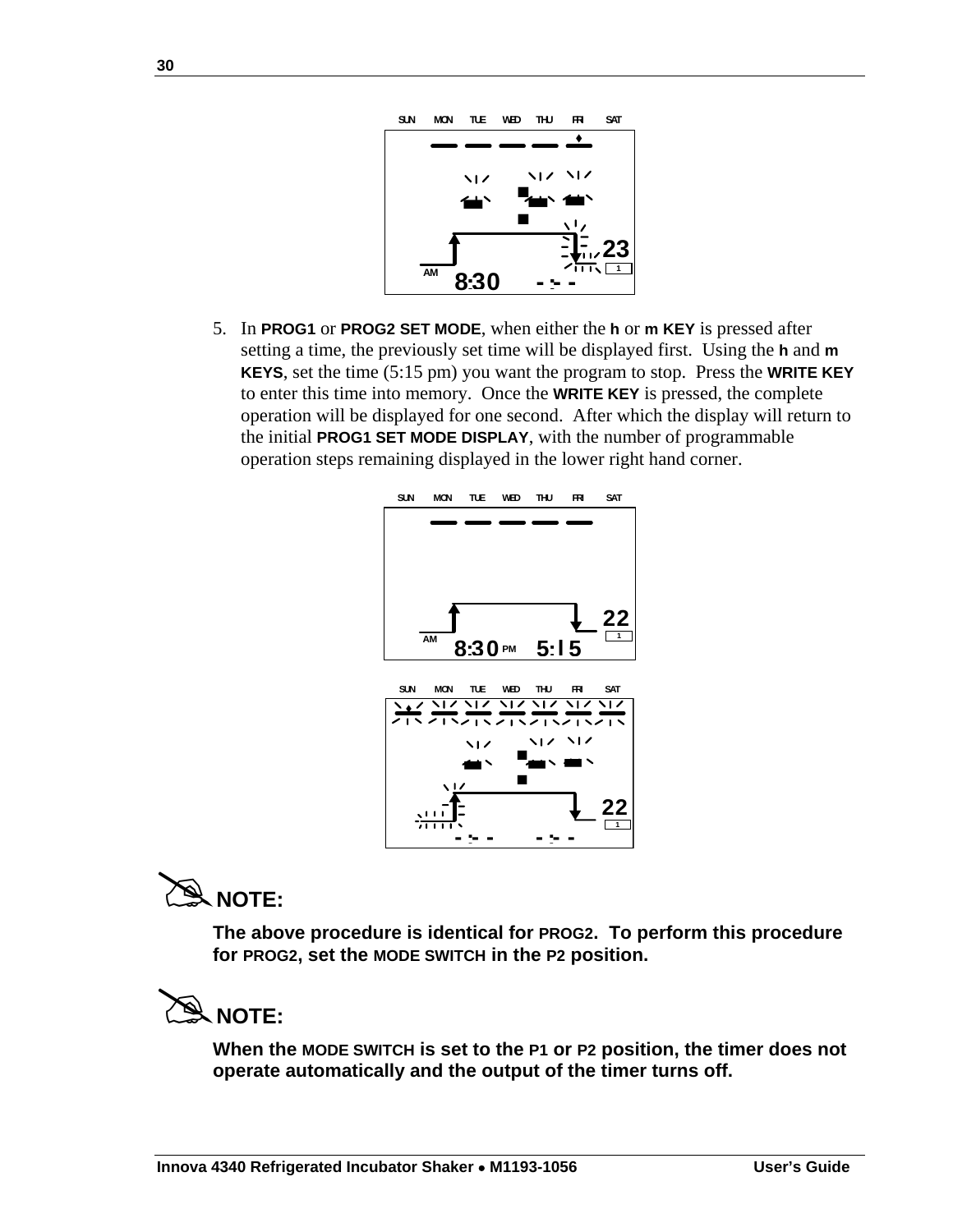# *5.3 Multiday Operation*

In this example, **PROG1** will operate at 8:30 am on Monday and stop at 0:00 pm on Saturday. To accomplish this:

1. Enter the set **PROG1 SET MODE** by setting the **MODE SWITCH** in the **P1** position. The initial **PROG1** display will appear:



2. Using the **SHIFT** and **SET KEYS**, select Monday as the day of the week that this operation will start. A bar displayed in the Monday position signifies that the day of the week is turned on. Using the **h** and **m KEYS**, set the time the program will begin to operate to 8:30 am.



3. Press the **WRITE KEY** to enter this operation in memory. The timer will display the next operation to be programmed.



4. Press the **SET KEY** to cancel Monday. Use the **SHIFT** and **SET KEYS** to select Saturday.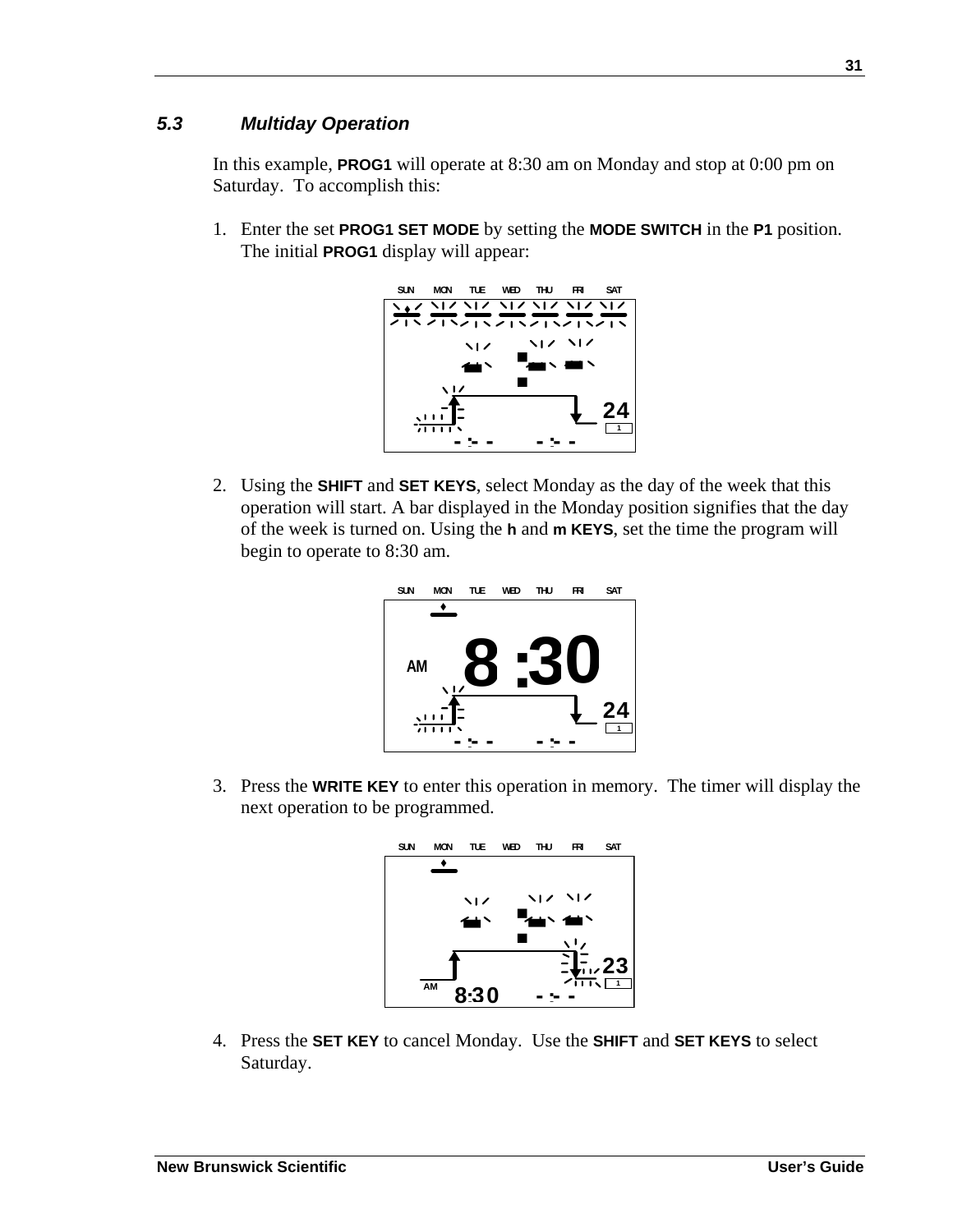

5. Using the **h** and **m KEYS**, set the time to 0:00 pm. Press the **WRITE KEY** to enter this setting into memory. The timer will display the complete operation for approximately one second, then the display will return to the initial **PROG1 SET MODE DISPLAY**, with the number of programmable operation steps remaining displayed in the lower right hand corner.





**The procedure is identical for PROG2. To perform this procedure for PROG2, set the MODE SWITCH in the P2 position.** 

- 6. After setting PROGRAM #2, set **MODE SWITCH** to **RUN** position.
- 7. Set **OUTPUT ON/OFF** switch to **AUTO** mode to run the unit with programmed control.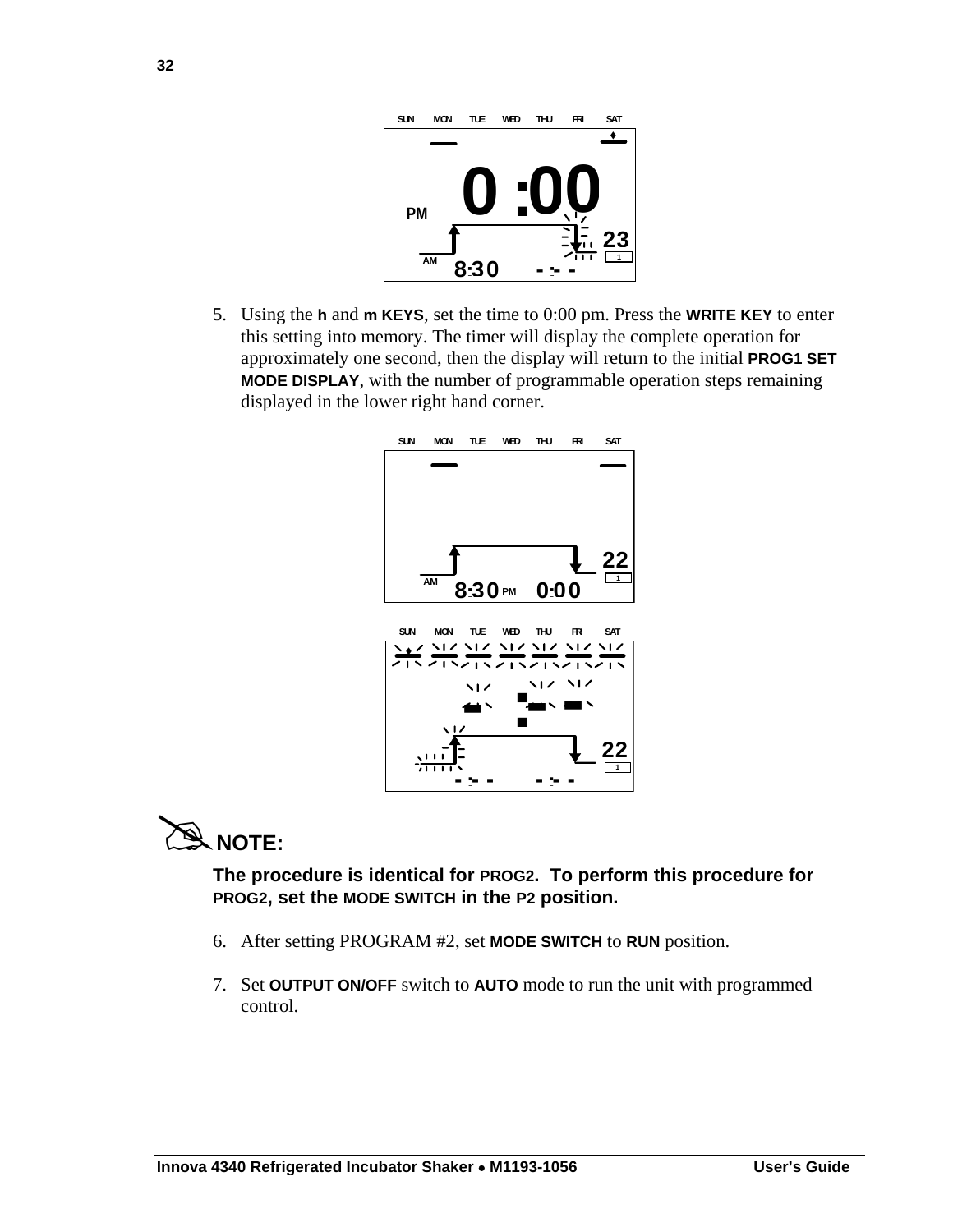# *5.4 Cyclic Operation*

The **ELECTRONIC TIMER** can programmed for cyclic operations. In other words, the timer can be programmed to turn on and off at predetermined intervals repeatedly over a given time period. In this example, **PROG1** will be set to turn **ON** for 2 minutes and **OFF** for one minute repeatedly from 8:30 am to 5:30 pm on Monday. To program the electronic timer for this operation:

1. Enter the set **PROG1 SET MODE** by setting the **MODE SWITCH** in the **P1** position. The initial **PROG1** display will appear:



2. Open the lower drawer of the timer, and press the **CYCLE KEY**. The timer will enter the **CYCLE PROGRAM MODE**.



3. Using the **SHIFT** and **SET KEYS**, select the day of the week that the cycle operation is to start. In this example, the cycle is to be performed on Monday. Using the **h** and **m KEYS**, set the time the cycle operation will begin on Monday to 8:30 am. Press the **WRITE KEY** to enter this setting into memory.

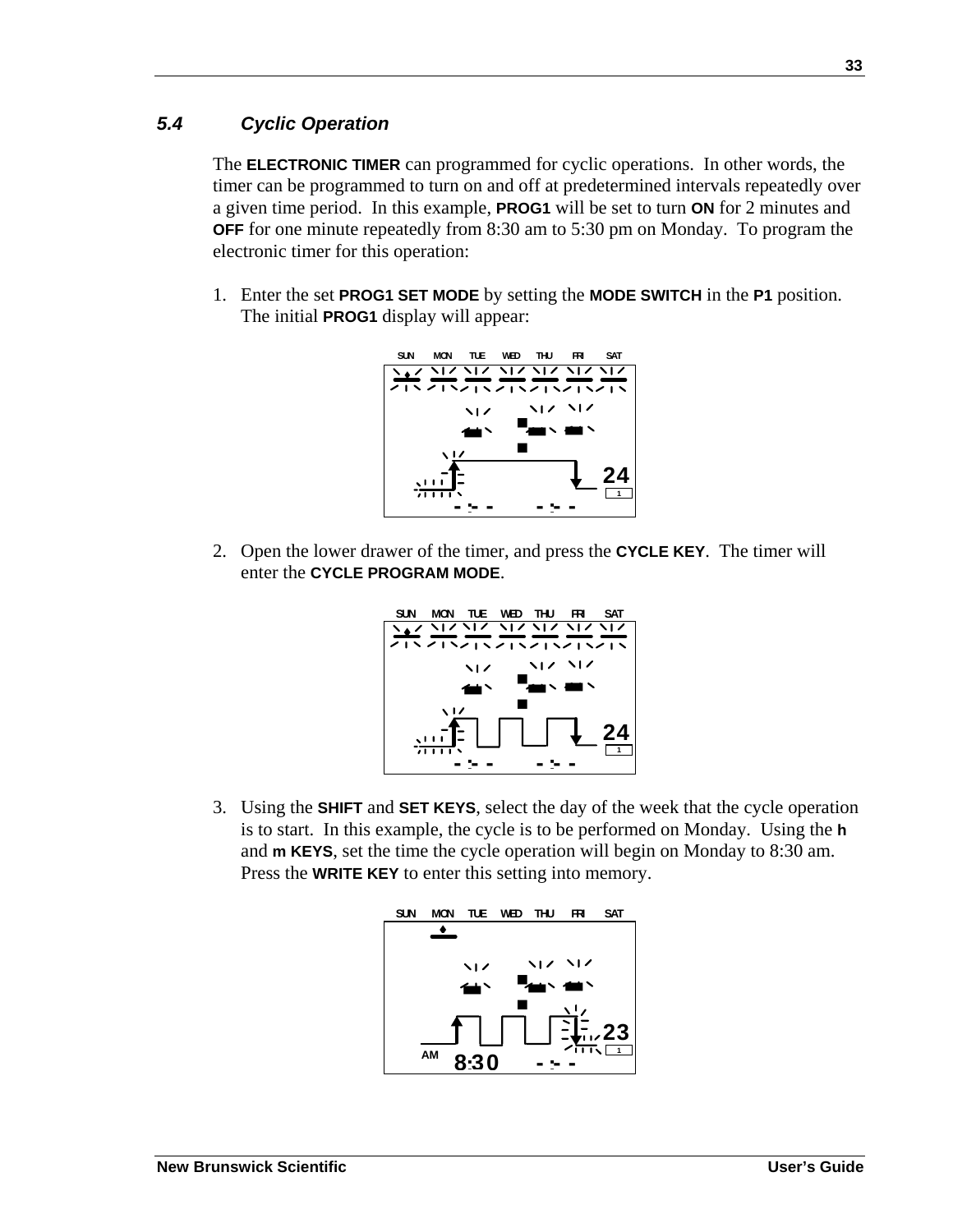4. Using the **SHIFT**, **SET**, **h** and **m KEYS**, set the day and time the timer will stop the cycle operation. In this example, the timer will cease to cycle on Monday at 5:15 pm. Press the **WRITE KEY** to enter these settings into memory. The timer will then prompt you to enter in the on-cycle time.



5. Using the **h** and **m KEYS**, set the span of time that the switch will be on to 0:02 (2 minutes). Please note that the cycle-on or cycle-off time cannot be set to 0:00. Press the **WRITE KEY** to enter this value into memory. The timer will then prompt for the off-cycle time.



6. Using the **h** and **m KEYS**, set the span of time that the switch will be off 0:01 (1 minute). Press the **WRITE KEY** to enter this value into memory. Please note that the cycle-on or cycle-off time cannot be set to 0:00. The timer will display the complete operation for approximately one second, then the display will return to the initial **PROG1 SET MODE DISPLAY**, with the number of programmable operation steps remaining displayed in the lower right hand corner.



7. Set the **MODE SWITCH** to the **RUN** position to exit the **PROG1** set mode.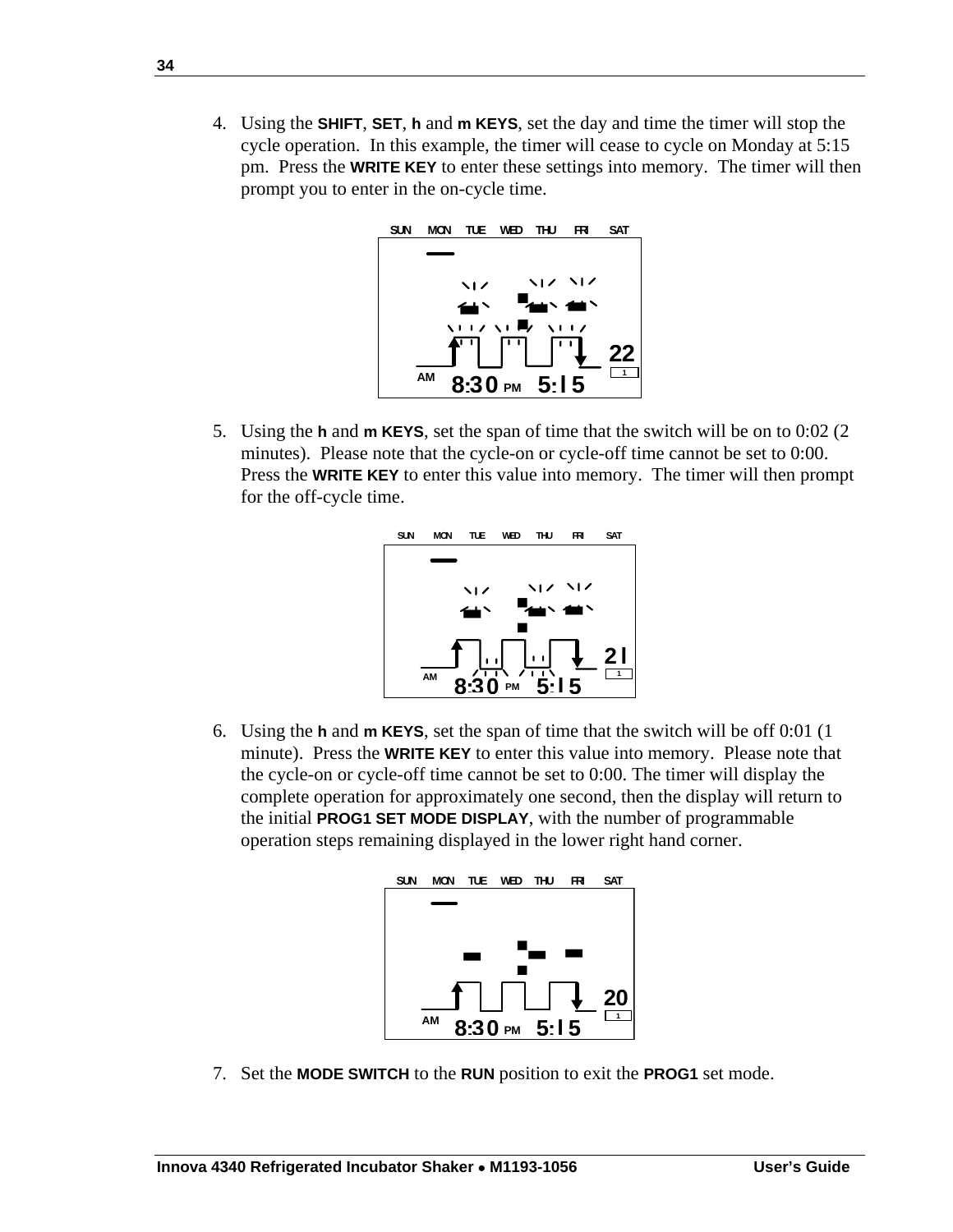# $\triangle$  NOTE:

**The procedure is identical for PROG2. To perform this procedure for PROG2, set the MODE SWITCH in the P2 position.** 

# *5.5 Viewing Programs*

The timed operations for **PROG1** or **PROG2** can be viewed in either the **PROG1** and **PROG2 SET MODE**, or in **RUN MODE.** To view previously set programs in the **ELECTRONIC TIMER**:

### ♦ **PROG1 or PROG2 SET MODE**

1. Enter the set **PROG1 SET MODE** by setting the **MODE SWITCH** in the **P1** position. The initial **PROG1** display will appear:



2. Press the **WRITE KEY**. If it is necessary to change the setting, do so with the necessary keys and press the **WRITE KEY** to enter these values into memory. Each time the **WRITE KEY** is pressed, the programmed times are displayed in the order that they were set.



3. Continue to press the **WRITE KEY** to view the programmed (set) times. After all the operations have been displayed, the initial **PROG1** display will appear in the display.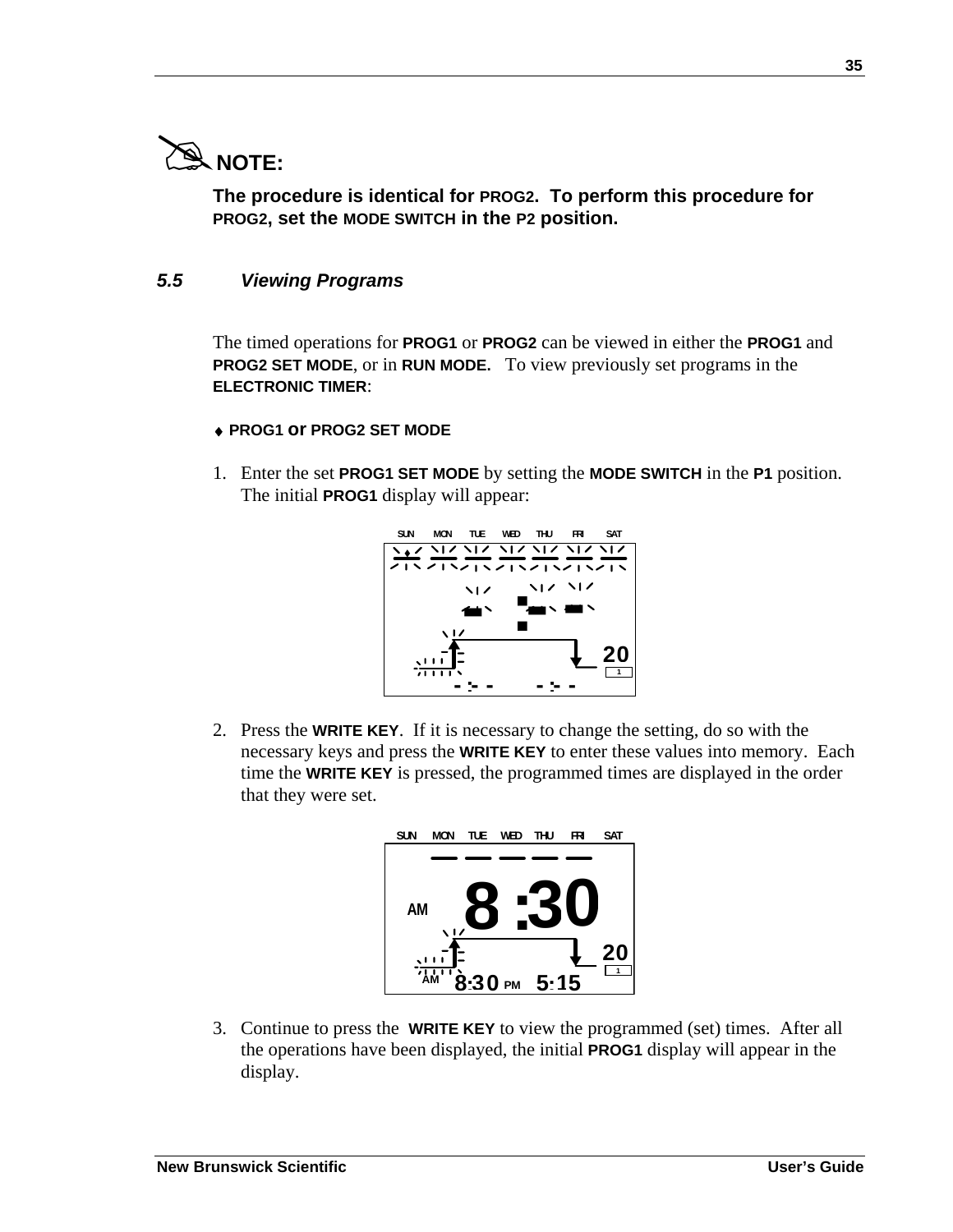

# #**NOTE:**

# **This procedure is identical for PROG2. To perform this procedure for PROG2, set the MODE SWITCH in the P2 position.**

## ♦ **RUN MODE**

1. In **RUN MODE**, the operations for both **PROG1** and **PROG2** can be viewed by the day. In the following example, the current day of the week is Wednesday, and the timer operations to be performed on Thursday will be checked.



2. Press the **SHIFT KEY**. The cursor (denoted by a solid ) will initially appear in the Sunday position. In all other days of the week the will be blinking.



3. Press the **SHIFT KEY** to stop the blinking of the cursor () at the Thursday position, and press the **SET KEY**.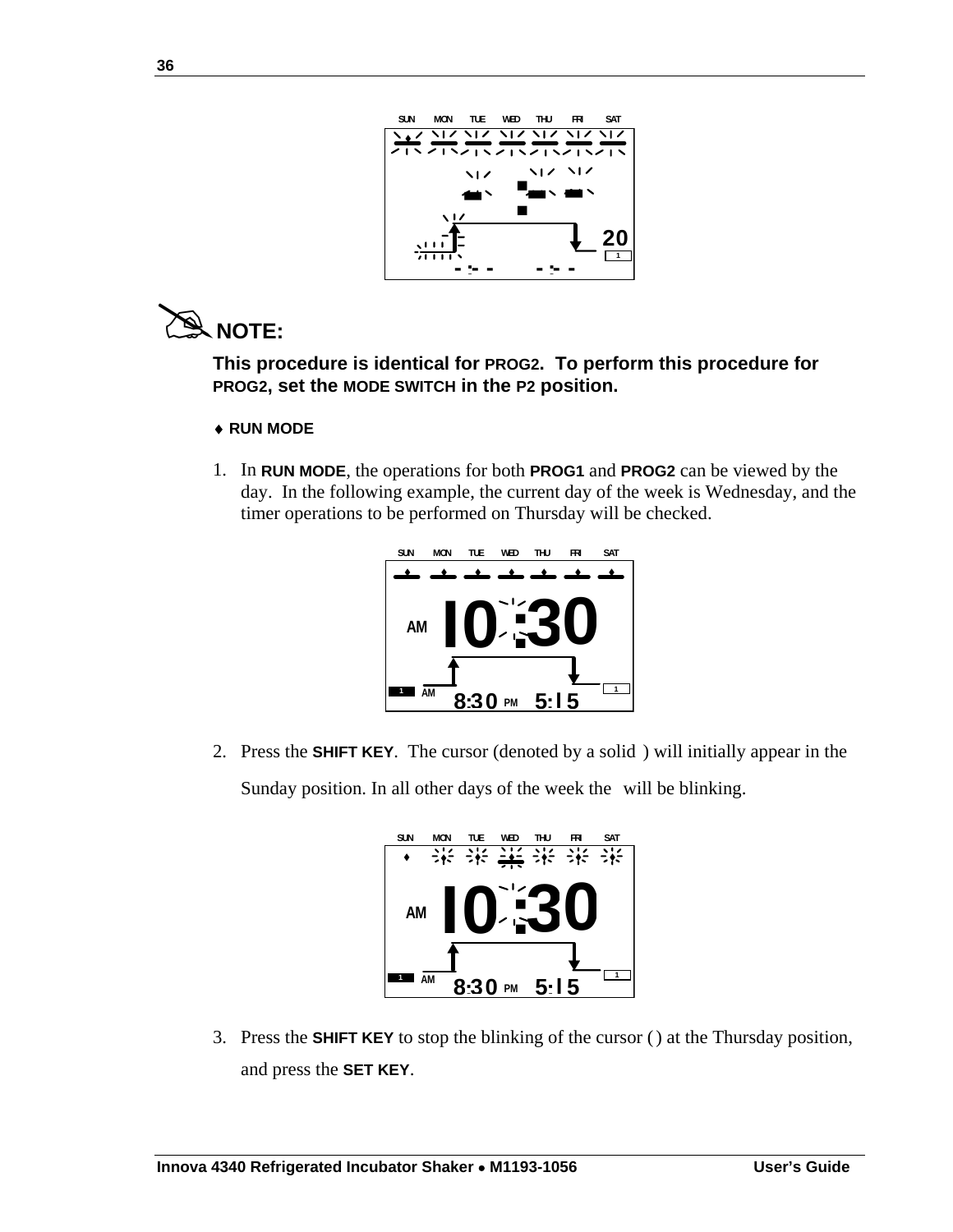

4. Open the lower drawer of the timer and press the **CHECK KEY**. Each time this key is pressed, the operation schedule is displayed in the sequence the operations are to be executed. The **ON** and **OFF** times for **PROG1** are displayed, starting with the earliest **ON** time. Then the times set for **PROG2** are displayed. After all the set times of both programs have been displayed, the timer returns to the **RUN** display.



## *5.6 Day Override*

Circumstances may require that the timer operations for a given day be executed on another. The override function effects both **PROG1** and **PROG2**. If an override is executed for a particular day, the settings of both programs are transferred to that day. When using the day override function, the operation that is transposed on another takes precedence. For example, consider the following control scheme:



You wish to perform Sunday-Monday's programming on both Tuesday and Friday. Using the day override function, the control scheme becomes: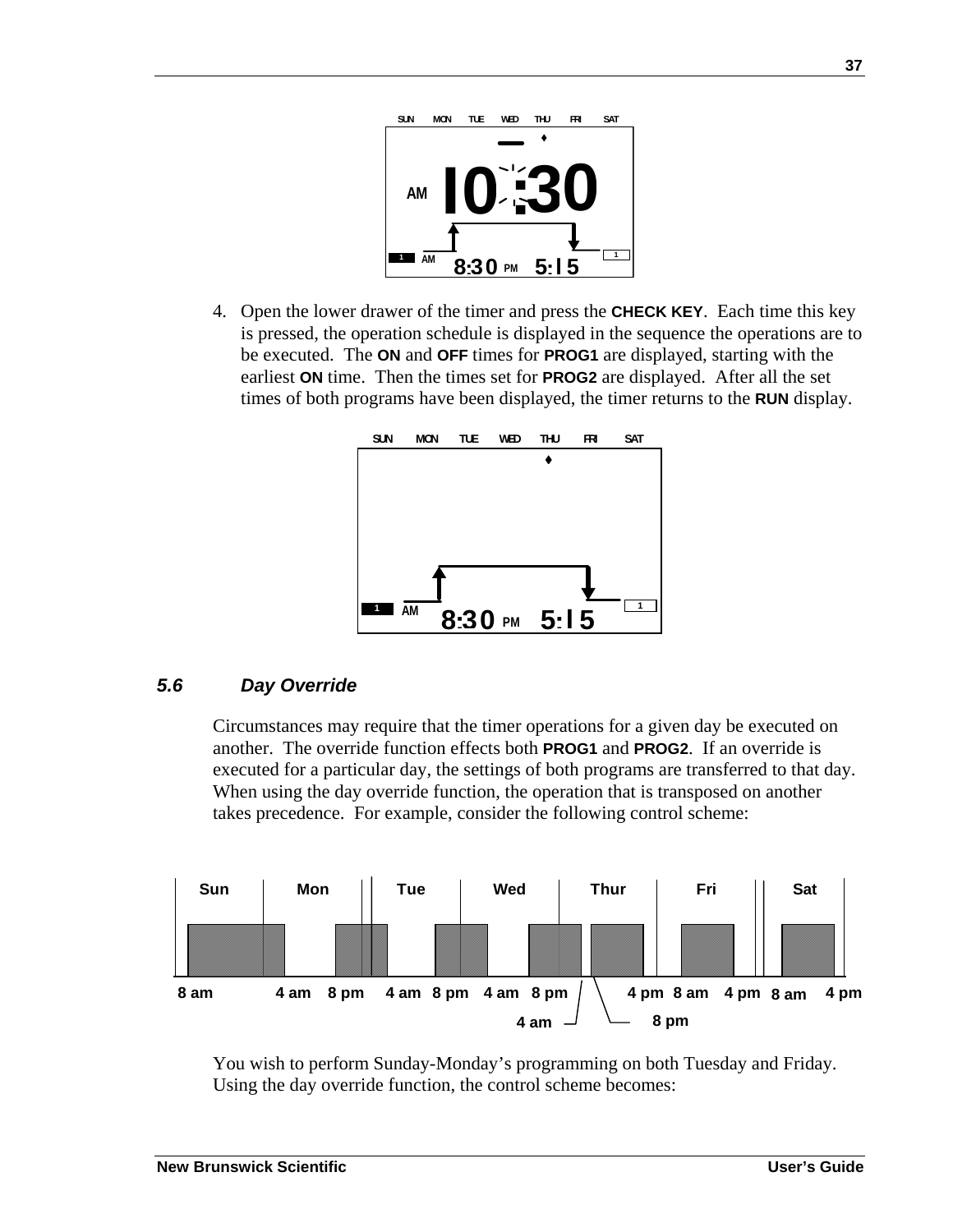

In this case, the programmed operation of Sunday-Monday is transposed upon Tuesday and Friday. On Tuesday, the switch output of the timer is turned on at 8:00 am (Sunday's time) instead of the original programmed time of 8:00 pm. The switch output of the timer is then turned off the following day, Wednesday, at 4:00 am. The same occurs for Friday.

When the day override function is used, the timer executes the newly set program for only one week from the day next to when the program is set. In other words, if the override function is set on Monday, it will execute and stay in memory until Tuesday, after which the timer operates to the previous programming scheme.

# **5.6.1 Setting an Override**

In the following example, the timer operations for Wednesday and Thursday will be overridden with Sunday's. To transpose Sunday's operations onto Wednesday and Thursday:

1. Verify that the timer is in **RUN MODE**. If it is not, place the **MODE SWITCH** in the **RUN** position.



2. Open the lower drawer of the timer and hold down the **COPY KEY** for one second or more.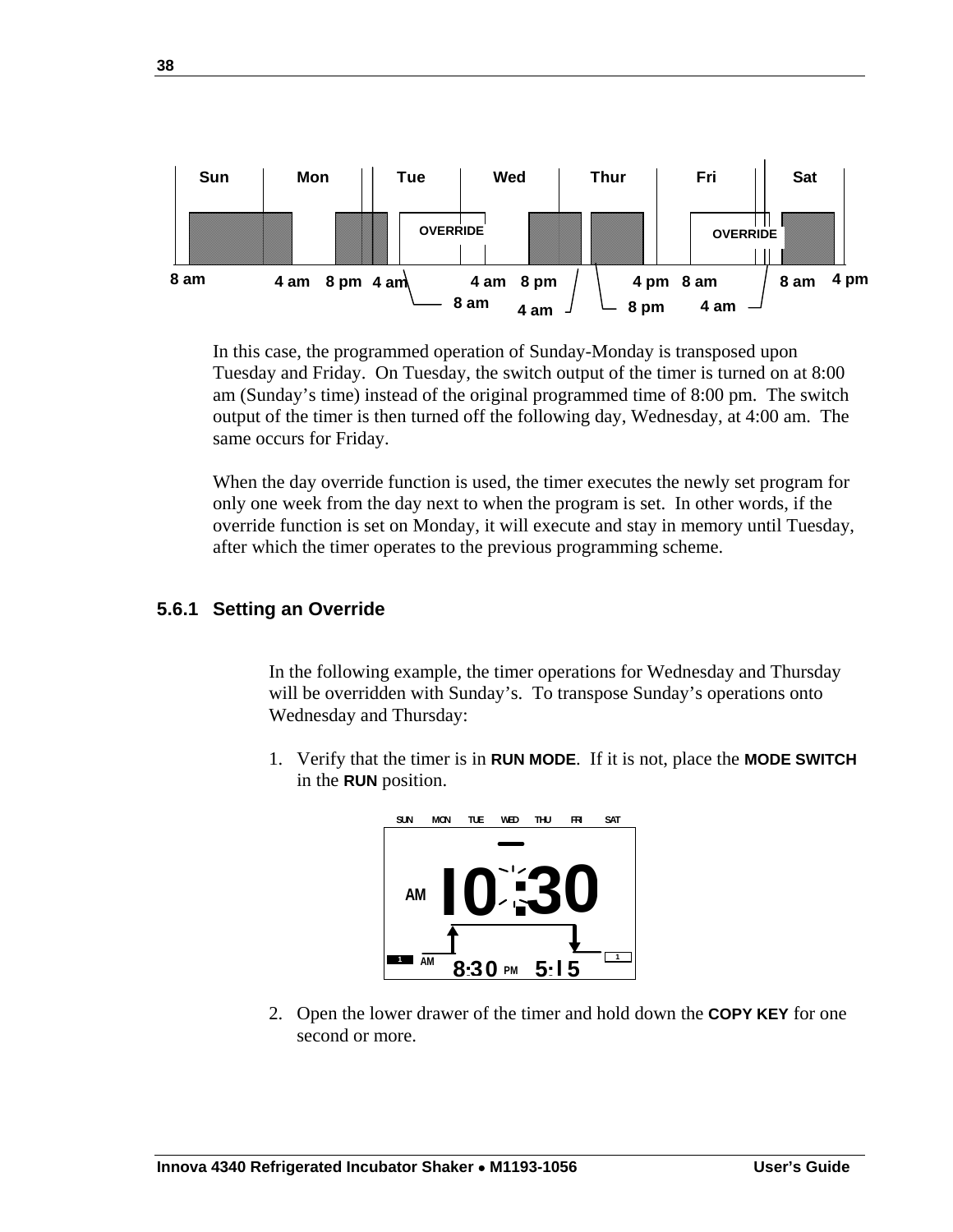3. If an override has been previously set, the following display will appear. To change the setting of that day, cancel it once and specify the new setting using the **SHIFT** and **SET KEYS**.



4. If no override has been previously set, the following display will appear:



5. Using the **SHIFT** and **SET KEYS**, select both Wednesday and Thursday as the days to be overridden.



6. Using the **SHIFT** and **SET KEYS**, select Sunday as the program that will be used on Wednesday and Thursday.

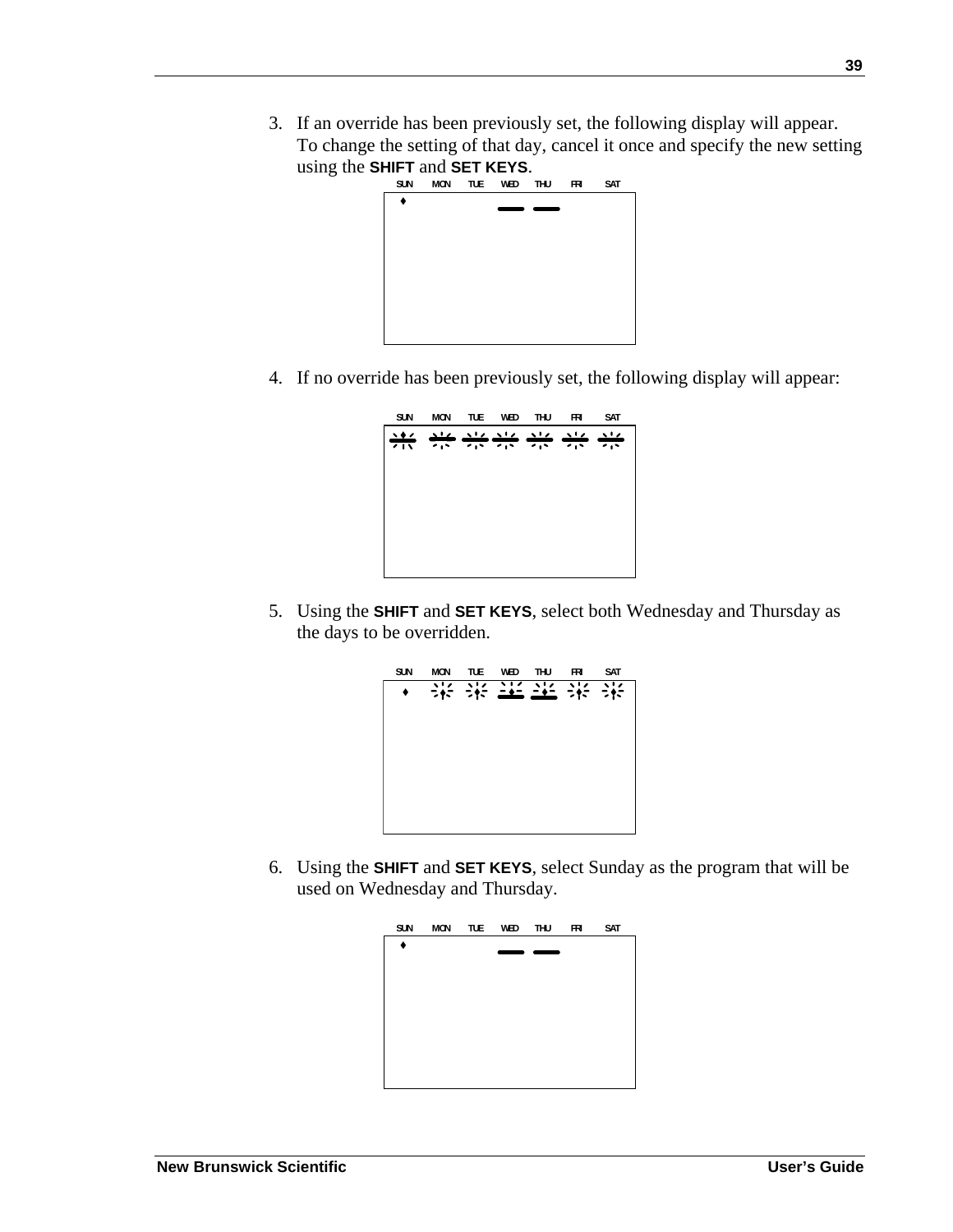7. Press the **WRITE KEY** to enter this override into memory. The override will stay in the timer's memory for one week and a day (until the following Monday), after which the timer will operate at its previously set programming scheme.



# **5.6.2 Canceling an Override**

To cancel a day override:

1. Verify that the timer is in **RUN MODE**. If it is not, place the **MODE SWITCH** in the **RUN** position.



2. Open the lower drawer of the timer, and hold down the **COPY KEY** for one second or more.



3. Press the **CLR KEY**. The display will return to **RUN MODE**.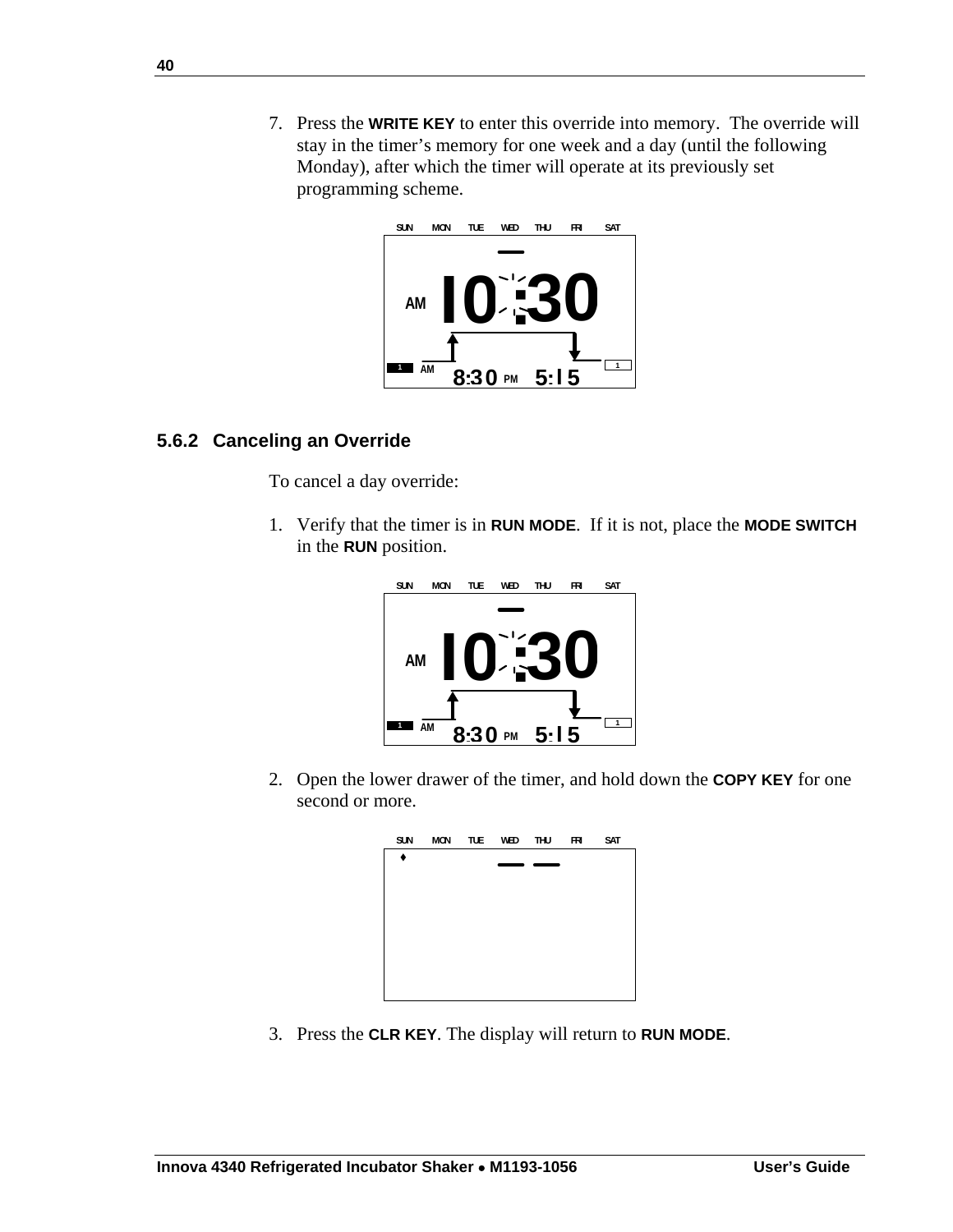

# *5.7 Clearing/Canceling Programs*

To clear previously set programs in the **ELECTRONIC TIMER** memory:

### ♦ **PROG1 or PROG2 SET MODE**

1. Enter the set **PROG1 SET MODE** by setting the **MODE SWITCH** in the **P1** position.



2. Open the lower drawer of the timer, and press the **CLR KEY**. The display will revert to the initial **PROG1 SET MODE DISPLAY**, and the number of steps remaining will be increased by the number of steps cleared in program 1.

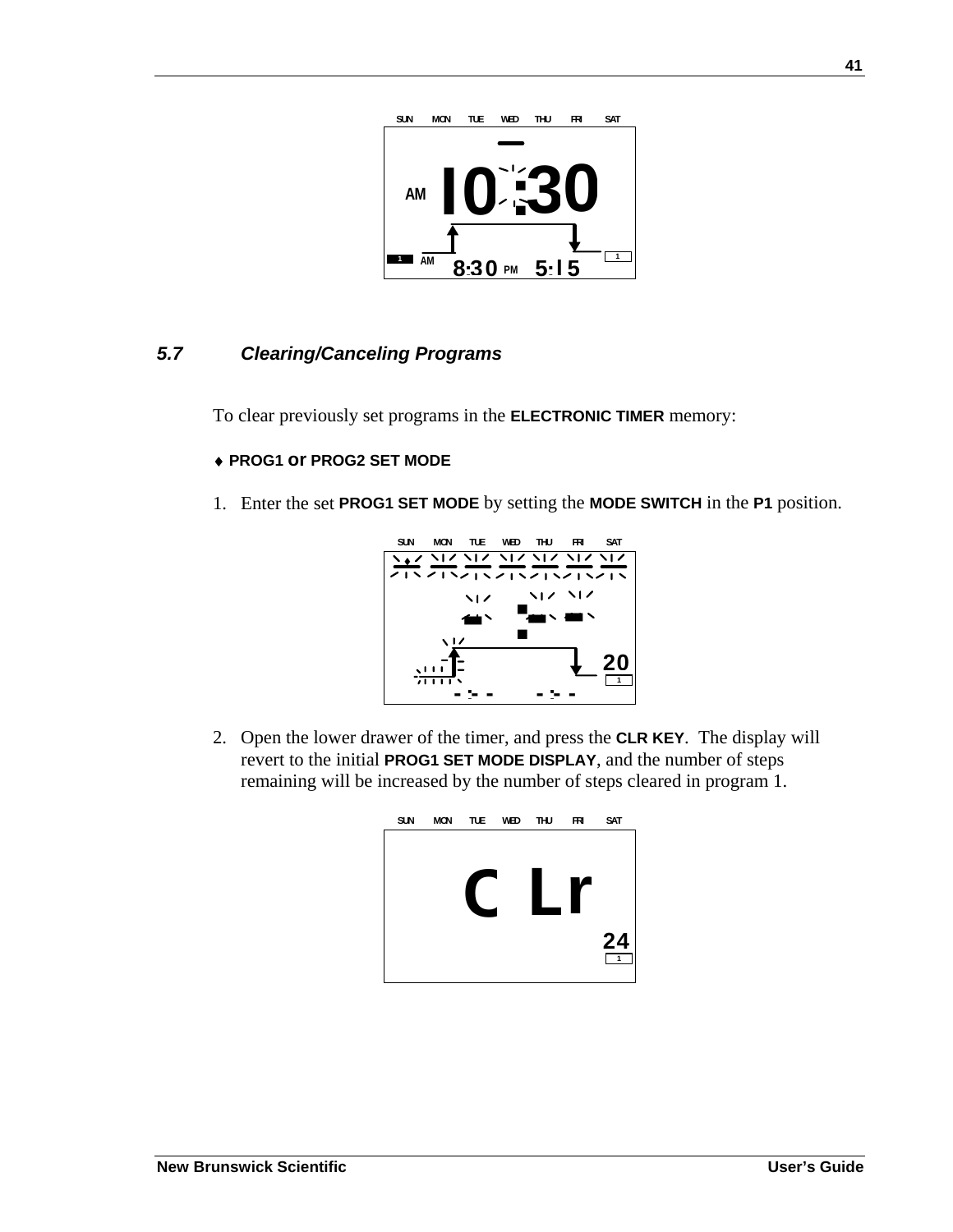

# #**NOTE:**

**The above procedure is identical for PROG2. To perform this procedure for PROG2, set the MODE SWITCH in the P2 position.**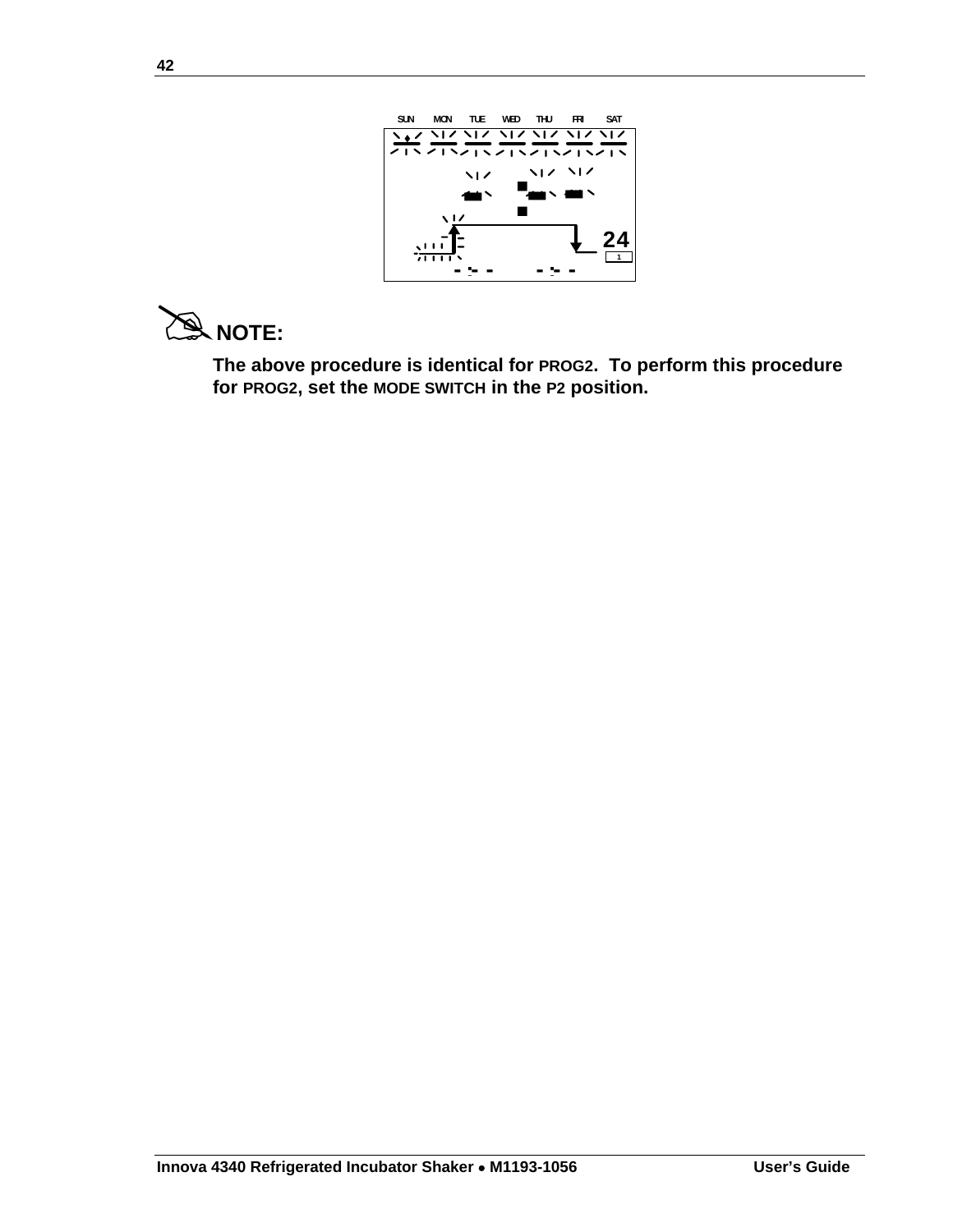# 6 CLEANING & MAINTENANCE

# *6.1 Maintenance*

The Innova Shaker requires no routine mechanical maintenance on the part of the user.

The MAINT indicator light goes on 10,000 hours after the unit was last serviced. At that time, contact your local NBS Service Engineer or call the NBS Service Department (in the USA, call 1-800-631-5417). This periodic maintenance will keep your unit in premium condition.

# *6.2 Cleaning*

The outside painted surfaces can normally be cleaned with a damp cloth and, if necessary, standard household or laboratory cleaners. Do not use any abrasive or corrosive compounds to clean this instrument, as they may damage the unit and void the warranty.

The condenser coil is in the rear lower section of the unit. Like the coil on a household refrigerator, this coil will collect dust and reduce the cooling capacity. After every 3 months of use, to clean the coil:

- 1. Unplug and remove the power cord.
- 2. Remove the back covers.
- 3. Vacuum the coil and its surrounding areas.

Perform this cleaning more frequently if the unit is in a dusty environment.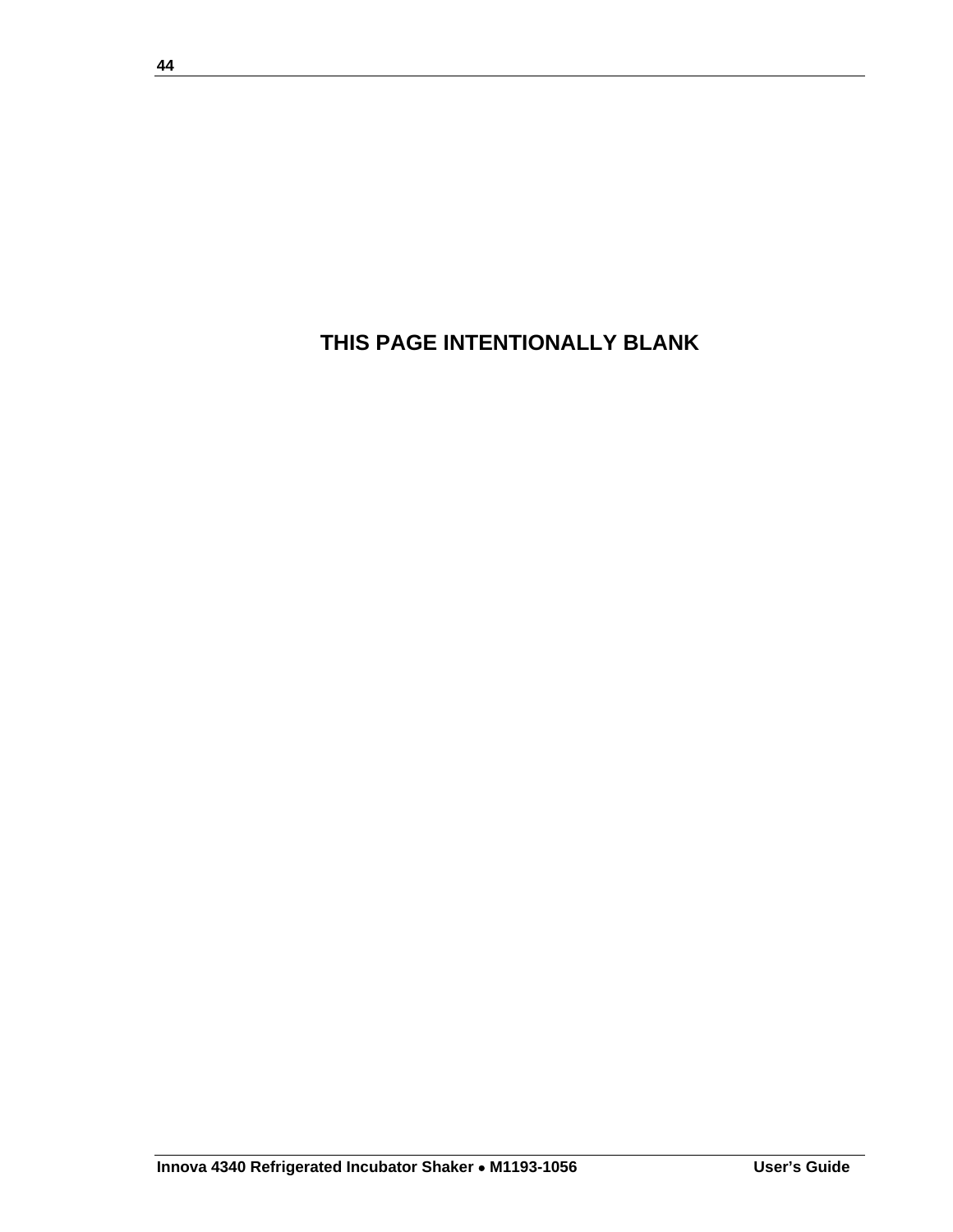# 7 SERVICE

*The following section describes basic troubleshooting service procedures, provides instructions to install optional feature, and lists service parts.* 

*With the exception of Lamp Replacement and Lamp Starter Replacement in Sections 7.10 and 7.11, all of the instructions in this chapter are ONLY for use by a qualified service engineer.* 



# *WARNING!*

**Before a Qualified Service Engineer performs any service or maintenance on the instrument, be sure (1) to turn the power off using the ON/OFF switch on the front right of the shaker, and (2) to disconnect the power cord.**

# *7.1 Changing Fuses*

The unit is designed with a circuit breaker that is used as an ON/OFF switch. There are four fuses on the left side of the unit (*see Figure 3*). One is to protect the control circuitry, one is to protect the motor circuit and the one is to protect the illumination system, and one to protect compressor.

To remove a fuse, insert a small, flat-bladed screwdriver and turn counter-clockwise until it disengages and the fuse holder springs free. Check the fuse; if it has failed, replace the fuse with a like fuse, as identified in the Spare Parts List. Spare fuses are supplied with the unit.

# *7.2 Changing Voltages & Frequency*

Innova 4340 is set to the appropriate line voltage and frequency prior to shipment. The voltage selector switch (*see Figure 2*) is a universal power-entry device that can be reset to adapt to worldwide power requirements. Should it become necessary to set the unit to a different voltage or frequency, use the following procedure with reference to Figure 9 below.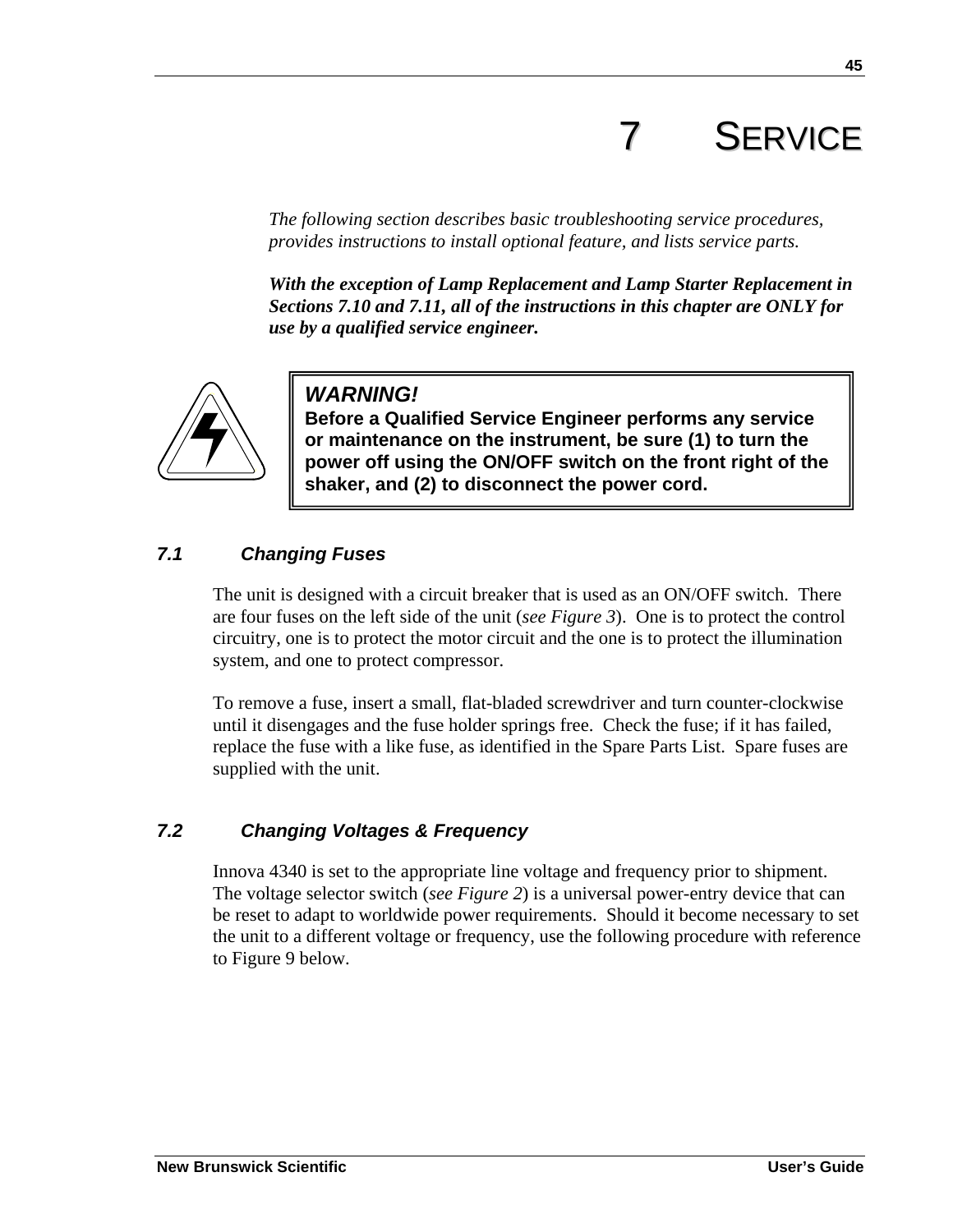**Figure 9: Power Entry Module** 



- 1. Set the ON/OFF switch (located on the right front panel of the unit) to OFF.
- 2. Disconnect the unit from the power source.
- 3. Using a flat-bladed screwdriver, raise the lock tab under the voltage selector and remove the fuse drawer portion of the power entry module.
- 4. Remove the fuse holder, rotate it until the appropriate voltage appears in the fuse drawer window, and replace the fuse holder.
- 5. Replace the fuse drawer into the power entry module.
- 6. Set the frequency slide switch to the appropriate position.
- 7. Check that the proper power cord is available for the voltage selected.
- 8. Plug the appropriate power cord into the power cord connection on the unit, then plug it into the power source.
- 9. Set the ON/OFF switch to the ON position. The unit is ready for operation.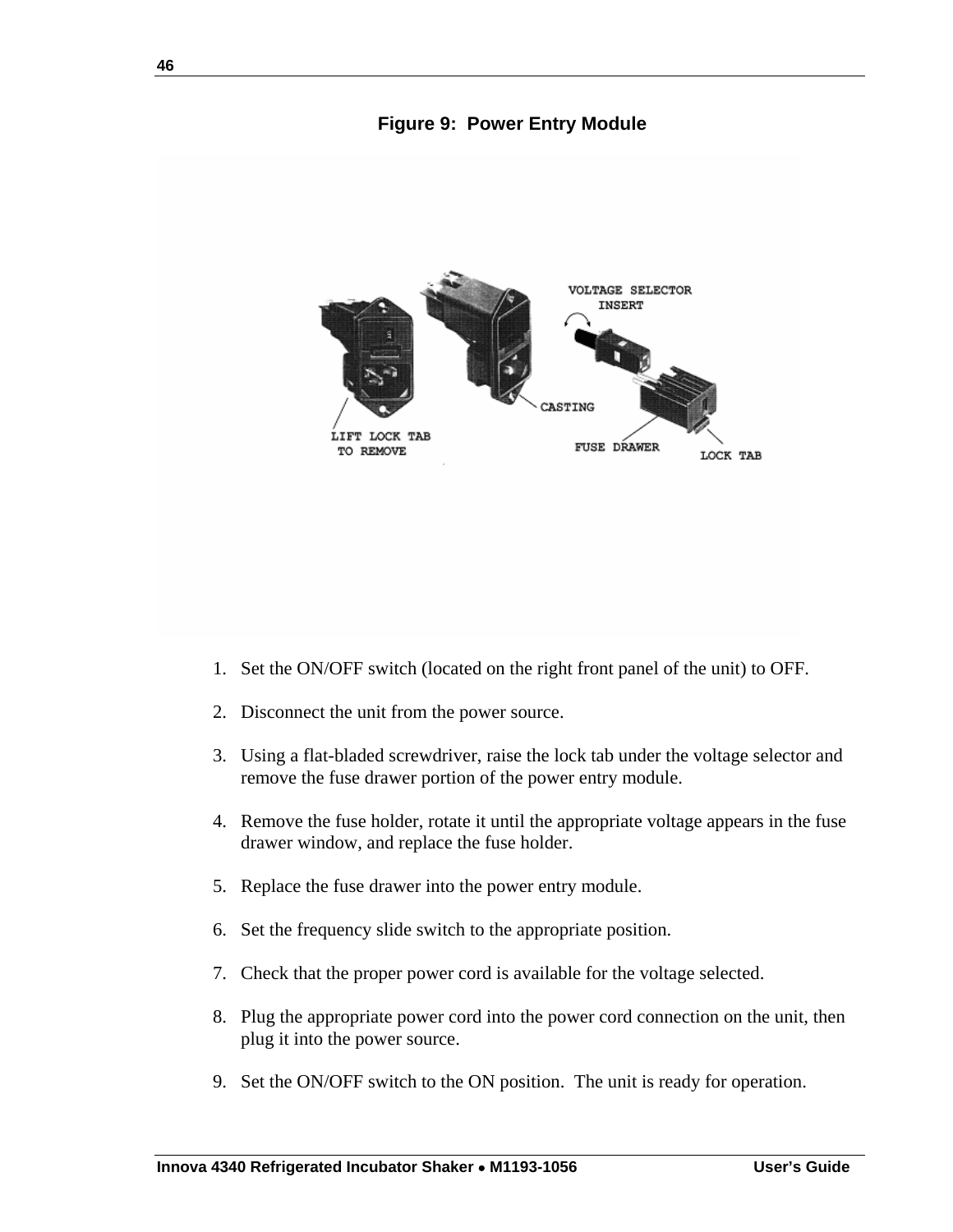# *7.3 Belt Replacement Procedure*



# **Figure 10: Belt Replacement & Adjustment**

- 1. Turn off the power and remove the power cord.
- 2. Remove the lower front cover using a Phillips head (+) screwdriver.
- 3. Rotate the large pulley and exert a light pressure to the belt so the belt feeds out of the pulley groove.
- 4. Install a new belt (part number R-338) by feeding it onto the motor pulley and guiding it onto the large pulley while rotating the small pulley.



*WARNING!*  **Keep fingers clear to avoid pinching them between the belt and the pulley(s).**

- 5. Check the belt tension with a light side pressure near the center of the belt. It should deflect approximately ¼ inch (6.4 mm). If adjustment is needed, loosen the two nuts holding the motor plate and move the plate to either loosen or tighten the belt. Tighten the nuts when the adjustment is correct.
- 6. Replace the lower front cover.
- 7. Connect the power cord.
- 8. Set the circuit breaker to the "ON" position. The unit is ready for operation.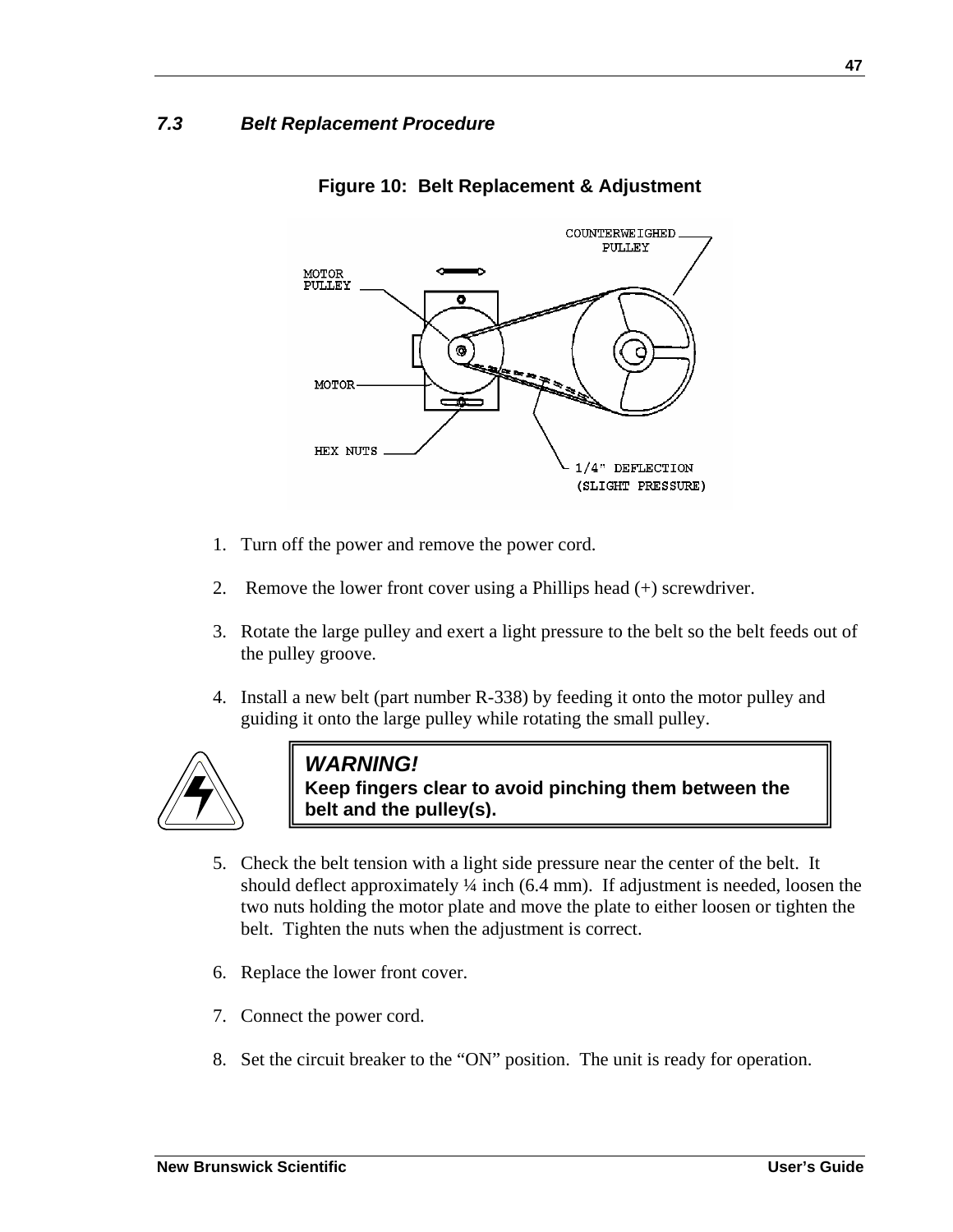# *7.4 Motor Assembly Replacement*



#### **Figure 11: Motor Assembly Replacement**

- 1. Turn off the power and disconnect the power cord.
- 2. Remove the lower front cover using a Phillips head (+) screwdriver.
- 3. Remove the connector from the motor assembly. Remove the green ground wire going to the chassis (disconnect it from the chassis side).
- 4. Remove the 2 hex nuts and washers, then lift out the motor and plate assembly.
- 5. Position the new motor assembly (part number M1191-4000) back onto the unit. Replace the 2 hex nuts with hardware. Do not tighten.
- 6. Connect the green wire coming from the motor assembly to the chassis.
- 7. Replace the belt. Adjust the motor pulley height so that the belt is level as related to the drive pulley, then tighten the set screw.
- 8. Adjust the belt tension as shown in Figure 10. Tighten the 2 hex nuts.
- 9. Rotate the large pulley by hand and see that the belt tracks smoothly.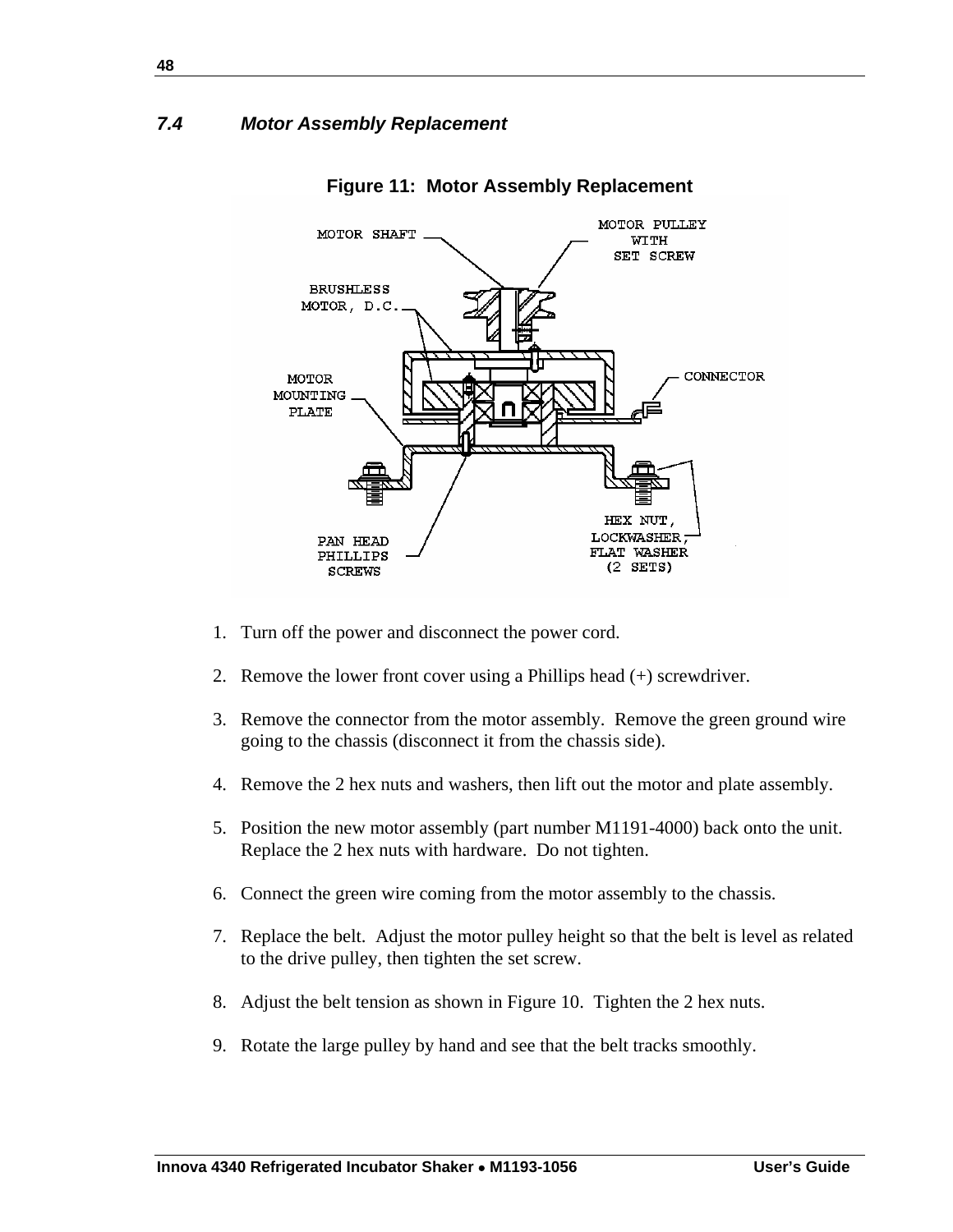- 10. Replace the motor connector. Be sure the motor connector is positioned with no pins visible and the red stripes on the cable connector are facing **down**. Reconnect the green wire from the motor assembly to the chassis.
- 11. Replace the lower front cover.
- 12. Connect the power cord and turn the circuit breaker to the ON position. The unit is ready for operation.

# *7.5 MAINT Indicator*

After the shaker has been operating for 10,000 hours accumulated running time, the MAINT indicator light on the control panel will light. This indicates that a routine maintenance check is recommended. Only an NBS Service Engineer can turn off the MAINT light.

A regular schedule of routine maintenance is an excellent way to keep your valuable equipment performing optimally for years of reliable service.

## *7.6 Recorder Adaptation*

To record speed and temperature, a recorder (not supplied) can be used. The recorder must have the following capabilities:

- For speed and temperature, two channels are required. Each channel should have signal conditioning that accepts 0-5 volt DC input.
- The pin-out diagram and scale below identifies the application.
- A mating connector is required on the recorder cable (not supplied). This is a 9pin male D subminiature connector, AMP Amplimite HDP-20 series or equivalent.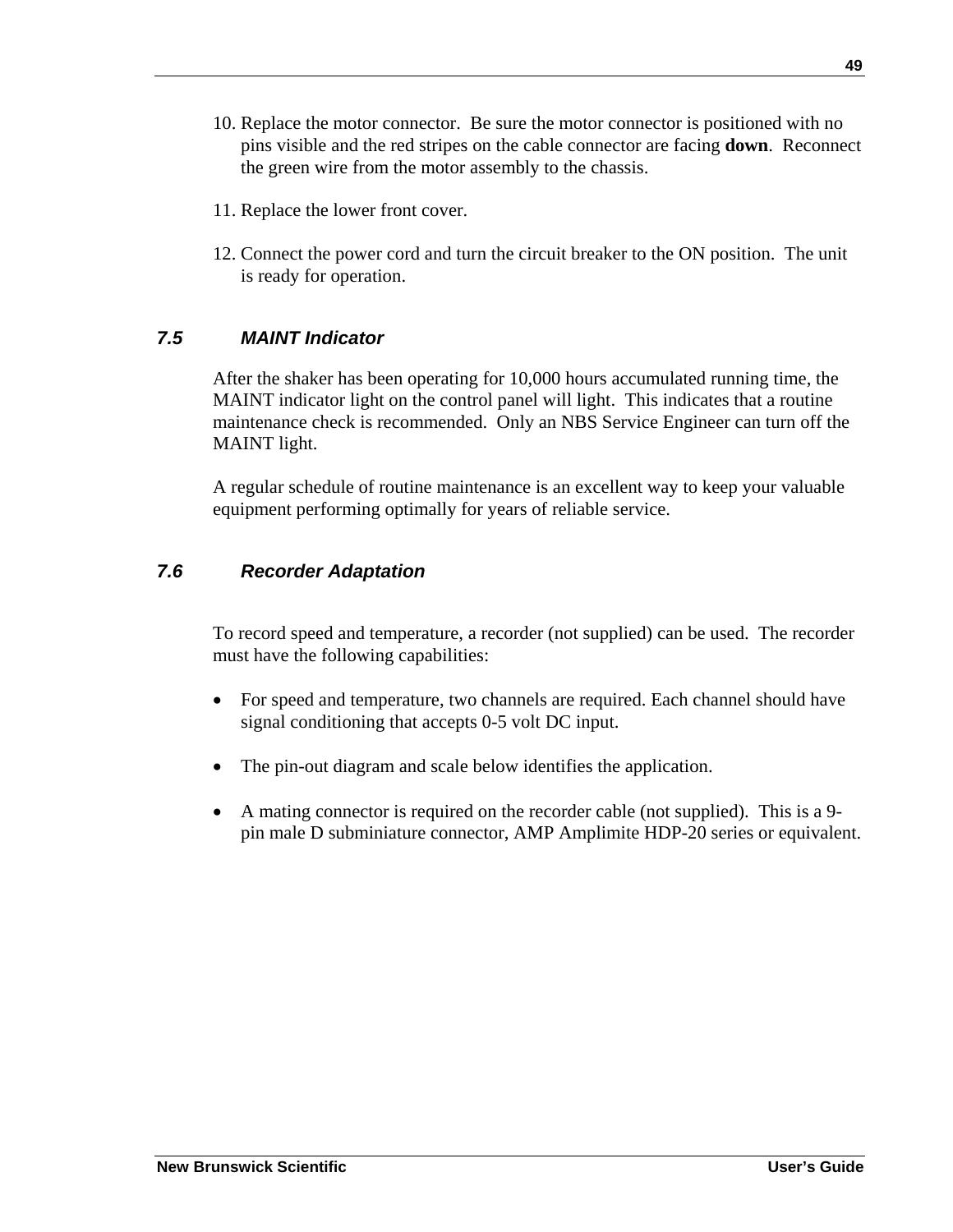

**Note: As seen from back of unit.** 

| <b>Pin Number</b> | <b>Signal Name</b> | <b>Scale</b>        |
|-------------------|--------------------|---------------------|
|                   | Speed              | $1V = 100$ rpm      |
|                   | Ground             |                     |
|                   | Temperature        | $1V = 20^{\circ}$ C |
|                   | Ground             |                     |

# *7.7 ESD Precautions*



# *WARNING!*

**Do NOT attempt to change boards or electronic components unless you are a qualified service technician.** 

**Integrated circuits are extremely susceptible to damage from electrostatic discharge. Be sure to read and follow the precautions in the section below before proceeding.**

- 1. Do not remove components from their antistatic packaging until you are ready to insert them into their sockets or to install the board.
- 2. Before handling components or boards, touch an unpainted portion of the system unit chassis for a few seconds.
- 3. Wear a wrist grounding strap, available from most electronic component stores.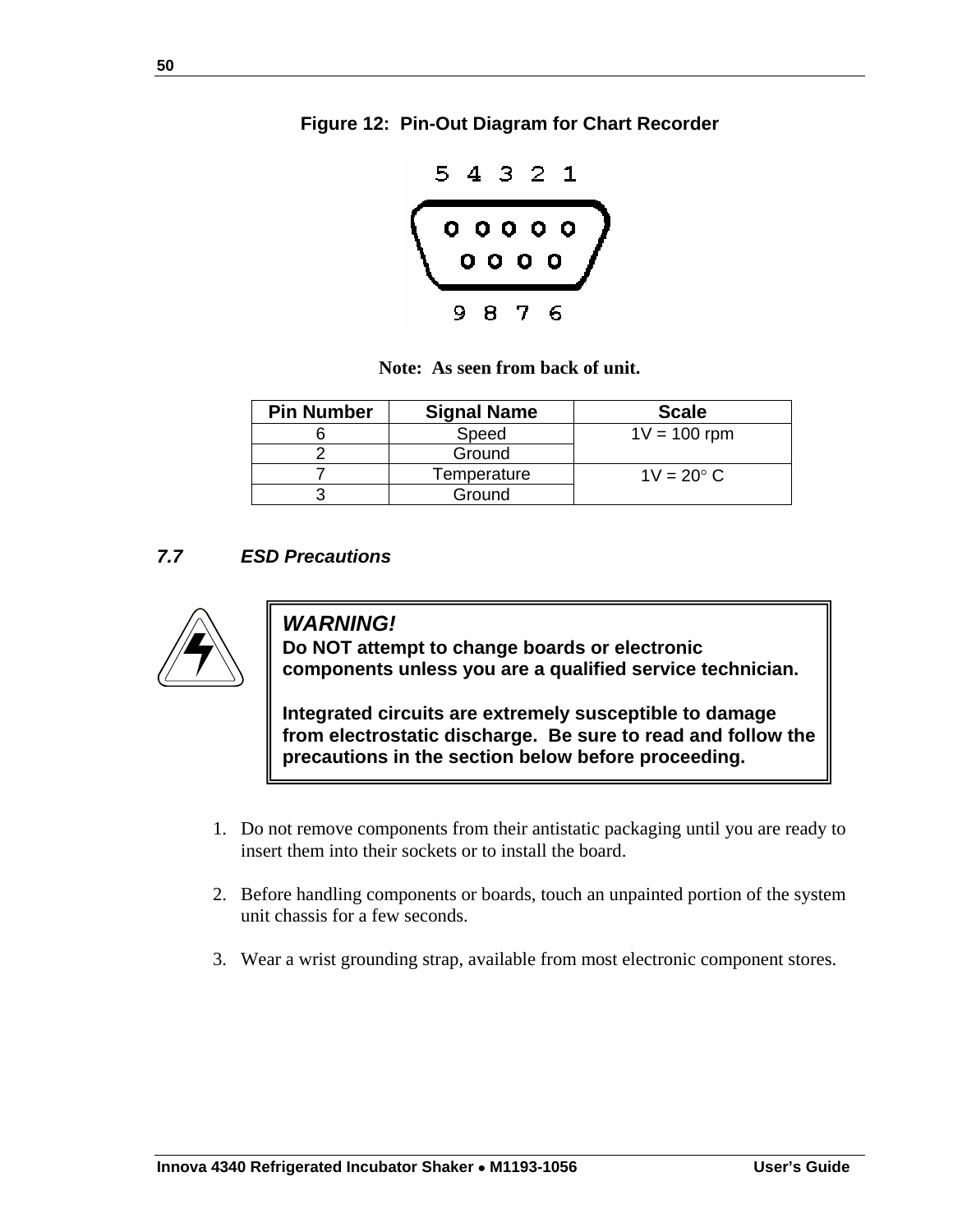

**Figure 13: Control Board Replacement** 

- 1. Switch the shaker off and disconnect the power cord.
- 2. Open the lid and remove the diffuser panel. Then remove the two 3/8 inch hex nuts. These nuts are located on the back of the front panel.
- 3. Carefully push the two threaded studs, now exposed, so that the control panel eases out from the lid.
- 4. Disconnect the harness wiring from connectors J1, J2, J101, J102, J103 and J104.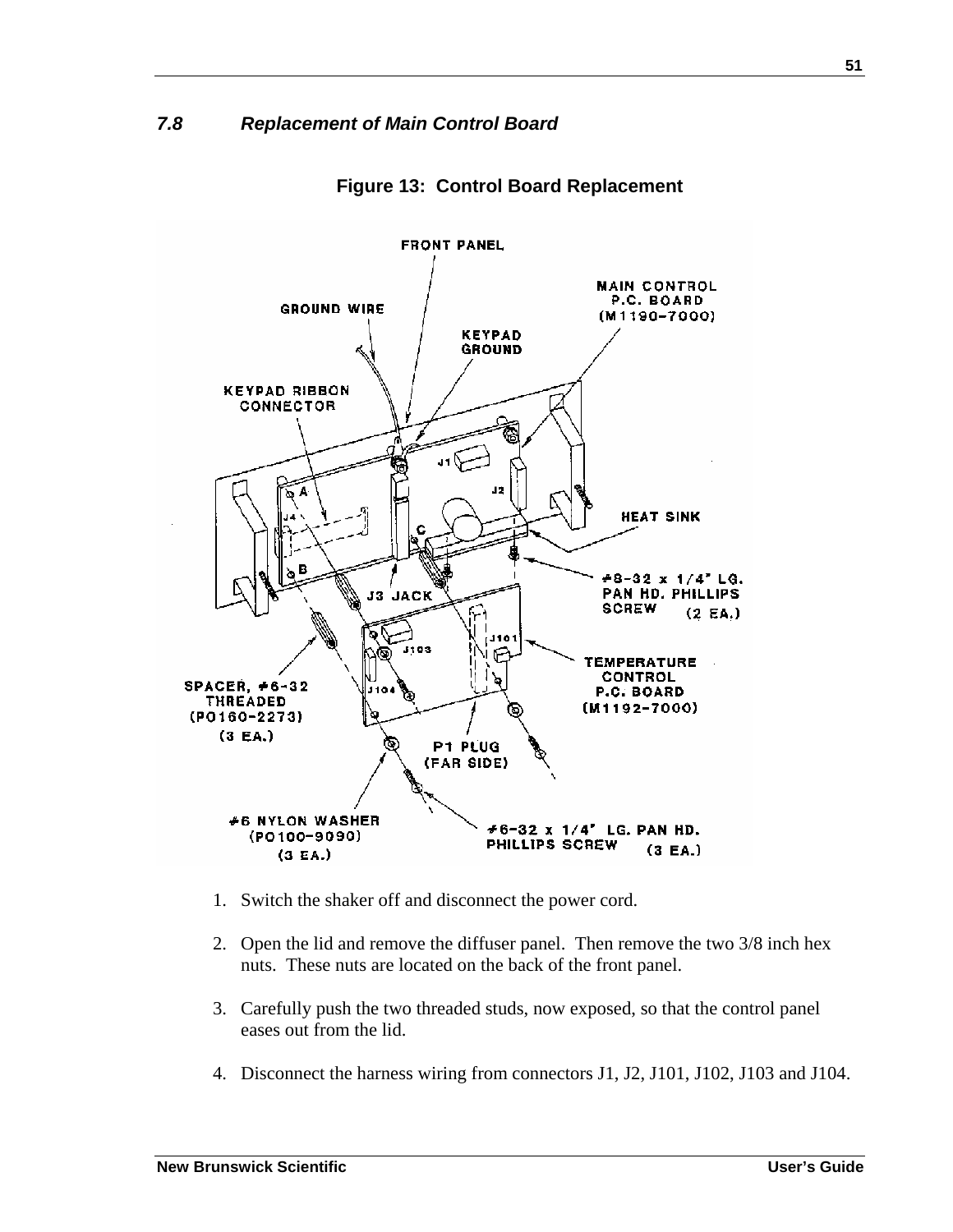- a. Remove the three ¼ inch screws and nylon flat washers.
- b. Disconnect the temperature control board from the main control board, being careful not to damage the board-to-board connectors. Apply force perpendicular to the plane of the board. **Do not lift from one end.**
- 6. Remove the three hex spacers and two 5/16 inch hex nuts.
- 7. Remove the green wire and keyboard ground lead.
- 8. Remove the two screws that fasten the heat sink to the front panel bracket.
- 9. Lift the board out of the bracket assembly and disconnect the keypad connector from J4.

# #**NOTE:**

# **Be careful not to lose the five ¼ inch spacers or the gray insulator.**

- 10. Position the gray insulator on the solder side of the new main control board (part number M1190-7000) and connect the keypad connector to J4.
- 11. Make sure the five ¼ inch spacers are in place on the mounting studs and mount the new main control board.
- 12. Replace the two screws that fasten the heat sink to the bracket assembly. Do not tighten at this time.
- 13. Replace the three hex spacers, tighten.
- 14. Replace the keypad ground lead and the green wire from the main chassis.
- 15. Replace the two 5/16 inch hex nuts and tighten.
- 16. Tighten the two heat sink mounting screws.
- 17. Reconnect the harness wiring to connectors J1 and J2. Make sure that each connector is properly positioned (keys mate and no pins remain exposed).
- 18. Replace the temperature control board:
	- a. Snap the new temperature control board (M1192-7000) onto the main control board making sure the board-to-board connectors mate properly.
	- b. Replace the three nylon flat washers and  $\frac{1}{4}$  inch screws.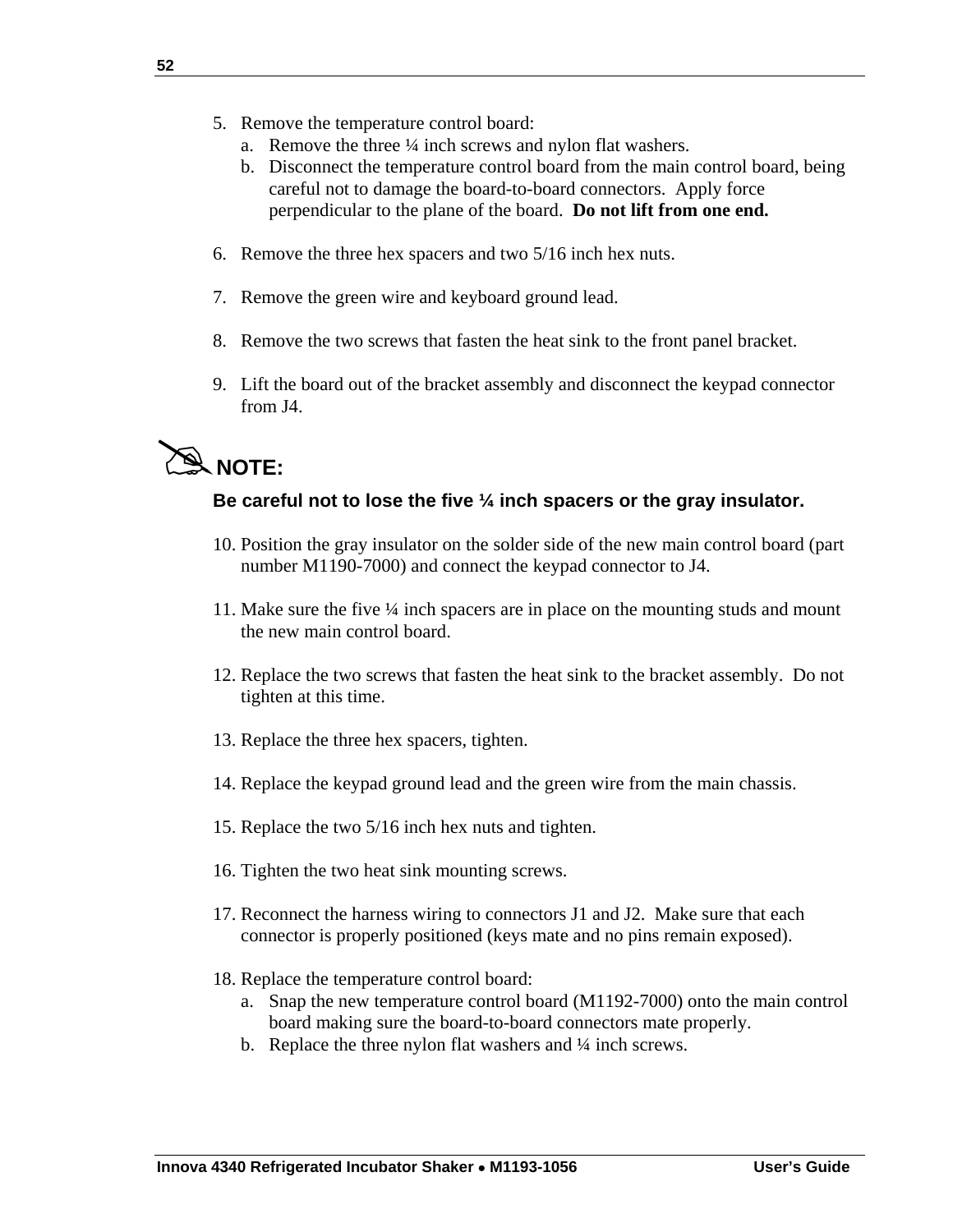- c. Reconnect the harness wiring to connectors J101, J102, J103 and J104. Make sure that each connector is properly positioned (keys mate and no pins remain exposed).
- d. Replace the panel and secure with the two 3/8 inch hex nuts.
- 19. Replace the diffuser panel.
- 20. Connect the power cord to the rear of the shaker.

# *7.9 Replacement of Temperature Control Board*



**Figure 13: Control Board Replacement**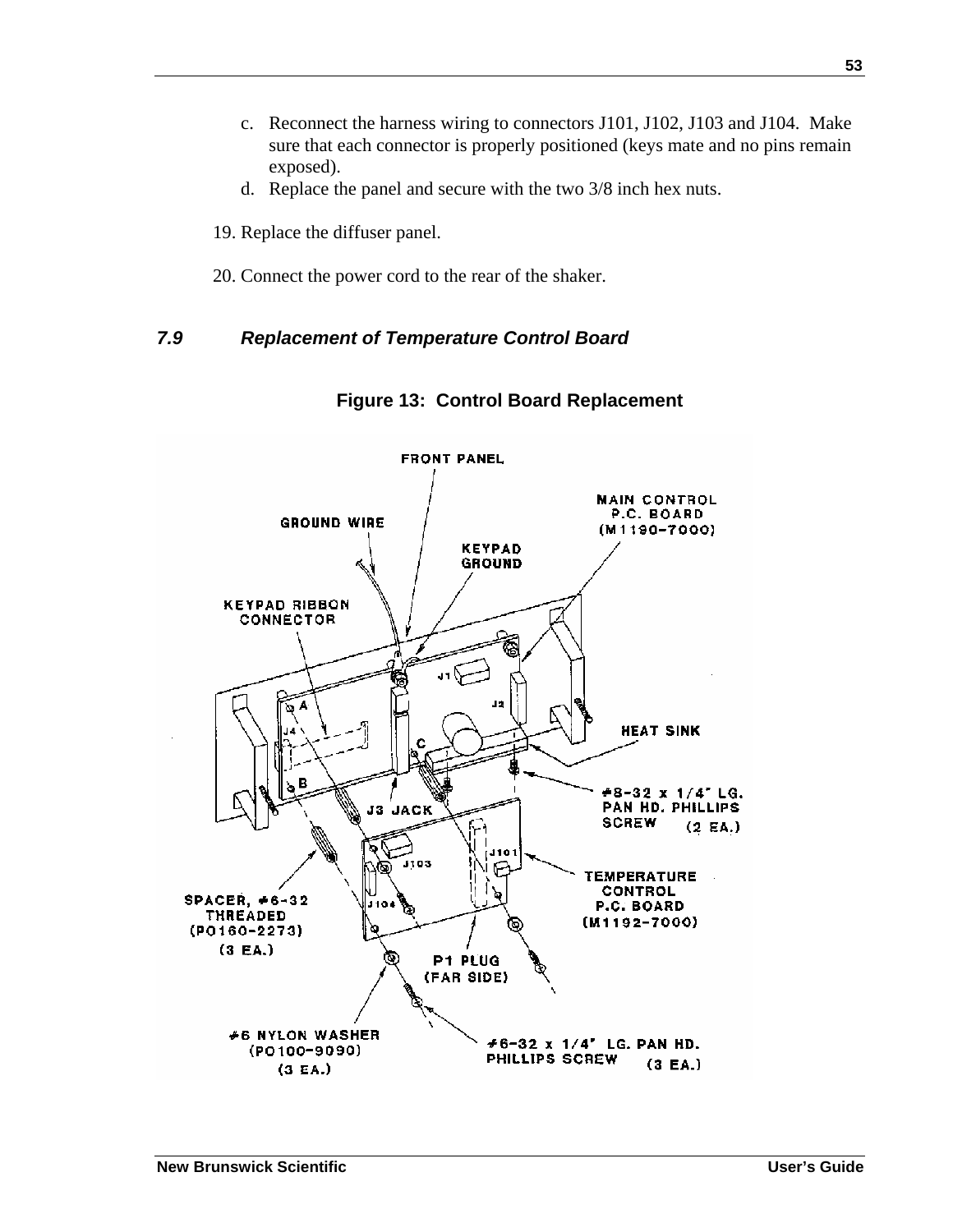- 1. Switch the shaker OFF and disconnect the power cord from the rear of the shaker.
- 2. Open the lid and remove the diffuser panel, then remove the two 3/8 inch hex nuts. These nuts are located on the back of the front panel.
- 3. Carefully push the two threaded studs, now exposed, so that the control panel eases out from the lid.
- 4. Disconnect the harness wiring from connectors J101, J102, J103 and J104.
- 5. Remove the three ¼ inch screws and nylon flat washers.
- 6. Disconnect the temperature control board from the main control board, being careful not to damage the board-to-board connectors. Apply force perpendicular to the plane of the board. **Do not lift from one end.**
- 7. Snap the new temperature control board (M1192-7000) onto the main control board, making sure the board-to-board connectors mate properly.
- 8. Replace the three nylon flat washers and ¼ inch screws.
- 9. Reconnect the harness wiring to connectors J101, J102, J103 and J104. Make sure that each connector is properly positioned (keys mate and no pins remain exposed).
- 10. Replace the panel and secure with the two 3/8 inch hex nuts.
- 11. Replace the diffuser panel.
- 12. Connect the power cord to the rear of the shaker.

## *7.10 Lamp Replacement*

The user can perform this procedure. To replace one of the lamps:

### **1. Turn the unit OFF and unplug the power cord.**

- 2. Open the lid and remove the diffuser panel.
- 3. Carefully rotate the lamp to remove it from its sockets.
- 4. Install the new lamp by sliding it into the slots on the sockets and rotating it until it snaps into place.
- 5. Replace the diffuser panel.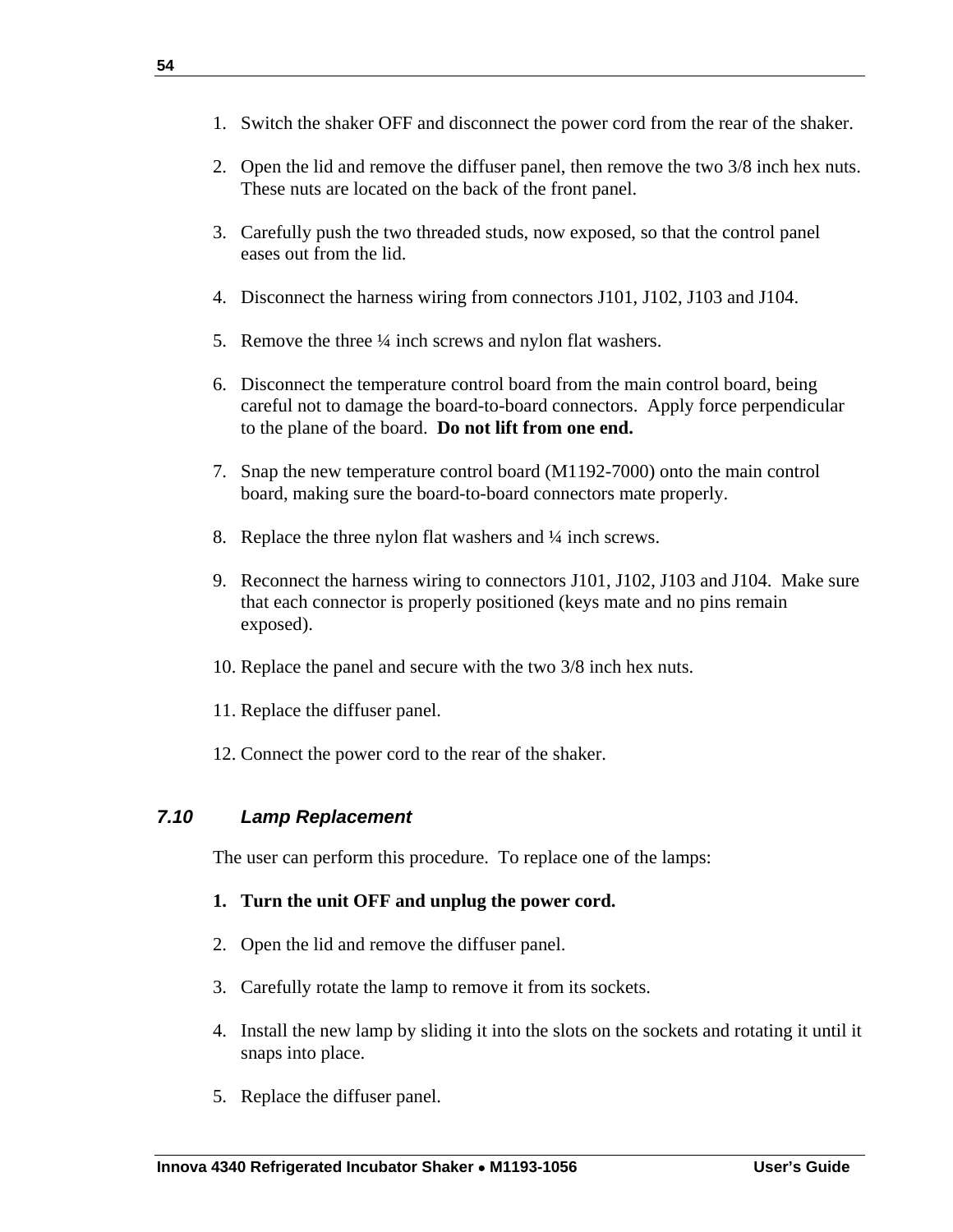The user can perform this procedure. To replace one of the lamp starters:

# **1. Turn the unit OFF and unplug the power cord.**

- 2. Open the lid and remove the diffuser panel.
- 3. Rotate the starter counter-clockwise and remove it from its socket.
- 4. Install the new starter and rotate it clockwise to latch it in place.
- 5. Replace the diffuser panel.

# *7.12 Quick Change Platform Option*

The Easy Loading Platform Kit (part number M1193-9931) enables the user to change or mount the series of 18 inch x 30 inch (46 cm x 76 cm) platforms without the use of tools or hardware.

The following parts are required to make this upgrade or change. They are included in the kit:

|                | <b>Quick Change/Easy-Loading Platform Kit (M1193-9931)</b>               |  |  |
|----------------|--------------------------------------------------------------------------|--|--|
|                | Plastic subplatform with springs, retainers & friction pads attached     |  |  |
|                | Counterweight with tapped holes                                          |  |  |
|                | Counterweight with clearance holes                                       |  |  |
| 2              | $\frac{1}{4}$ -20 x 2-inch long pan head Phillips screws and lockwashers |  |  |
| $\overline{4}$ | 3/8-16 x 1-inch long Allen socket flat head screws                       |  |  |
|                | 7/32 inch Allen key wrench                                               |  |  |

## **7.12.1 Installation**

- 1. Turn the power off using the power switch and disconnect the power cord.
- 2. Check the parts in the M1193-9931 kit.
- 3. Remove the existing platform if one is on the machine.
- 4. Rotate the counterweight so that the heavy section is in the extreme right position.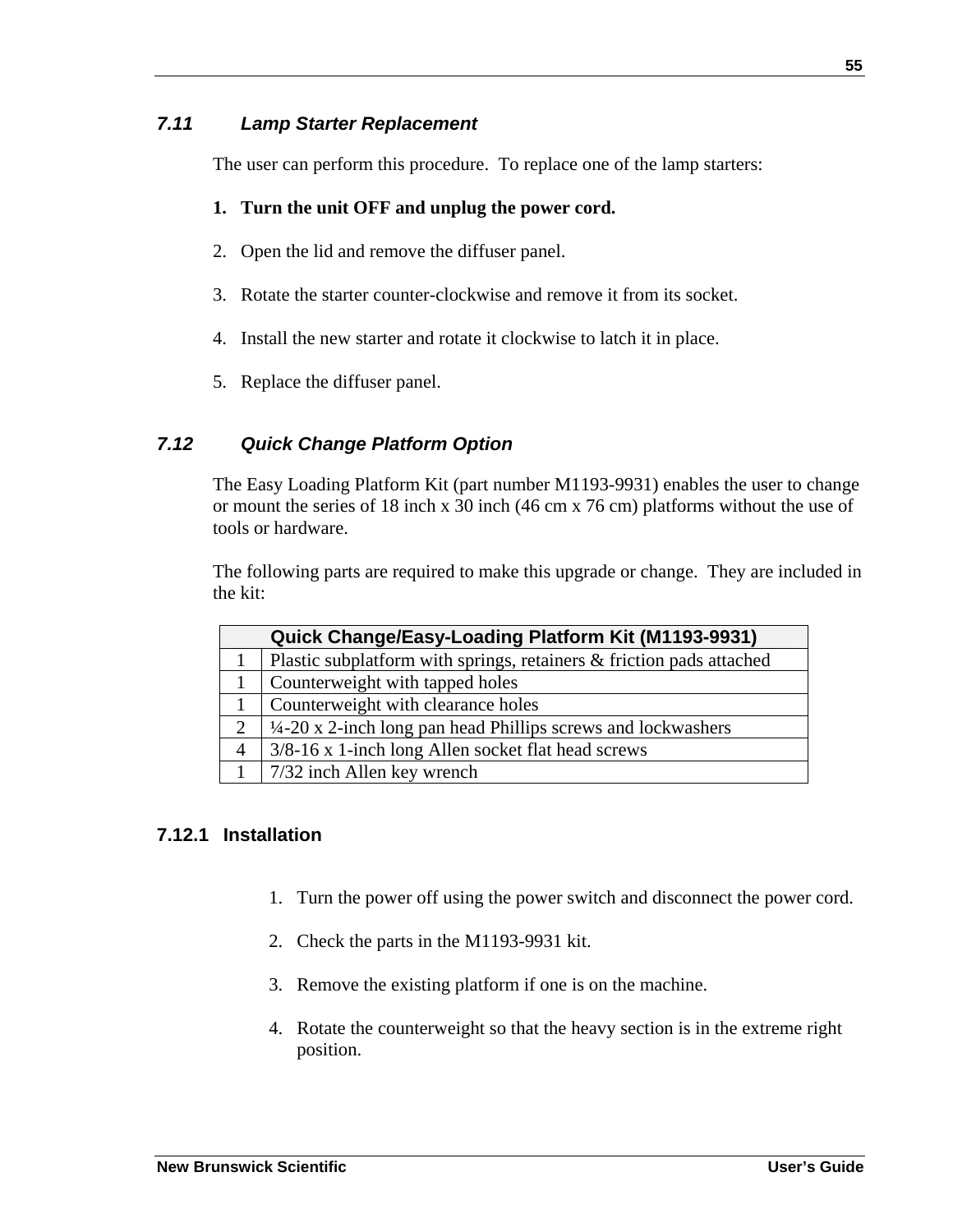5. Slip the set of counterweights under the unit's counterweight, keeping the part with the clearance holes on top and the one with the tapped holes below. Mount with the two  $\frac{1}{4}$  inch x 2 inch long screws and lockwashers supplied *(see Figure 14 below)*. Be sure to tighten the screws securely.





- 6. Mount the subplatform with the four flat head Allen screws, keeping the side with the two springs to the front of the machine. Tighten the screws securely.
- 7. Slip an 18 inch x 30 inch (46 cm x 76 cm) platform between the side guides, push the platform to the rear retainer, and press down on the front edge of the platform. It should snap down into place and be retained by the springs. Check that the rear edge of the platform is engaged under the bend of the rear retainer.
- 8. Plug in the power cord and switch on the power. The unit is ready for operation.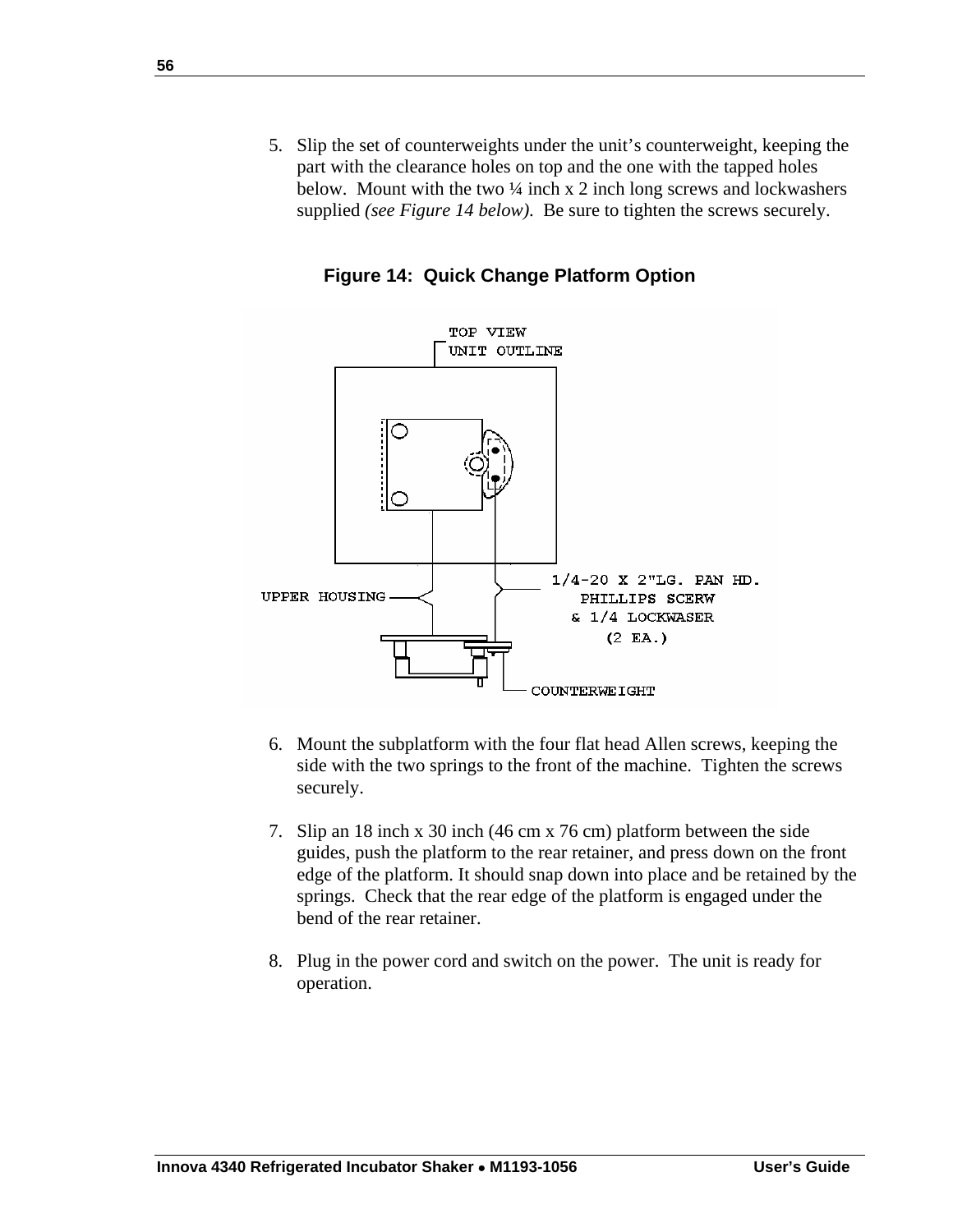# **7.12.2 Removal**

- 1. Stop the machine by pressing the START/STOP key.
- 2. Face the machine squarely. Put your index fingers under each front corner of the platform. Note that there is a relief in these corners on the subplatform. With your thumbs, press the two corner springs toward your body and with an upward pressure with index fingers, lift the platform from its retained position.

# #**NOTE:**

**With the Quick Change Platform installed, Recommended Maximum Speed is 400 rpm.** 

# *7.13 Service Parts List*

| <b>Part Number</b> | <b>Description</b>               | Quantity       |
|--------------------|----------------------------------|----------------|
| P0380-3710         | 0.16A Fuse (Control Voltage)     |                |
| P0380-3532         | 1.6A Fuse (Motor Ckt) (Main)     |                |
| P0420-1610         | 10VA Transformer                 |                |
| M1191-5300         | 130VA Transformer                |                |
| P0320-0350         | 21000µF Capacitor                |                |
| P0460-4091         | Diode Bridge                     |                |
| P0360-4040         | 130V Varistor                    | $\overline{2}$ |
| M1191-4000         | Large Motor Assembly             |                |
| M1190-9941         | <b>Main Control Board</b>        |                |
| M1192-7000         | <b>Temperature Control Board</b> |                |
| M1190-5000         | Membrane Sw. Panel               |                |
| P0400-4305         | 15A Circuit Breaker              |                |
| P0400-3011         | 10A Solid State Relay            |                |
| P0620-1381         | 450 Watt Heater                  | $\overline{2}$ |
| M1195-8001         | <b>RTD Assembly</b>              |                |
| P0720-2024         | Power Cord 120V 15A              |                |
| P0720-2021         | Power Cord 220V                  |                |
| B-162              | <b>Bearing Upper Housing</b>     | 3              |
| P0180-0282         | <b>Bearing Shielded</b>          | 6              |
| R-337              | <b>Belt</b>                      |                |
| M1193-6331         | <b>Bearing Housing Assembly</b>  |                |
| M1193-9933         | <b>Lid Gasket</b>                |                |
| P0400-1531         | <b>Magnetic Switch</b>           |                |
| P0400-1538         | Magnet                           |                |
| P0620-2561         | 6-inch Fan                       |                |
| P0640-0380         | Gas Springs                      | $\overline{2}$ |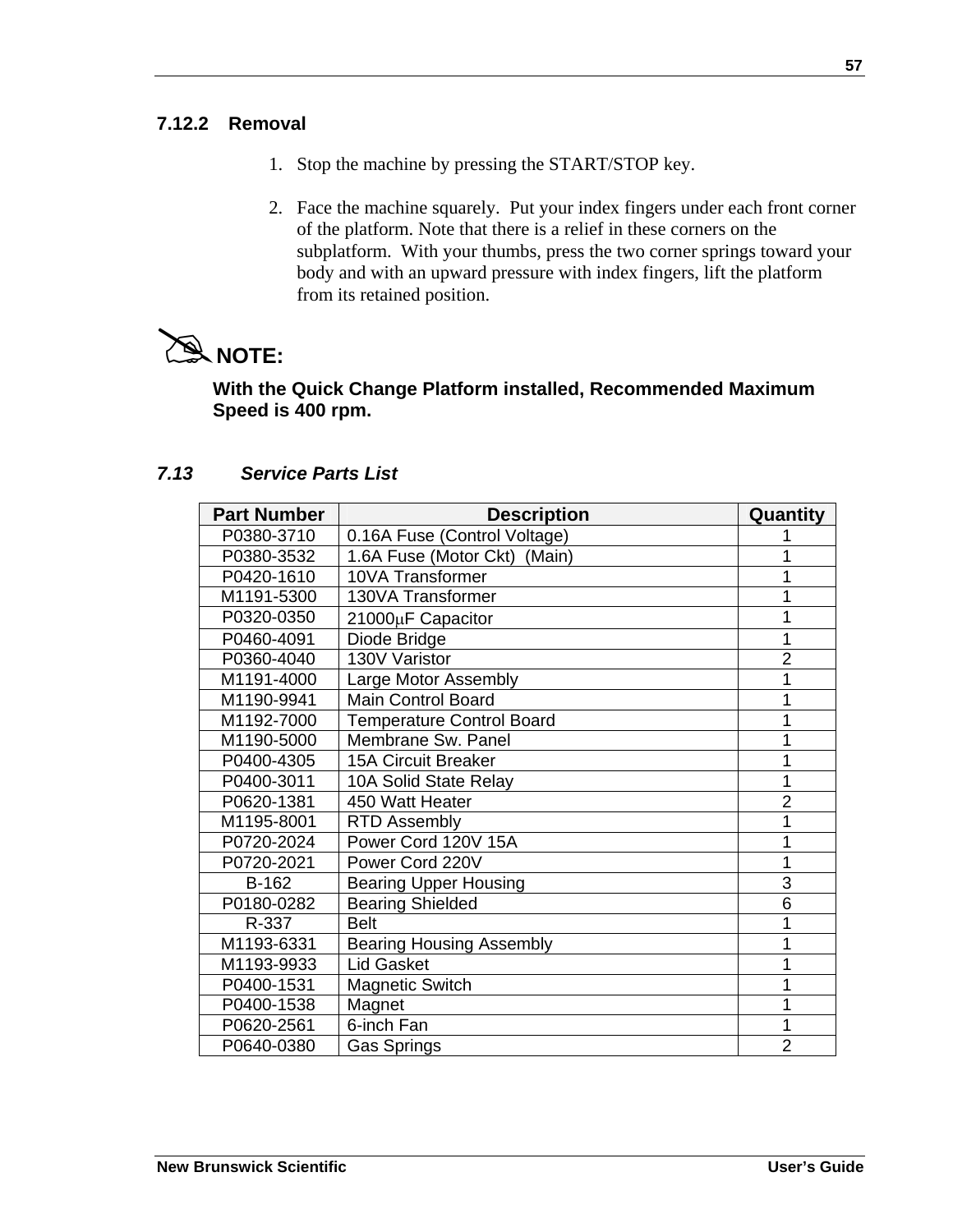| <b>Part Number</b> | <b>Description</b>                | Quantity |
|--------------------|-----------------------------------|----------|
| P0220-1971         | <b>Electronic Timer</b>           |          |
| P0400-0990         | Lamp Switch                       | 3        |
| P0380-0210         | <b>Lamp Socket</b>                | 12       |
| P0380-3450         | 5A Fuse (Illumination)            |          |
| P0260-0310         | Fan Guard                         | 1        |
| P0460-2205         | <b>Power Entry Module</b>         |          |
| P0380-6640         | <b>Fuse Drawer</b>                |          |
| P0300-0040         | Gro-Lux Lamp                      | 6        |
| P0400-1421         | Lamp Starter                      | 6        |
| P0420-1670         | <b>1KVA Auto Transformer</b>      | 1        |
| P0400-3151         | 45A Solid State Relay             |          |
| M1164-0100         | Condenser                         |          |
| P0220-2081         | <b>Automatic Expansion Valve</b>  |          |
| P0200-1210         | <b>Filter Dryer</b>               |          |
| M1193-9949         | <b>Evaporator Coil</b>            |          |
| P0420-5200         | Dual Lamp Ballast                 | 6        |
| P0620-2536         | Fan                               |          |
| P0460-7150         | Temp. Controller                  |          |
| P0720-6290         | Temp. Probe                       |          |
| EF-118             | 6.25A Fuse Compressor (Slow Blow) |          |
| P0620-2511         | <b>Fan Compressor</b>             |          |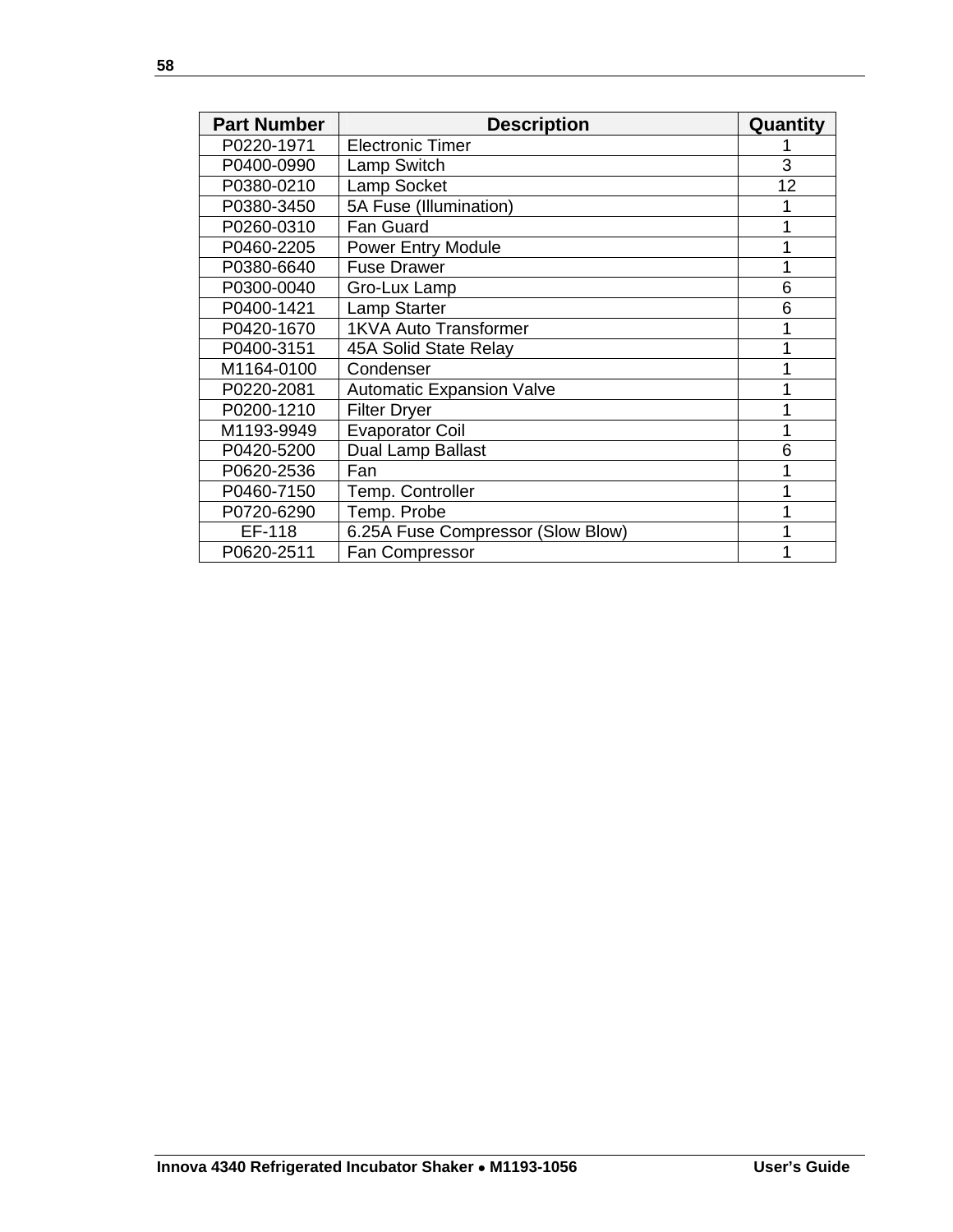# 8 SPECIFICATIONS

*This chapter provides technical details of interest, but not necessarily essential for operation of the instrument.* 

| <b>SHAKING</b>                            |                                                                                                                                     |  |
|-------------------------------------------|-------------------------------------------------------------------------------------------------------------------------------------|--|
| <b>Speed</b>                              | 25-500 RPM                                                                                                                          |  |
| <b>Motion</b>                             | 1 inch (25.4 mm) diameter circular orbit                                                                                            |  |
| <b>Indication</b>                         | LED digital electric display, 1 RPM increments                                                                                      |  |
| <b>Setpoint &amp; Control</b>             | Digital adjustment with PI microprocessor control and instantaneous                                                                 |  |
|                                           | visual feedback                                                                                                                     |  |
| <b>Accuracy</b>                           | $± 1$ RPM                                                                                                                           |  |
| <b>DRIVE</b>                              |                                                                                                                                     |  |
|                                           | Triple eccentric counterbalanced ball bearing drive.                                                                                |  |
| <b>TEMPERATURE</b>                        |                                                                                                                                     |  |
| Range                                     | 17.0 °C below ambient (4.0 °C minimum at 20 °C ambient) to 60.0 °C<br>with full illumination                                        |  |
| <b>Control Stability</b>                  | $\pm$ 0.1 $\degree$ C by use of PI microprocessor controller and pulse width<br>modulation of heater                                |  |
| <b>Setpoint</b>                           | Digital adjustment increments within 0.1°C instantaneous visual<br>feedback                                                         |  |
| <b>Alternate Setpoint</b>                 | Digitally adjustable secondary temperature setpoint is activated by<br>the auxiliary channel of the programmable illumination timer |  |
| <b>Accuracy</b>                           | $\pm$ 0.1° @ 30-40°C range<br>$\pm$ 0.25°C for remaining range                                                                      |  |
| <b>Uniformity</b>                         | Better than $\pm$ 0.25°C over entire range                                                                                          |  |
| <b>Safety</b>                             | Heater shuts off if temperature exceeds operating range                                                                             |  |
| <b>Heater</b>                             | Low watt density resistance heater with high temperature safety                                                                     |  |
|                                           | thermostat                                                                                                                          |  |
| Refrigeration                             | 1/5 HP hermetically sealed condensing unit, automatically operated                                                                  |  |
|                                           | by digital temperature controller                                                                                                   |  |
| <b>TIMER (Shaker)</b>                     |                                                                                                                                     |  |
|                                           | Programmable shaking periods from 0.1 hour to 99.9 hours by a digital timer that shuts                                              |  |
|                                           | off at the end of period and energizes status light.                                                                                |  |
| ٠                                         | Timer counts down and digital display indicates remaining time. Can be deactivated for                                              |  |
| continuous operation.                     |                                                                                                                                     |  |
|                                           | Additionally, unit will display total accumulated running time for service information.                                             |  |
| <b>ILLUMINATION</b>                       |                                                                                                                                     |  |
| Lamps                                     | Six 30-watt Gro-Lux® fluorescent lamps designed specifically for                                                                    |  |
|                                           | photosynthetic investigations.                                                                                                      |  |
| <b>Controls</b>                           | Three switches allow selective operation of lamp pairs.<br>24-hour x 7-day digital electronic timer allows control of lamps with    |  |
| Programmable<br><b>Illumination Timer</b> | up to 16 program steps or cycle operations. Timer maintains                                                                         |  |
|                                           | correct time of day, even when unit is off. A second, independent                                                                   |  |
|                                           | timer channel allows programmable activation of an alternative                                                                      |  |
|                                           | temperature setpoint.                                                                                                               |  |
|                                           |                                                                                                                                     |  |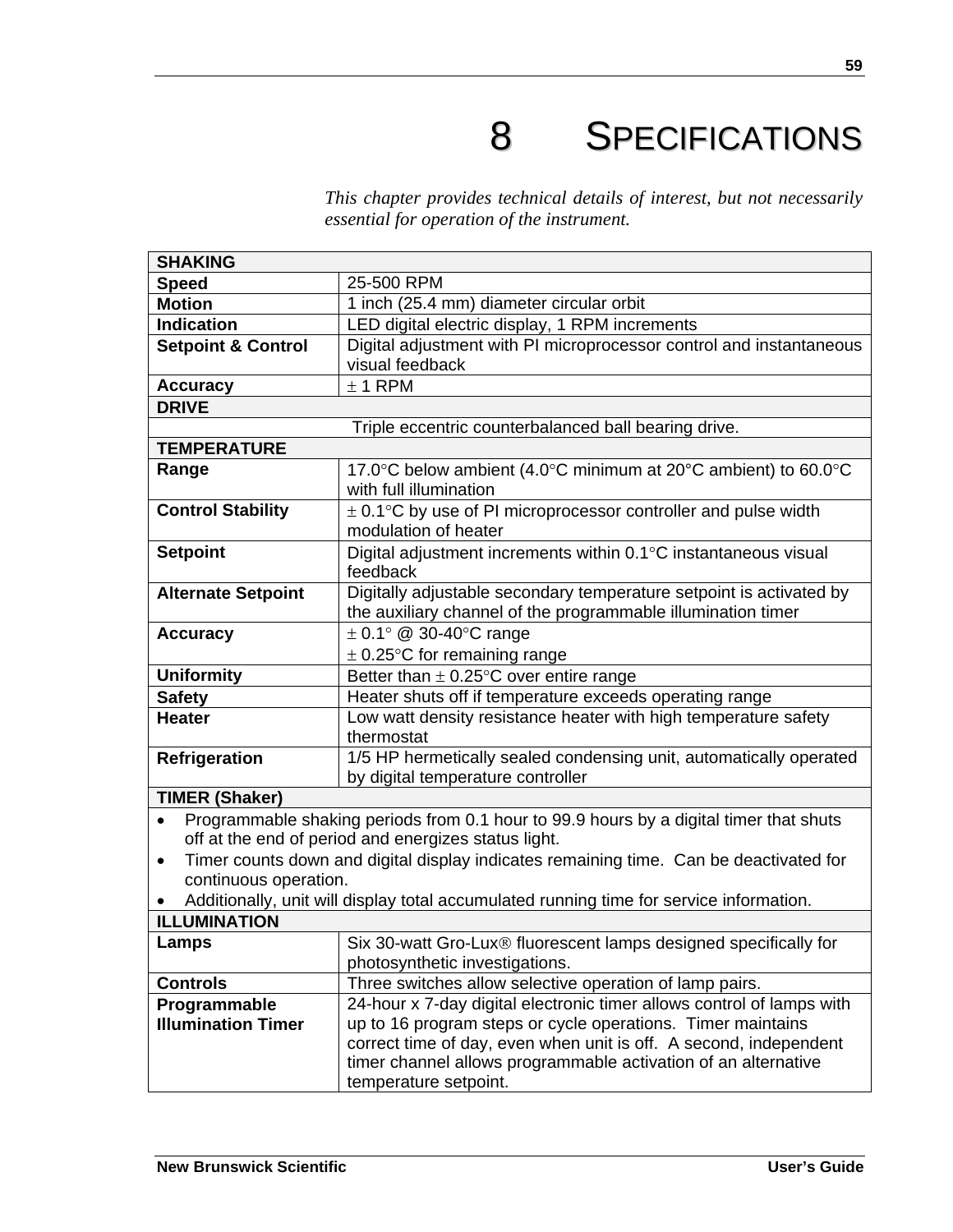|                                                                                                         | <b>AMBIENT OPERATING ENVIRONMENT</b>                                                   |                  |  |
|---------------------------------------------------------------------------------------------------------|----------------------------------------------------------------------------------------|------------------|--|
|                                                                                                         | 0° - 35°C, 90% humidity, non-condensing                                                |                  |  |
| <b>SELF-DIAGNOSTIC STATUS</b>                                                                           |                                                                                        |                  |  |
|                                                                                                         | Warning signal (audible and visible) indicates when shaking speed deviates more than 5 |                  |  |
|                                                                                                         | RPM or the temperature deviates more than 1.0°C from setpoint and when timer operation |                  |  |
|                                                                                                         | has expired. The audible alarm can be deactivated/activated by the operator.           |                  |  |
| <b>REMOTE MONITORING</b>                                                                                |                                                                                        |                  |  |
|                                                                                                         | Chart recorder outputs for speed and temperature (0-5V).                               |                  |  |
|                                                                                                         | 1V per 100 RPM; 1V per 20 $\degree$ C, accuracy $\pm$ 25mV.                            |                  |  |
| <b>AUTOMATIC RESTART</b>                                                                                |                                                                                        |                  |  |
|                                                                                                         | Unit will automatically restart after undesired power<br>$\bullet$                     |                  |  |
|                                                                                                         | interruption.                                                                          |                  |  |
|                                                                                                         | Setpoints are maintained by non-volatile memory.                                       |                  |  |
|                                                                                                         | Interruption is indicated by a flashing display.                                       |                  |  |
| <b>AUTOMATIC DRIVE</b>                                                                                  |                                                                                        |                  |  |
| Interrupt when lid is opened.                                                                           |                                                                                        |                  |  |
| <b>MOTOR</b>                                                                                            |                                                                                        |                  |  |
|                                                                                                         | 1/8 HP, 3-phase brushless ball bearing DC motor.                                       |                  |  |
| <b>ELECTRICAL SERVICE</b>                                                                               |                                                                                        |                  |  |
|                                                                                                         | 100V, 120V, 220V, 240V                                                                 |                  |  |
|                                                                                                         | 50 or 60 Hz                                                                            |                  |  |
|                                                                                                         | 1600 VA Universal power entry system adapts to U.S. or<br>$\bullet$                    |                  |  |
|                                                                                                         | International requirements.                                                            |                  |  |
| <b>DIMENSIONS</b>                                                                                       |                                                                                        |                  |  |
| <b>Width</b>                                                                                            | 45 inches                                                                              | 114 cm           |  |
| <b>Depth</b>                                                                                            | 28 inches                                                                              | 71 cm            |  |
| <b>Height</b>                                                                                           | 37 inches                                                                              | 94 cm            |  |
| <b>PLATFORM DIMENSIONS</b>                                                                              |                                                                                        |                  |  |
|                                                                                                         | 18 inches x 30 inches                                                                  | 46 cm x 74.6 cm  |  |
| <b>CHAMBER DIMENSIONS (Interior)</b>                                                                    |                                                                                        | 88.3 cm          |  |
| <b>Width</b>                                                                                            | 34% inches                                                                             |                  |  |
| <b>Depth</b>                                                                                            | 221/ <sub>4</sub> inches<br>191⁄4 inches                                               | 56.6 cm          |  |
| Clearance (above                                                                                        |                                                                                        | 48.9 cm          |  |
| platform)                                                                                               |                                                                                        |                  |  |
| <b>CONSTRUCTION</b>                                                                                     |                                                                                        |                  |  |
| Heavy gauge steel, phosphate-coated and texture-painted cabinet.<br>Stainless steel chamber (interior). |                                                                                        |                  |  |
| <b>WEIGHT</b>                                                                                           |                                                                                        |                  |  |
|                                                                                                         | 430 lbs                                                                                |                  |  |
| <b>Net</b>                                                                                              | 520 lbs                                                                                | 195 kg<br>236 kg |  |
| Gross                                                                                                   |                                                                                        |                  |  |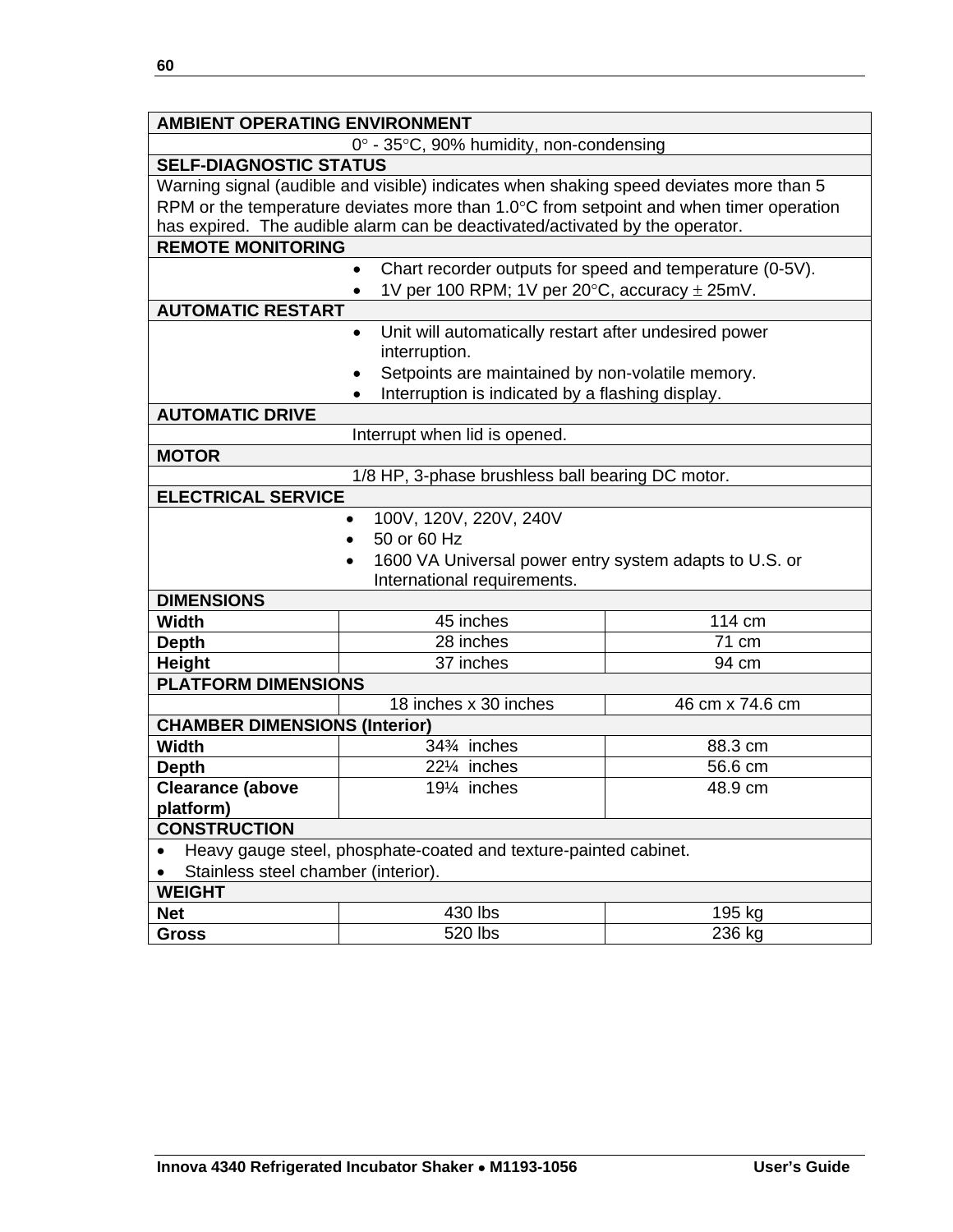# 9 OPTIONS & ACCESSORIES

## *9.1 Easy-Load Platform Option*

The Quick-Change Platform option is available for the Innova 4340. This easy-load accessory enables the user to snap in platforms without tools or hardware.

The kit includes a subplatform with spring clips, and extra counterweights and hardware. The kit does not include a platform. Once installed, a maximum speed of 400 rpm is recommended.

#### **The package should be installed by a qualified Service Engineer.**

| <b>Catalog Number</b> | <b>Description</b> |
|-----------------------|--------------------|
| M1193-9931            | Easy-Loading Kit   |

## *9.2 Interchangeable Platforms*

Following are 18 inch x 30 inch (46 cm x 76 cm) platforms:

| <b>Catalog No.</b> | <b>Clamps/Holders</b> | <b>Size of Glassware</b> |
|--------------------|-----------------------|--------------------------|
| M1250-9920         | XX                    | Universal Platform*      |
| M1191-9908         | 108                   | 50mL Erlenmeyer Flask    |
| M1191-9909         | 60                    | 125mL Erlenmeyer Flask   |
| M1191-9910         | 40                    | 250mL Erlenmeyer Flask   |
| M1191-9911         | 24                    | 500mL Erlenmeyer Flask   |
| $AG-1$             | 15                    | 1L Erlenmeyer Flask      |
| $AG-2$             | 12                    | 2L Erlenmeyer Flask      |
| $AG-4$             | 6                     | 4L Erlenmeyer Flask      |
| AG-28              | 6                     | 2800mL Erlenmeyer Flask  |
| AG-00              | XX.                   | <b>Utility Tray</b>      |

\*Flask clamps must be ordered separately.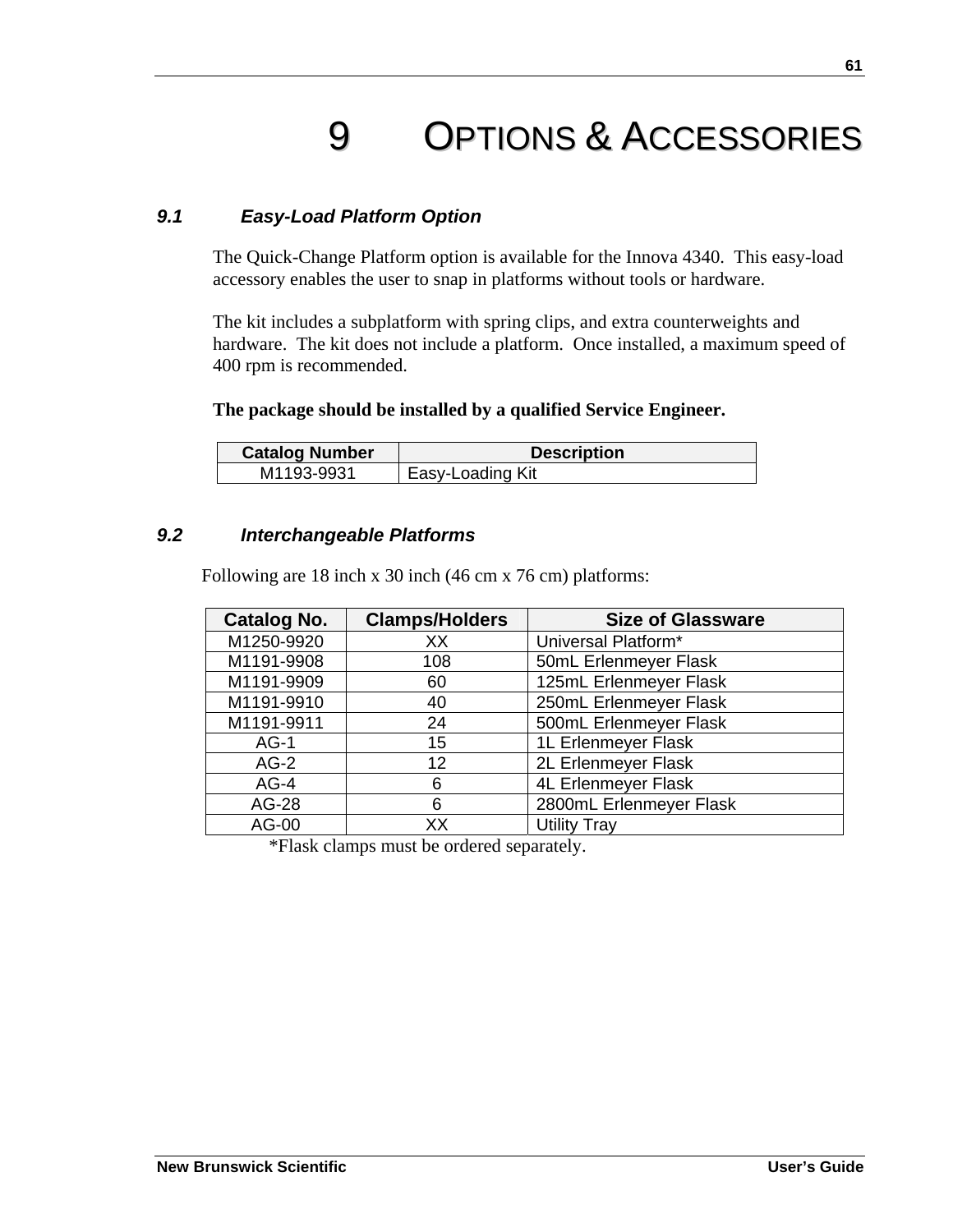## *9.3 Test Tube Racks for Universal Platform*

Test tube racks must be used on the Universal Platform (part number M1250-9920). The following choices are available:

| Catalog<br><b>Number</b> | <b>Description</b>          | <b>Tubes per</b><br><b>Rack</b> | <b>Racks per</b><br><b>Platform</b> |
|--------------------------|-----------------------------|---------------------------------|-------------------------------------|
| <b>TTR-111</b>           | Rack for 13 mm tubes        | 48                              |                                     |
| <b>TTR-121</b>           | Rack for 20 mm tubes        | 33                              |                                     |
| <b>TTR-122</b>           | Rack for 25 mm tubes        | 21                              |                                     |
| <b>TTR-199</b>           | Adjustable-angle slant rack | 15                              |                                     |
| <b>TTR-208</b>           | Rack for 30 mm tubes        | 15                              |                                     |

## *9.4 Accessory Flask Clamps*

All of the following clamps are constructed of stainless steel.

| <b>Catalog Number</b> | <b>Type of Clamp</b>                        |
|-----------------------|---------------------------------------------|
| <b>ACE-10S</b>        | 10mL Erlenmeyer                             |
| M1190-9004            | 25mL Erlenmeyer                             |
| M1190-9000            | 50mL Erlenmeyer, with spring retainer       |
| M1190-9001            | 125mL Erlenmeyer, with spring retainer      |
| M1190-9002            | 250mL Erlenmeyer, with spring retainer      |
| M1190-9003            | 500mL Erlenmeyer, with spring retainer      |
| <b>ACE-1000S</b>      | 1.0L Erlenmeyer, with spring retainer       |
| <b>ACE-2000S</b>      | 2.0L Erlenmeyer, with spring retainer       |
| <b>ACE-4000S</b>      | 4.0L Erlenmeyer, with spring retainer       |
| ACE-6000S             | 6.0L Erlenmeyer, with spring retainer       |
| <b>ACFE-2800S</b>     | 2800mL Fernbach Flask, with spring retainer |
| <b>ACSB-500S</b>      | 500mL Media Bottle, with spring retainer    |
| <b>ACSB-1000S</b>     | 1.0L Media Bottle, with spring retainer     |

## *9.5 Installation of Clamps*

Flask clamps purchased for use with universal platforms require installation. Clamps are installed by securing the base of the clamp to the platform with the correct type and number of screws (refer to clamp hardware application charts below).

All clamps are shipped complete with hardware. Clamps for 2- to 6-liter flasks are shipped with an additional girdle to keep the flasks in place. To install 2- to 6-liter clamps (*with reference to Figure 15 below*):

- 1. Place clamp on platform, secure in place with correct type of screws (refer to clamp hardware application charts below).
- 2. Place the loose girdle around the upper portion of clamp body so that it is held in place by the legs of the clamp.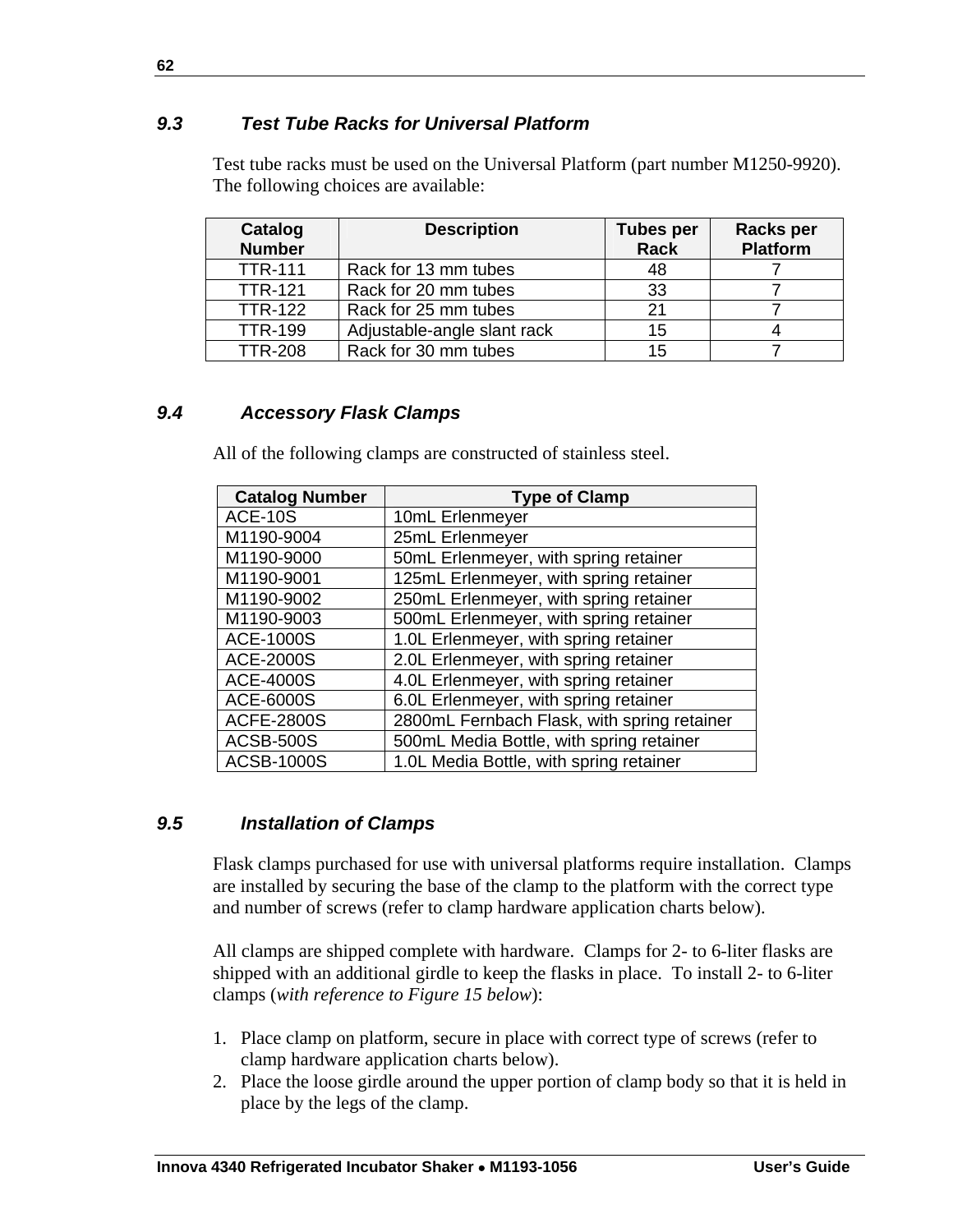3. Insert the flask into the clamp.





## **2800 ml Fernbach Flask Clamp applicable to above.**

## *9.6 Clamp Mounting Hardware*

NBS flask clamps are used on a variety of shaker platforms. Flat head screws of different lengths and thread pitch are used to secure the clamp. The tables below identify the proper screw for your shaker application by reference to the head style.

| <b>Description</b>                                     | <b>Part Number</b> | Qty. | <b>Application</b>                                                              |  |
|--------------------------------------------------------|--------------------|------|---------------------------------------------------------------------------------|--|
| 10-24 x 5/8 (15.87 mm)<br>flat Phillips (+) head screw | S2116-3101         |      | 3/4" (19.05 mm) thick<br>wood platform                                          |  |
| 10-24 x 5/16 (7.9 mm) flat<br>Phillips (+) head screw  | S2116-3051         |      | 5/16" (7.9 mm) thick<br>aluminum, phenolic and<br>stainless steel<br>platforms. |  |
| 10-32 x 5/16 (7.9 mm) flat<br>slotted (-) head screw   | S2117-3050         |      | all stainless steel<br>platforms                                                |  |

## **10 to 500 ml Clamp Hardware Application Chart**

## **1- to 6-Liter Clamp Hardware Application Chart**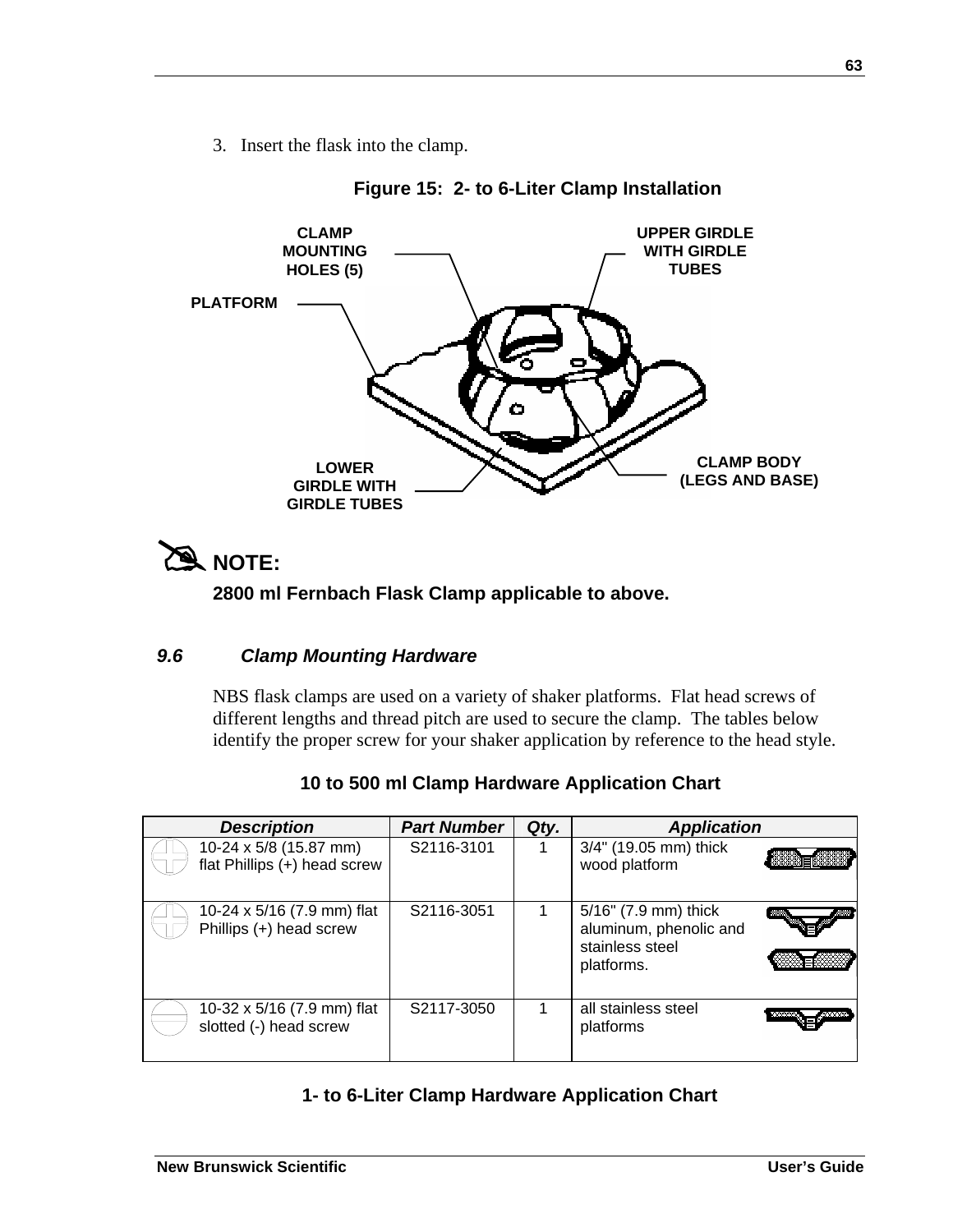| <b>Description</b> |                                                           | <b>Part Number</b> | Qty. | <b>Application</b>                                                              |  |
|--------------------|-----------------------------------------------------------|--------------------|------|---------------------------------------------------------------------------------|--|
|                    | 10-24 x 5/8 (15.87 mm)<br>flat Phillips (+) head<br>screw | S2116-3101         | 5    | 3/4" (19.05 mm) thick<br>wood platform                                          |  |
|                    | 10-24 x 5/16 (7.9 mm)<br>flat Phillips (+) head<br>screw  | S2116-3051         | 5    | 5/16" (7.9 mm) thick<br>aluminum, phenolic<br>and stainless steel<br>platforms. |  |
|                    | 10-32 x 5/16 (7.9 mm)<br>flat slotted (-) head screw      | S2117-3050         | 5    | all stainless steel<br>platforms                                                |  |

## # **NOTE:**

.

**2800 ml Fernbach Flask Clamp applicable to above chart**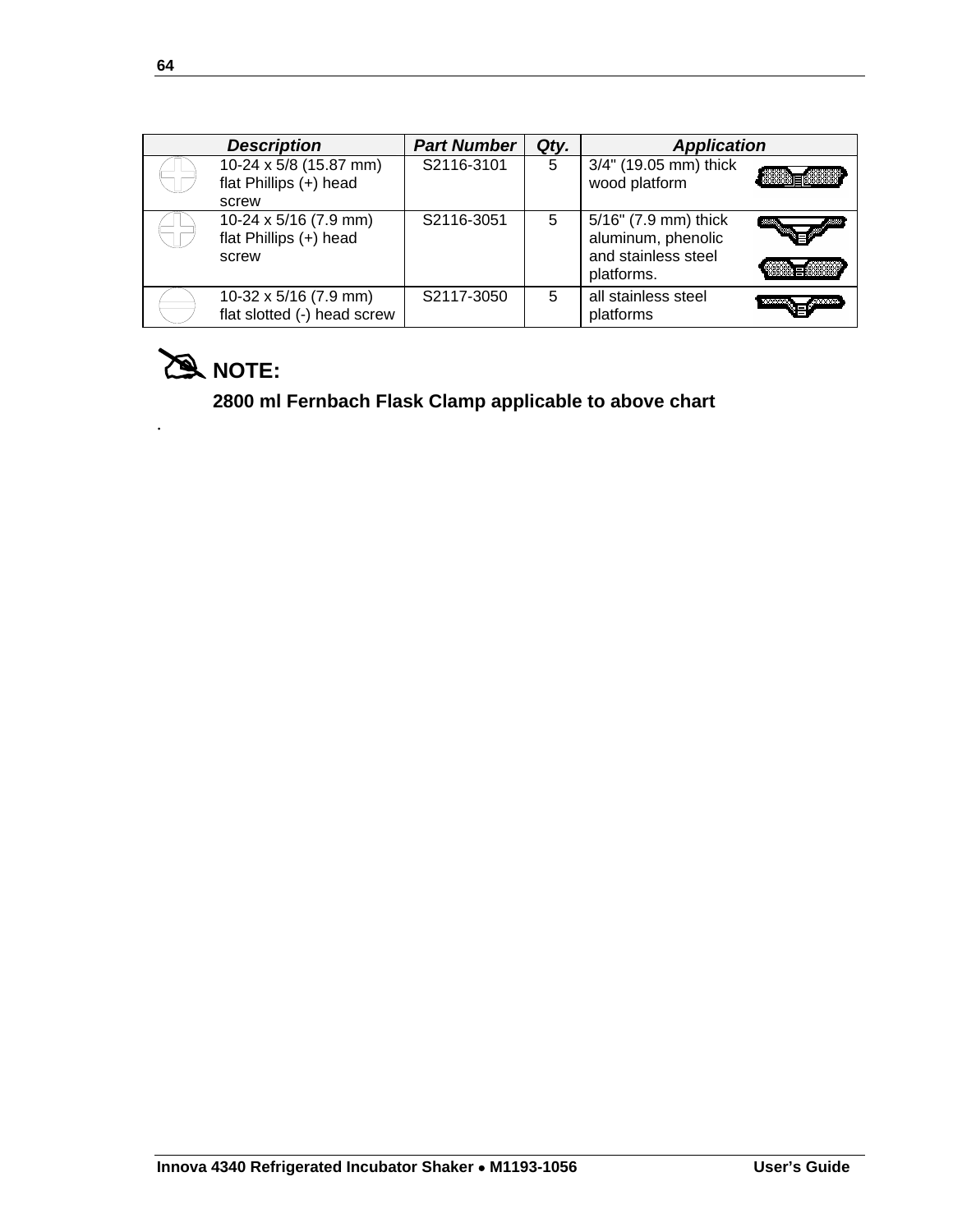## 10 DRAWINGS

## *10.1 Control Schematics*



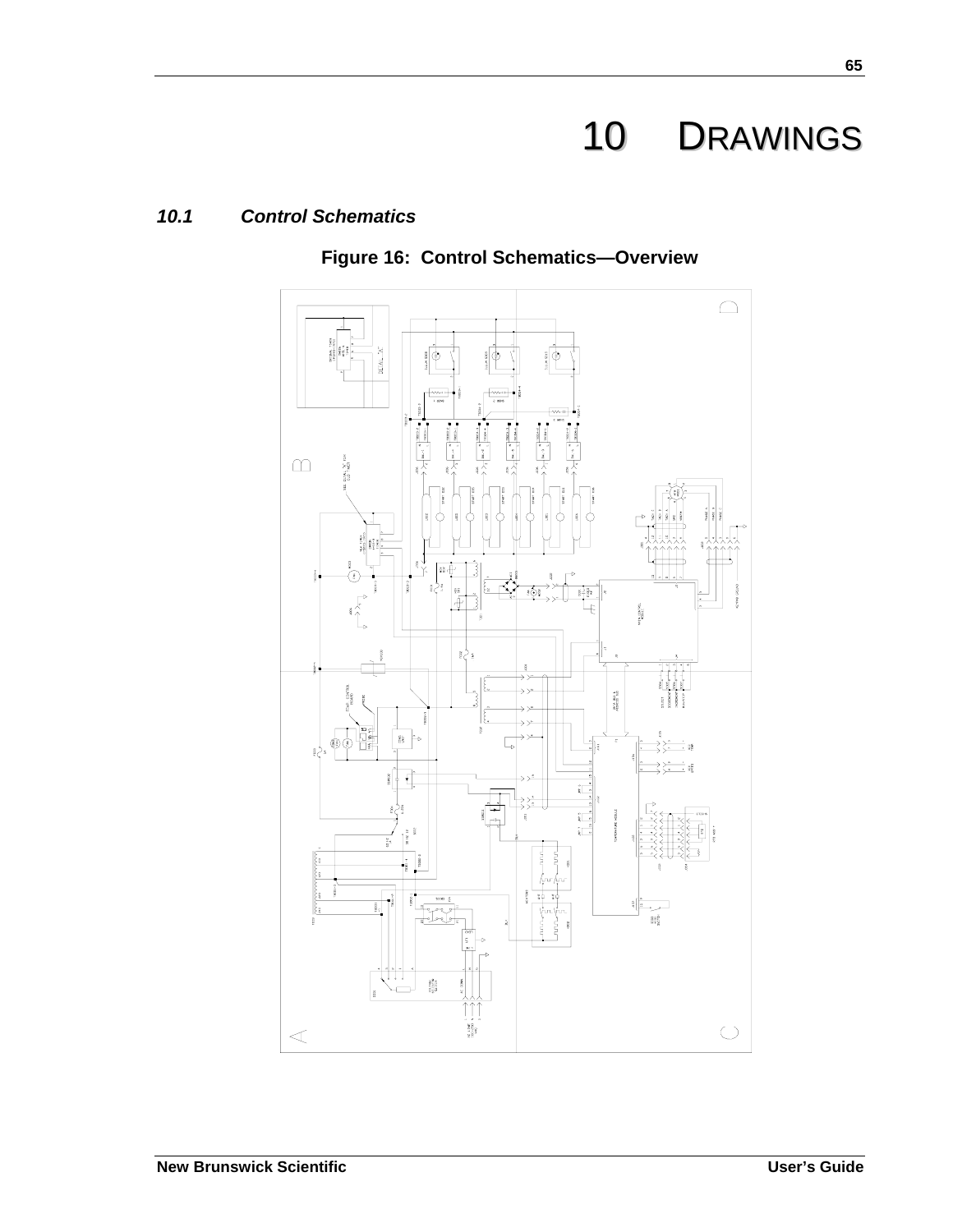

**Figure 17: Control Schematics—Quadrant A**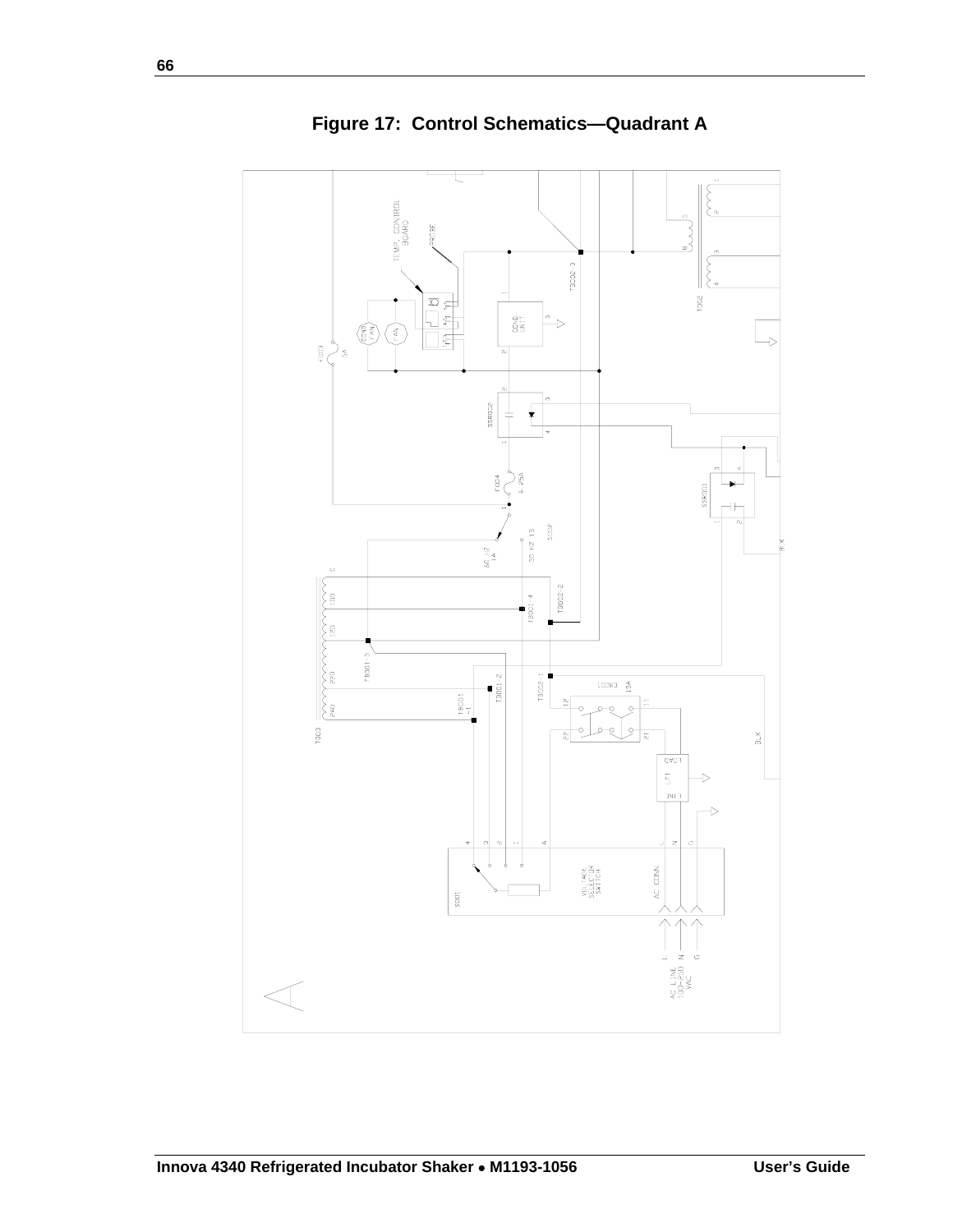

**Figure 18: Control Schematics—Quadrant B**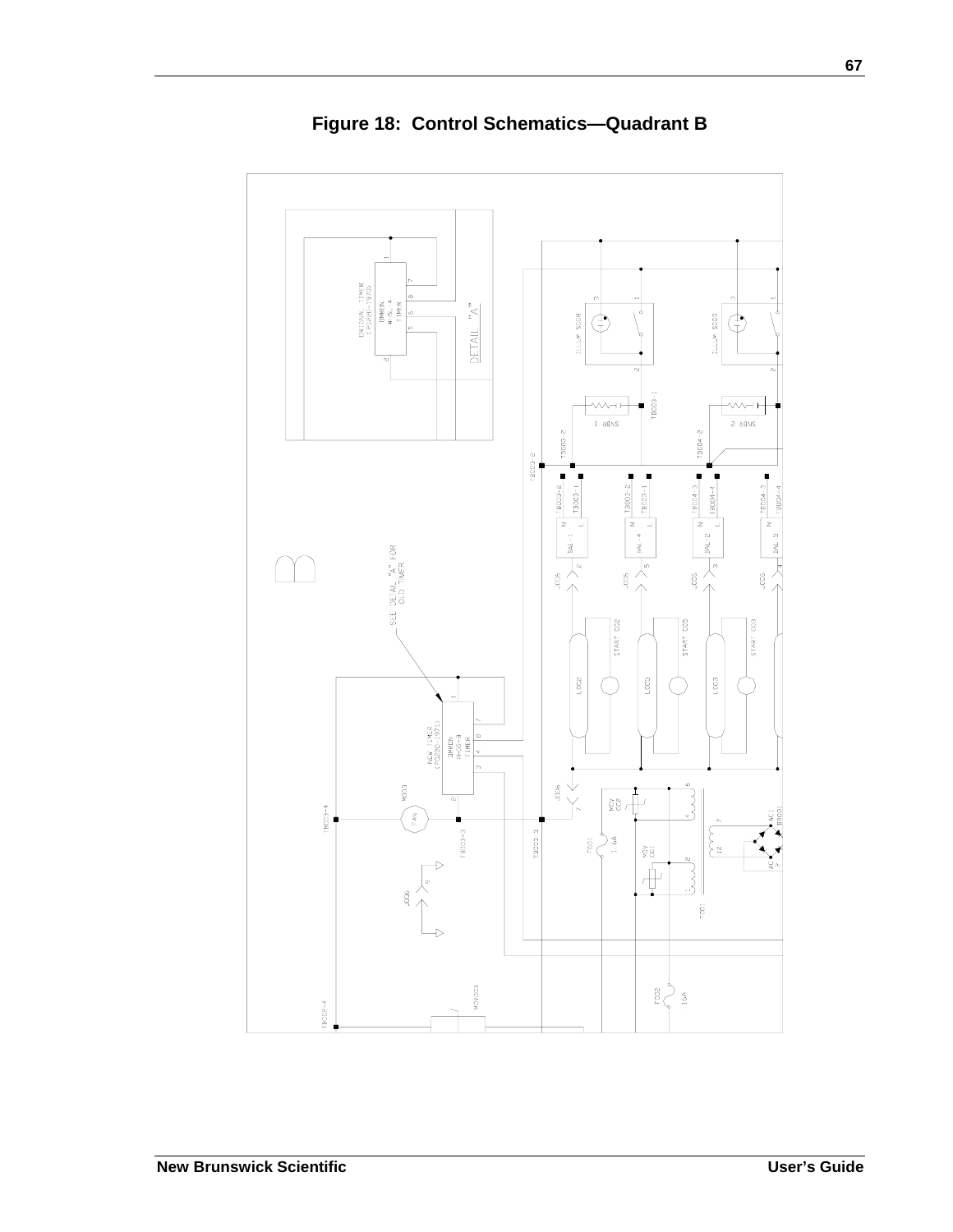

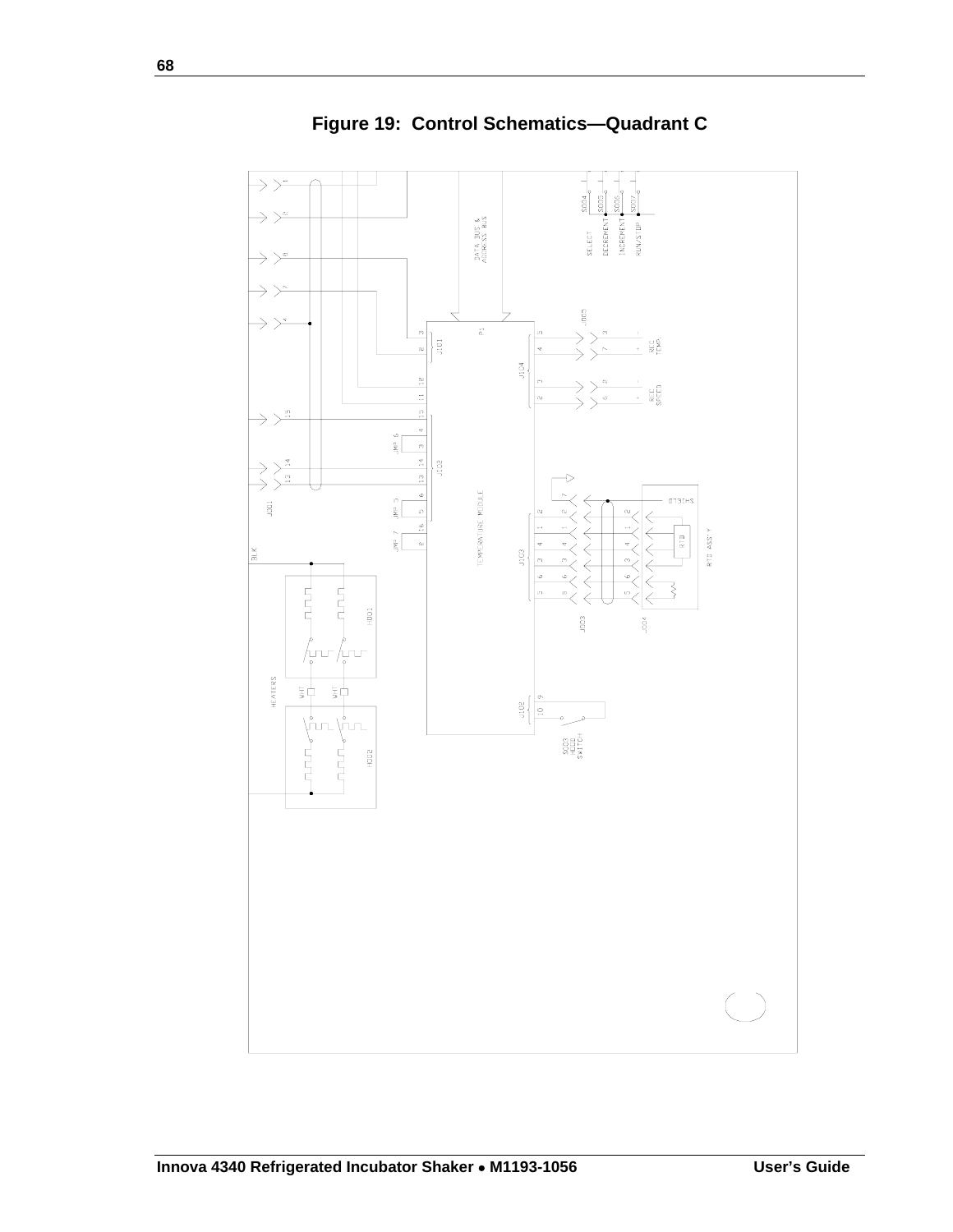

**Figure 20: Control Schematics—Quadrant D**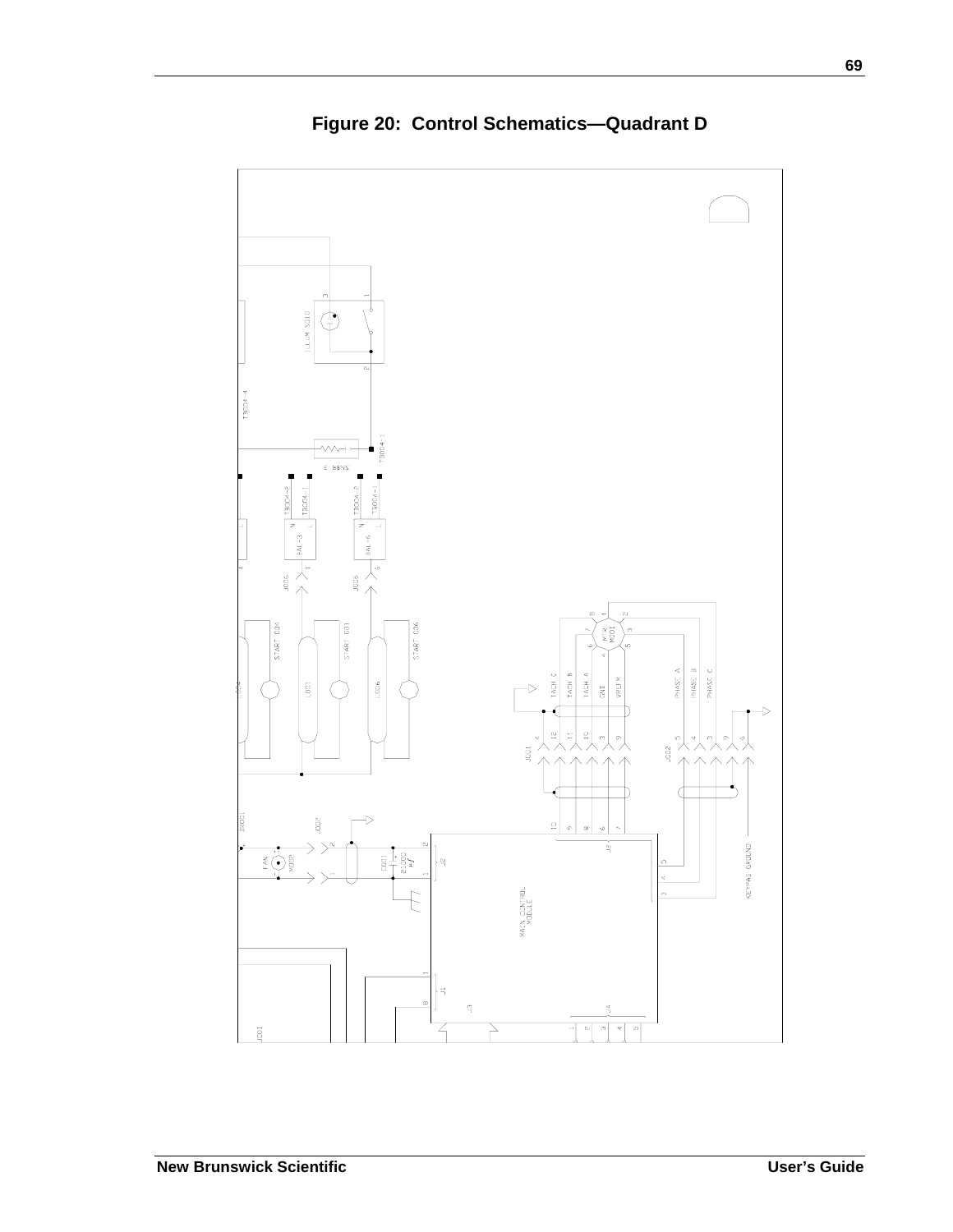**70** 



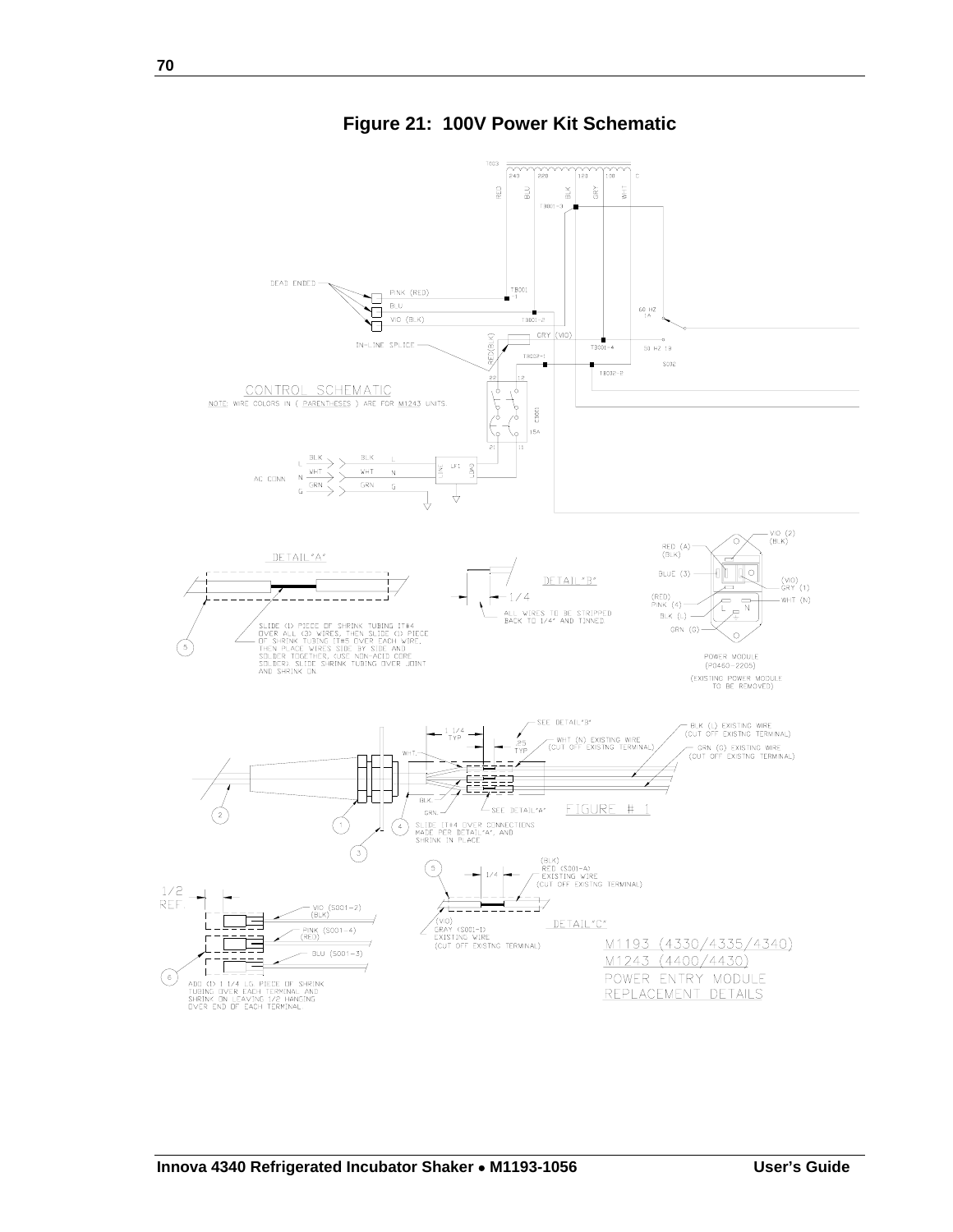



| <b>Item Key</b> | <b>Description</b>               |
|-----------------|----------------------------------|
|                 | <b>Refrigerant Addition Port</b> |
|                 | Filter/Dryer                     |
| 3               | Evaporator                       |
|                 | <b>Auto-Expansion Valve</b>      |
| 5               | Compressor                       |
|                 | Condensor                        |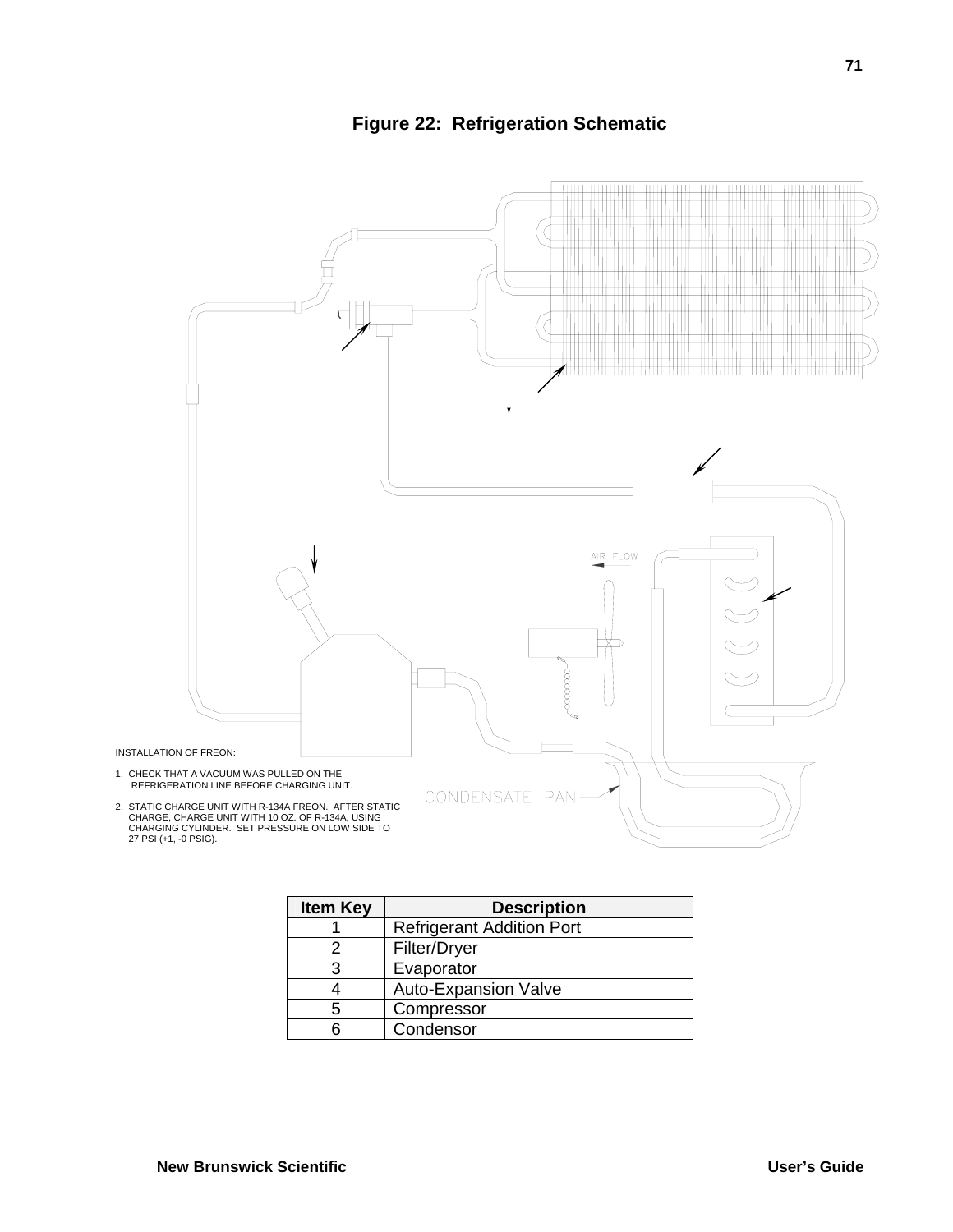## *10.2 List of Drawings*

| <b>Figure</b><br><b>Number</b> | <b>Description</b>                     | Page           |
|--------------------------------|----------------------------------------|----------------|
|                                | <b>Front View</b>                      | 3              |
| $\overline{2}$                 | <b>Rear View</b>                       | 3              |
| 3                              | Side View                              | $\overline{4}$ |
| 4                              | <b>Control Panel</b>                   | 6              |
| 5                              | Counterbalanced Drive Mechanism        | 9              |
| 6                              | <b>Space Requirements</b>              | 12             |
| 7                              | <b>Illumination Control Panel</b>      | 20             |
| 8                              | <b>Electronic Timer Detail</b>         | 22             |
| 8a                             | <b>Electronic Timer Display Detail</b> | 24             |
| 9                              | <b>Power Entry Module</b>              | 26             |
| 10                             | Belt Replacement & Adjustment          | 47             |
| 11                             | Motor Assembly Replacement             | 48             |
| 12                             | Pin-Out Diagram for Chart Recorder     | 50             |
| 13                             | <b>Control Board Replacement</b>       | 51, 53         |
| 14                             | Quick-Change Platform Option           | 56             |
| 15                             | 2- to 6-Liter Flask Clamp Installation | 63             |
| 16-20                          | <b>Control Schematics</b>              | 65-69          |
| 21                             | 100V Power Kit Schematic               | 70             |
| 22                             | <b>Refrigeration Schematic</b>         | 71             |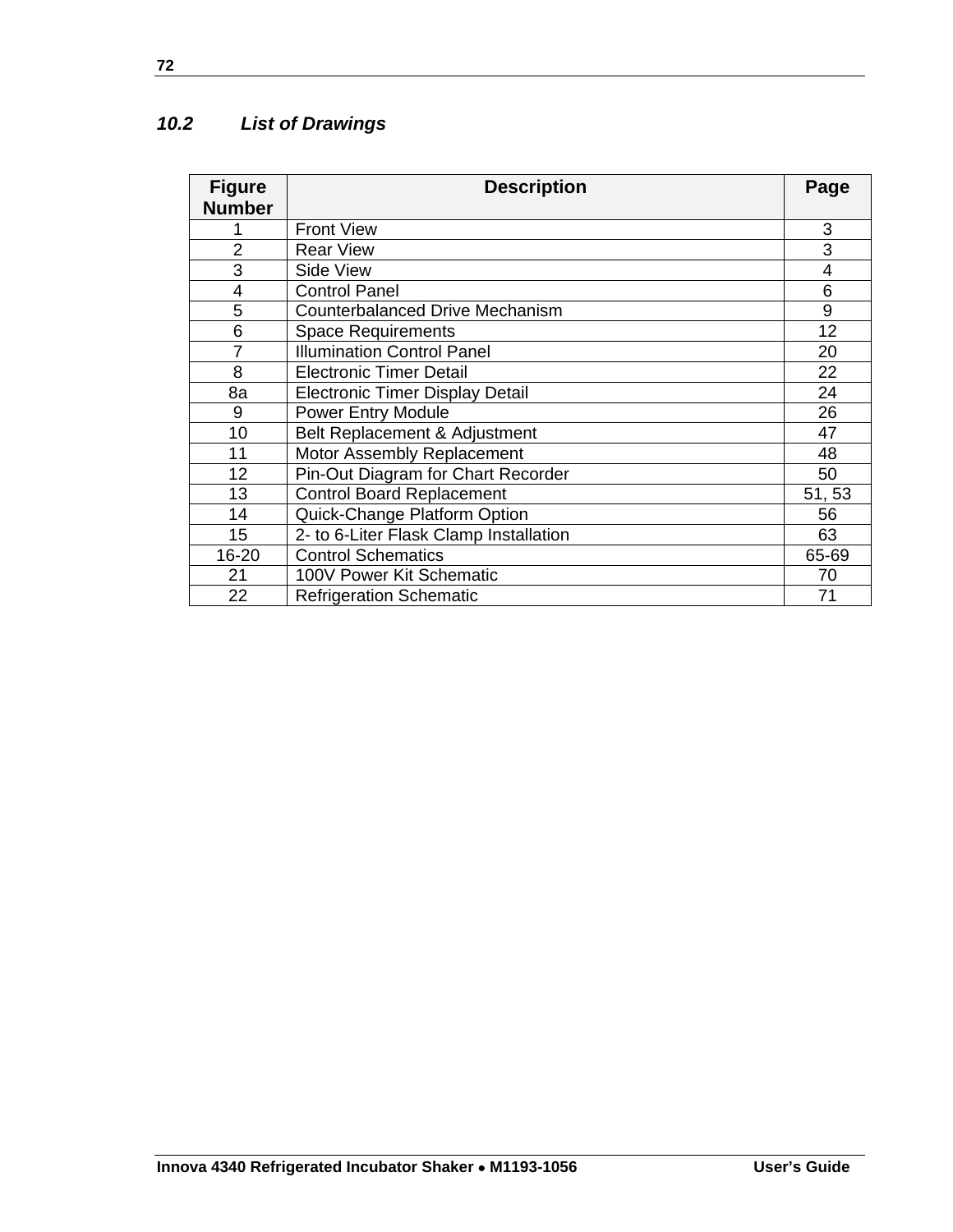## 11 INDEX

#### **#**

Δ Key, 7 °C Indicator, 7

#### **\***

\* Indicator, 7

#### **A**

Accessories, 61 Accessory Flask Clamps, 62 Actual Temperature, 19 Alarm Deactivating the, 17 Reactivating the, 17 Alarm Functions, 17 Alarms, 59 Alternate Temperature Setpoint Setting the, 18 Ambient Operating Environment, 59 Audible Alarm, 7, 17 Automatic Drive, 60 Automatic Restart Features, 60

#### **B**

Bearings, 9 Belt Adjustment, 47 Belt Replacement, 47

## **C**

Canceling Timed Programs, 41 Cancelling the Timer, 16 CAUTION Symbol for, vii Changing Frequency, 45 Changing Fuses, 45 Changing Voltage, 45 Chart Recorder, 59 Clamp Hardware Application Chart, 64 Clamp Mounting Hardware Charts, 63 Clamps Installation, 63 Cleaning, 43 Clearing Timed Programs, 41 Condensor Coil Cleaning the, 43 Construction Features, 60 Continuous Run, 15

Copyright Notice, vii Counterbalanced Drive, 8 Cover, 10

#### **D**

Damage in Shipping, 11 Day Override Canceling a, 40 Setting, 38, 40 Day Settings Changing the, 27 Deactivating the Alarm, 17 Dimensions Chamber, 60 Outside, 13, 60 Platform, 60 Disclaimer Notice, vii Down ∇ Key, 7 Drawing Space Requirements, 12 Drawings 100V Power Kit Schematic, 70 2- to 6-Liter Flask Clamp Installation, 63 Belt Replacement & Adjustment, 47 Control Board Replacement, 51, 53 Control Panel, 6 Control Schematics, 65, 66, 67, 68, 69 Counterbalanced Drive Mechanism, 8 Electronic Timer Detail, 22 Electronic Timer Display Detail, 24 Front View, 3 Illumintion Control Panel, 20 Index of, 72 Motor Assembly Replacement, 48 Pin-Out Diagram for Chart Recorder, 50 Power Entry Module, 46 Quick-Change Platform Option, 56 Rear View, 3 Refrigeration System Diagram, 71 Side View, 4 Drive Mechanism, 59

#### **E**

Easy Load Platform Kit, 61 Easy Loading Platform Kit, 55 Easy-Load Platform Kit, 8 Electrical Connections, 13 Electrical Service, 60 Electronic Boards, 10 Electronic Timer, 25 Check Key, 37 Clr Key, 40, 41 Copy Key, 38, 40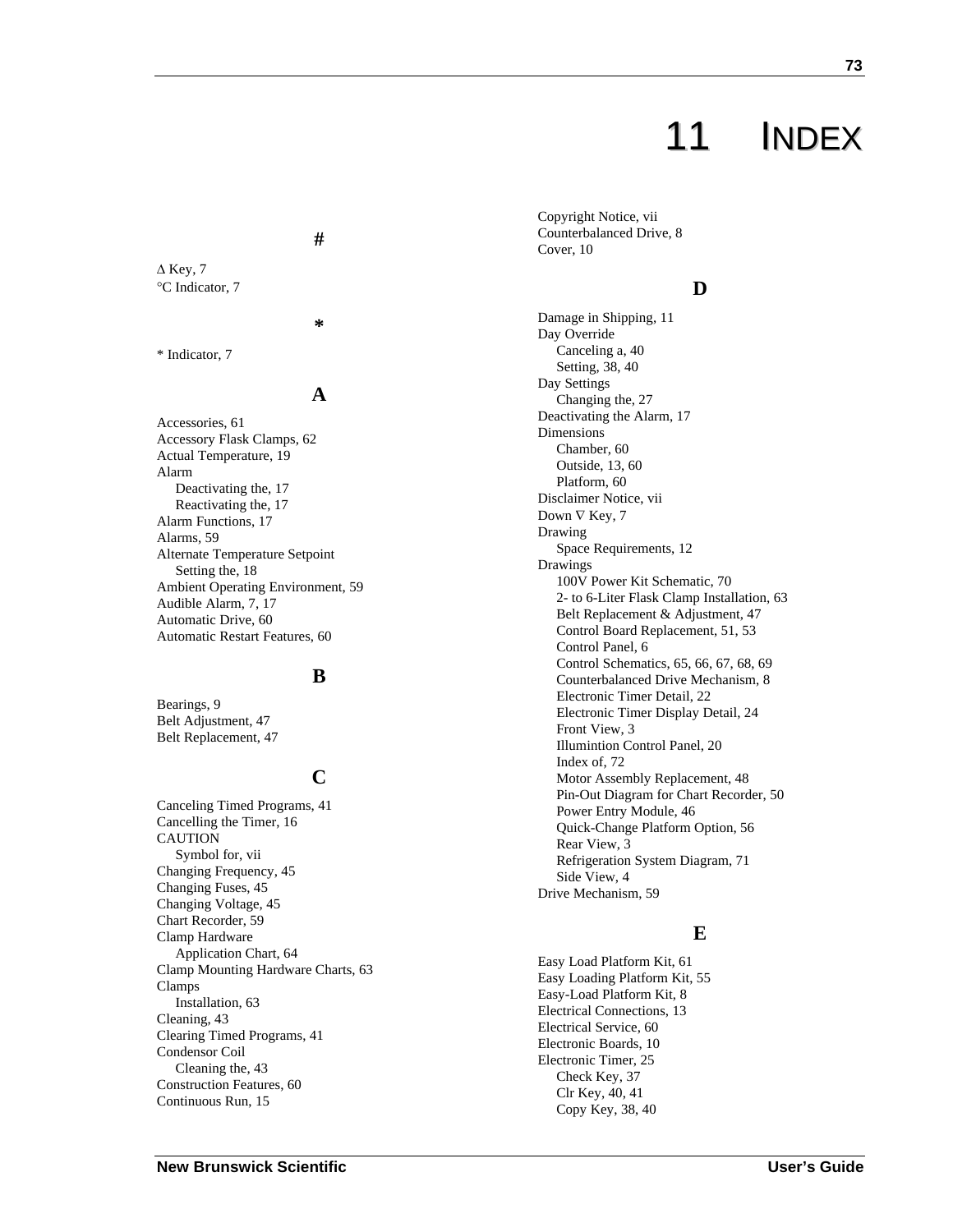Cursor, 28 Cycle Key, 33 Cycle Program Mode, 33 Day Override, 37, 38, 40 Display Features, 24 Features, 22 h Key, 28, 29, 30, 31 Introduction to, 21 m Key, 28, 30, 31 m Key, 29 Mode Switch, 28, 30, 32, 34, 35, 38, 41 Output On/Off Switch, 25 Prog1 Set Mode, 29, 30, 31, 32, 35, 41 Prog2 Set Mode, 29, 30, 32, 35 Run Mode, 35, 36, 38 Set Key, 28, 31, 33, 36, 39 Setting the, 27 Shift Key, 28, 31, 33, 36, 39 Time Adjust Mode, 27 Viewing Programs, 35 Write Key, 28, 29, 31, 33, 35, 40 Electrostatic Discharge Precautions, 50 ESD Precautions, 50

#### **F**

Factory Temperature Calibration Returning to, 19 Flashing Display, 15 Flask Clamps, 62 Installion of, 62 Frequency Selection, 4, 11, 45 Function Indicators, 5, 7 Fuses Changing the, 45

#### **H**

Heater Description, 59 Hours Indicator, 7

#### **I**

Illuminated Cover, 10 Illumination Manual Operation, 21 Programmed Operation, 21 Illumination Control, 20 Illumination Control Panel, 8 Illumination Controls, 59 Illumination Lamps, 59 Illumination Timer, 59 Indicated Temperature, 19 Initial Startup, 25 Inspection, 11 Installation Platform Clamps, 63 Installation Instructions, 11 Installation of Clamps, 62 Installing a Platform, 13

Installing the Quick Change Platform Kit, 55 Interchangeable Platforms, 61 International Offices List of, iii Interrupt Feature, 60

#### **K**

Keypad, 5

### **L**

Lamp Replacement, 54 Lamp Starter Replacement, 55 Lamps, 10 LED Display, 6 LED Flashing, 15 Leveling the Shaker, 12 Lid on Display, 6, 15

#### **M**

Main Control Board, 10 Replacing the, 51 Main Control Panel, 5 MAINT Indicator, 7, 20, 43, 49 Maintenance, 20, 43 Manual Conventions, vii Maximum Speed, 14, 57 Motor, 9, 60 Motor Assembly Replacement, 48 MUTE Indicator, 7

## **N**

**NOTE** Symbol for, vii

## **O**

Operating Instructions, 15 Options, 61

#### **P**

Platform Clamp Installation Chart, 63 Platform Assemblies, 8 Platform Installation, 13 Platforms, 61 Power Entry Module, 5, 11, 46 Preventive Maintenance, 20, 43 Programmed Shaking, 16

## **Q**

Quick Change Platform Kit, 8 Quick-Change Platform Option, 14, 55, 61 Removing the, 57